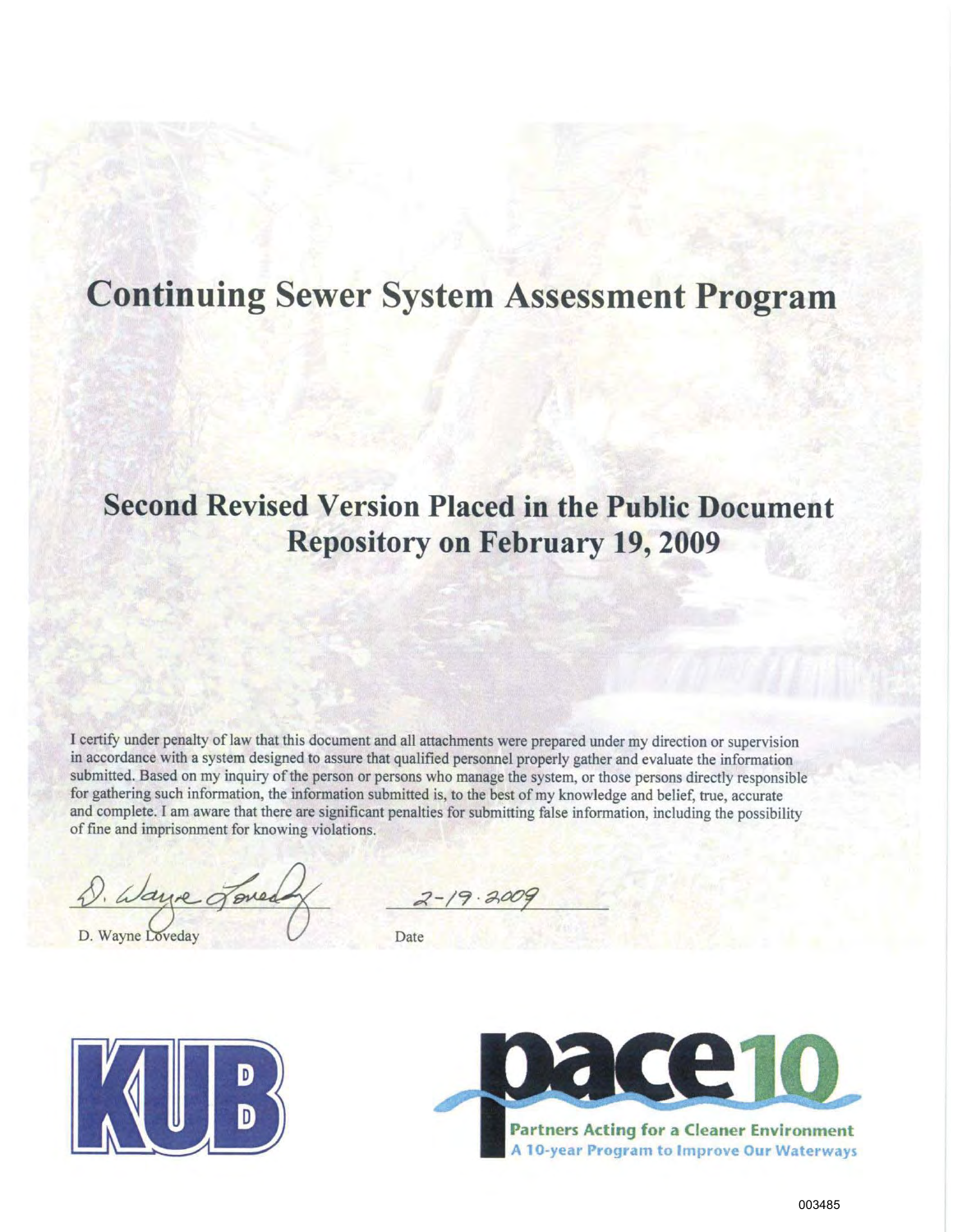# **Executive Summary**

The primary function of the Continuing Sewer System Assessment Program (CSSAP) is to provide decision-support information for implementation of the Corrective Action Plan/Engineering Report (CAP/ER), Capital Improvement Plan (CIP) and Infrastructure Rehabilitation Program (IRP). The CAP/ER and IRP are required components of the Consent Decree; while the CIP addresses other system improvements not related to SSO mitigation or infrastructure upgrades (i.e., wastewater collection and transmission system (WCTS) extensions, Supervisory Control and Data Acquisition (SCADA) improvements, etc.).

The CAP/ER is a capital improvement program focused on improvements to the WCTS. It consists of both capacity improvements (relief sewers, sewer replacement with larger sewer pipe, pump station expansion, and storage facilities) and existing system rehabilitation. Flow monitoring data and the hydraulic models are the primary tools for providing and analyzing system information to support decision-making for the CAP/ER. Follow-up smoke testing and closed-circuit television (CCTV) are also used in areas targeted for sewer rehabilitation.

As KUB moves forward, components of the CSSAP other than flow monitoring and modeling will play an increasingly important role in supporting asset management decision-making under the IRP. Increasing emphasis will be placed on a variety of information sources and decision-support tools as the CSSAP matures to make prudent infrastructure management decisions to prevent component failure due to structural deterioration or insufficient capacity.

KUB's objectives are to

- 1. Develop decision-support processes as part of the IRP to guide cost-effective repair/replacement decisions using data obtained under the CSSAP
- 2. Use cost-effective CSSAP technologies to gather condition and performance-related data to support decisions
- 3. Maintain a cost-effective mix of self-performed and contracted work to obtain data through CSSAP components.

The CSSAP is not a stand-alone program. It requires unique resources or planning activities for each of the program elements. Program elements of CSSAP are described below.

# *Manhole Condition Assessment*

KUB's Manhole Condition Assessment evaluates the structural condition and operational performance of sanitary sewer manholes. This inspection practice uses visual inspections of the manholes, as described in Section 2.1.3 Routine Manhole Inspection and smoke testing as described in Section 2.1.6 Smoke Testing.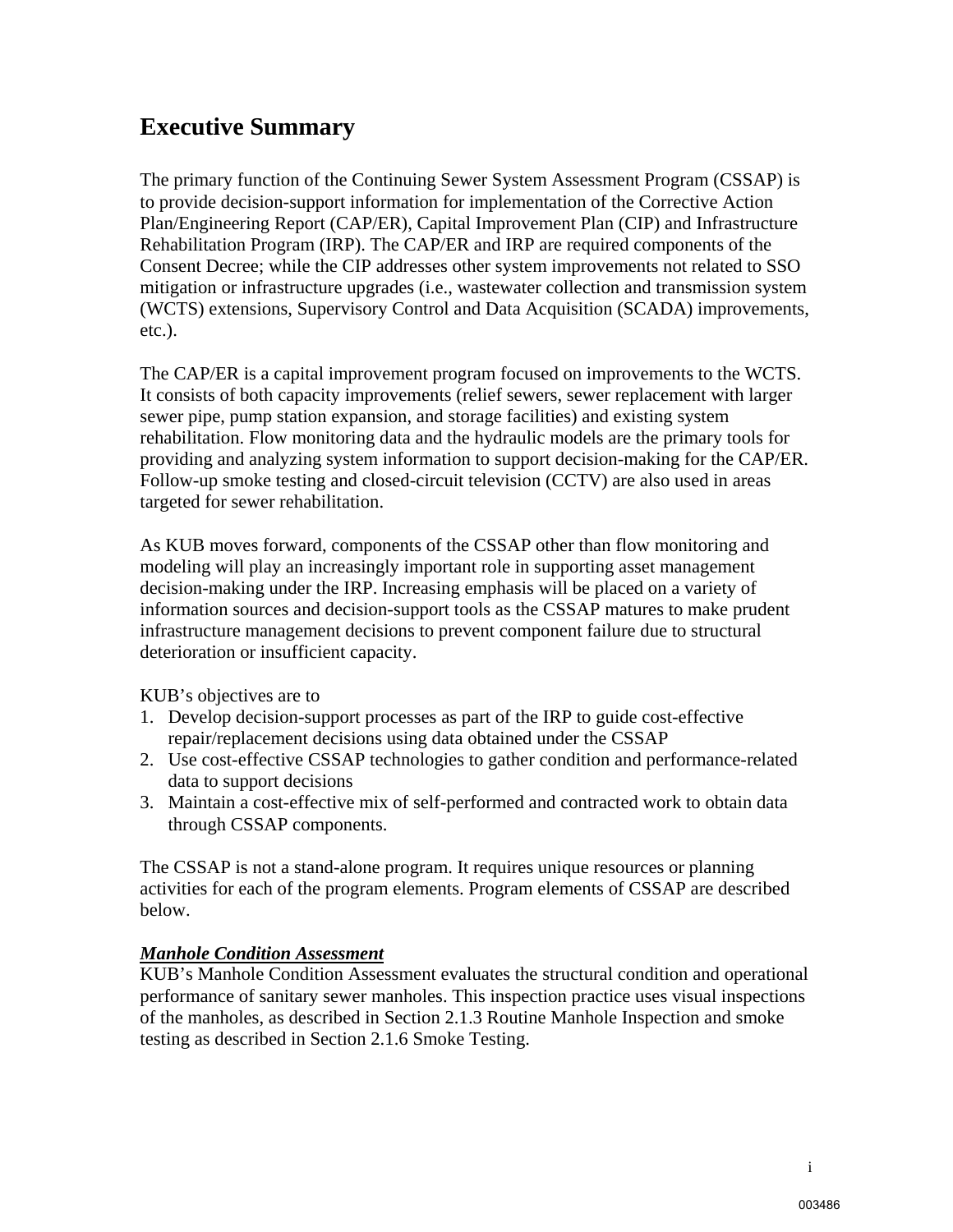KUB uses a component methodology to inspect manholes. Each component of the manhole is inspected independently and required information is recorded on an electronic form described in Section 3.2 Collection System Maintenance (CSM) Program.

# *Gravity System Condition Assessment*

KUB's Gravity System Condition Assessment evaluates the structural condition and operational performance of the sanitary sewer main lines and private laterals. This inspection practice uses several assessment tools including

- Flow monitoring as described in Section 2.1.4 Flow Monitoring/Flow Modeling
- Smoke testing as described in Section 2.1.6 Smoke Testing
- Dye testing as described in Section 2.1.1 Dye Testing/Dyed Water Flooding
- CCTV inspection as described in Section 2.1.5 CCTV Inspection.

# *Private Lateral Condition Assessment*

KUB's Private Lateral Condition Assessment evaluates the structural condition and operational performance of the sanitary sewer service laterals. This inspection practice uses several assessment tools including

- Smoke testing as described in Section 2.1.6 Smoke Testing
- Dye testing as described in Section 2.1.1 Dye Testing/Dyed Water Flooding
- CCTV inspection as described in Section 2.1.5 CCTV Inspection.

# *Pump Station Performance Assessment*

KUB's Pump Station Performance Assessment evaluates the adequacy of existing pump stations to provide reliable pumping capacity for dry and wet weather flows. This assessment includes evaluation of dry and wet weather flow conditions using flow monitoring data, hydraulic models, historical records of system performance (upstream SSOs, building backups, etc.), pump operating times, records of pump and pump station outages, and other related information as described in Section 2.1.7 Pump Station Performance and Adequacy.

# *Force Main Condition Assessment*

KUB's Force Main Condition Assessment evaluates the condition of existing force mains to identify corrosion impacts through periodic inspection of WCTS components. This assessment includes corrosion defect identification as described in Section 2.1.2 Corrosion Defect Identification.

# **Program Assessment Tools**

The following inspection tools, which are listed with their corresponding sections, provide various options for KUB to analyze the WCTS:

- *Dye Testing/Dyed Water Flooding***,** Section 2.1.1 Dye Testing/Dyed Water Flooding
- *Corrosion Defect Identification*, Section 2.1.2 Corrosion Defect Identification
- *Routine Manhole Inspection,* Section 2.1.3 Routine Manhole Inspections
- *Flow Monitoring and Flow Modeling***,** Section 2.1.4 Flow Monitoring/Flow Modeling
- *CCTV Inspection,* Section 2.1.5 CCTV Inspection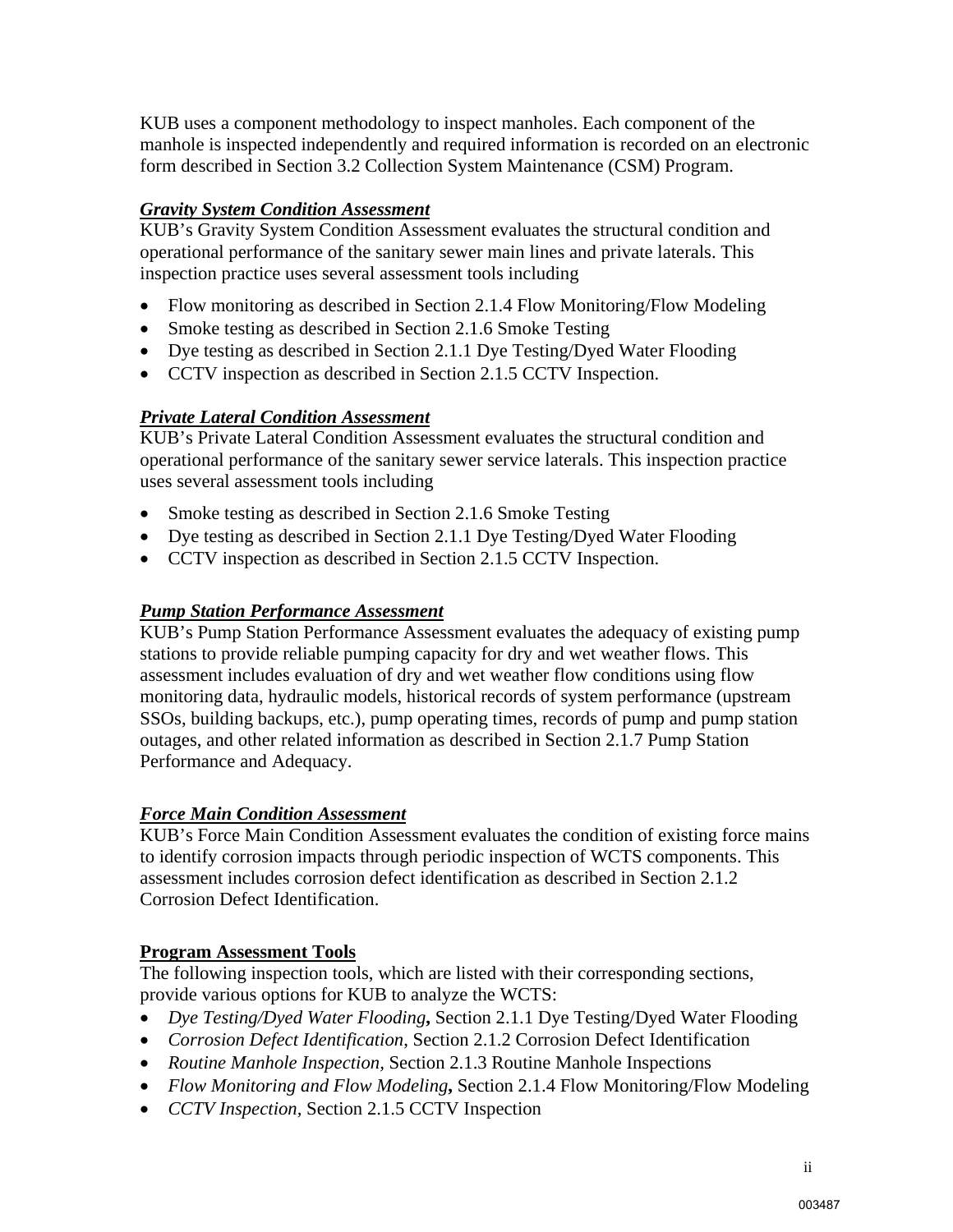- *Smoke Testing,* Section 2.1.6 Smoke Testing
- *Pump Station Performance and Adequacy,* Section 2.1.7 Pump Station Performance and Adequacy.
- *Private Lateral Inspection Analysis,* Section 2.1.8 Private Lateral Inspection Analysis

The inspection tools are used to target specific system defects or provide information to improve the performance of a portion of the WCTS.

# **Priorities and Scheduling**

KUB prioritizes assessment schedules based on a comprehensive sub-basin matrix, as described in Section 1.3.1 Sub-Basin Priority Decision Tool. KUB employees a comprehensive sub-basin maintenance matrix rather than scheduling maintenance and assessment on individual line segments spread across different sub-basins. This comprehensive approach develops priorities and schedules utilizing several factors described in the above-referenced section.

# **Resources (Manpower and Equipment)**

To meet the program goals, KUB currently uses external and internal resources to perform inspections. A description of the allocated resources is detailed in Section 1.4 Resources.

#### **Implementation Plan**

KUB has initiated all of the CSSAP elements described; however some aspects of the program are still in development. Specifically, those aspects are as follows:

- 1. KUB's asset management system has the capability to perform Root Cause Failure Analysis (RCFA) for pump stations, but this functionality has not yet been established. It will take 365 days from CSSAP approval to fully develop the RCFA capability.
- 2. KUB is currently converting to new CCTV software and replacing field equipment with new cameras. The conversion should be completed by mid-2005.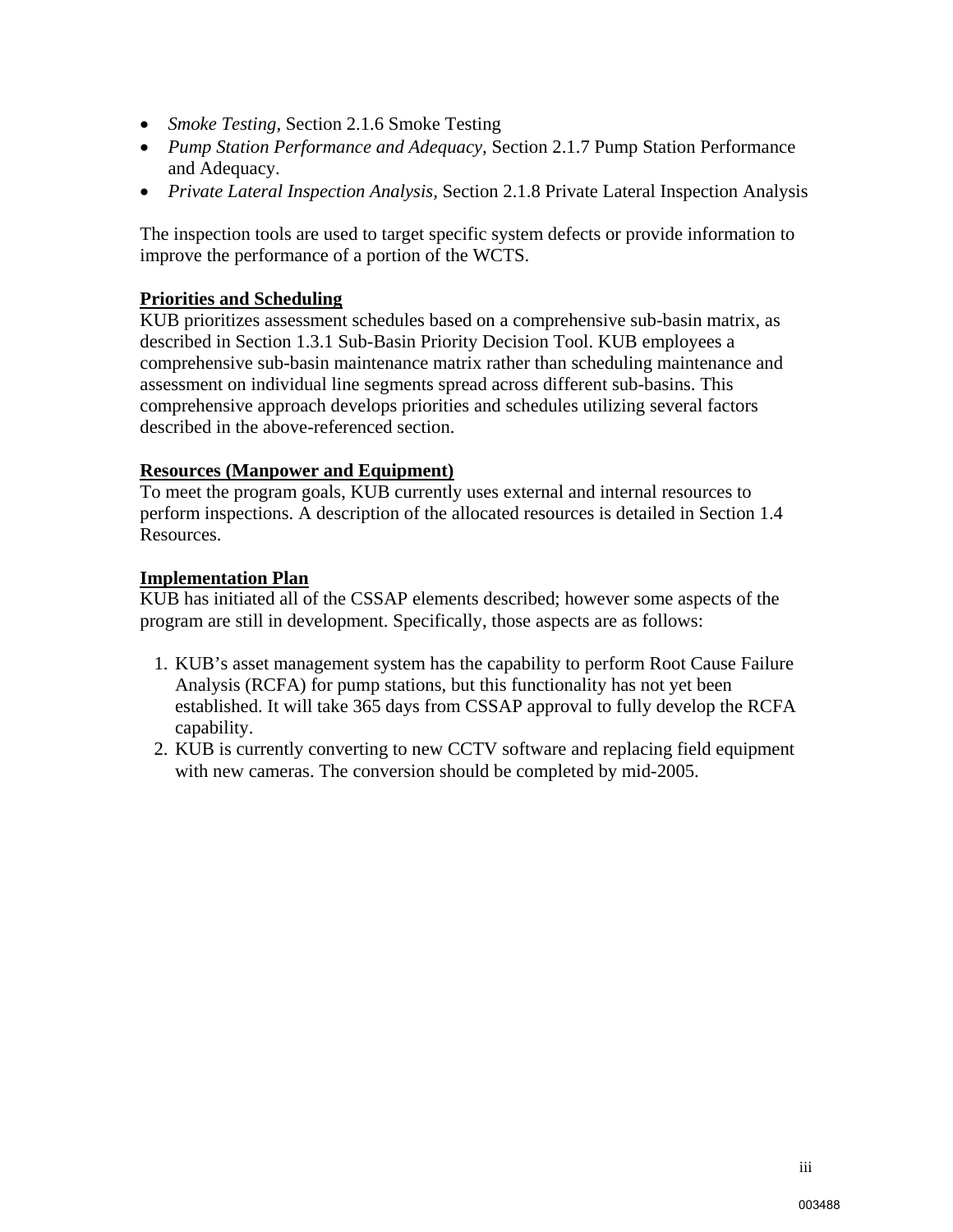# **The 7 Elements of a Proper MOM Program KUB's Continuing Sewer System Assessment Program**

# **1. Utility-Specific**

Based on the needs of our service area and customer base, KUB's CSSAP serves as a guide to provide an efficiently maintained and operated sanitary sewer system and reduce any potential negative impact on the environment and hazards to public health.

# **2. Purposeful**

This program is designed to

- Assess the structural condition and operational performance of the WCTS
- Assess resource requirements, such as personnel and equipment
- Schedule sub-basin assessments based on a structured decision matrix
- Update Standard Operating Procedures to maximize allocated resources
- Provide seamless field data collection for information management systems
- Create performance reports to monitor progress and adherence to projected schedules
- Develop performance measures to assess the progress of each component
- Conduct flow monitoring and analyze hydraulic data to quantify flow and assess capacity
- Support decision-making and prioritization of CAP/ER and IRP projects including
	- Sewer rehabilitation
	- Storage
	- Relief sewers
	- Pumping system improvements
	- Additional treatment capacity, if required
- Assist in directing the physical assessment of portions of the system.

# **3. Goal-Oriented**

 KUB's CSSAP provides structured guidance for the operation, evaluation, and performance of the sanitary sewer system. It provides a comprehensive and systematic assessment plan to evaluate the entire sewer system within 12 years.

# **4. Uses Performance Measures**

The performance measures established for assessing the WCTS are as follows:

- Manhole Assessment Every manhole assessed in 12 years
- Gravity Sewer Assessment Entire gravity system assessed in 12 years
- Private Lateral Assessment Every lateral assessed in 12 years
- Pump Station Performance Assessment Every pump station assessed in one year and then monitored every two years
- Force Main Performance Assessment Every force main assessed in two years and then monitored every two years.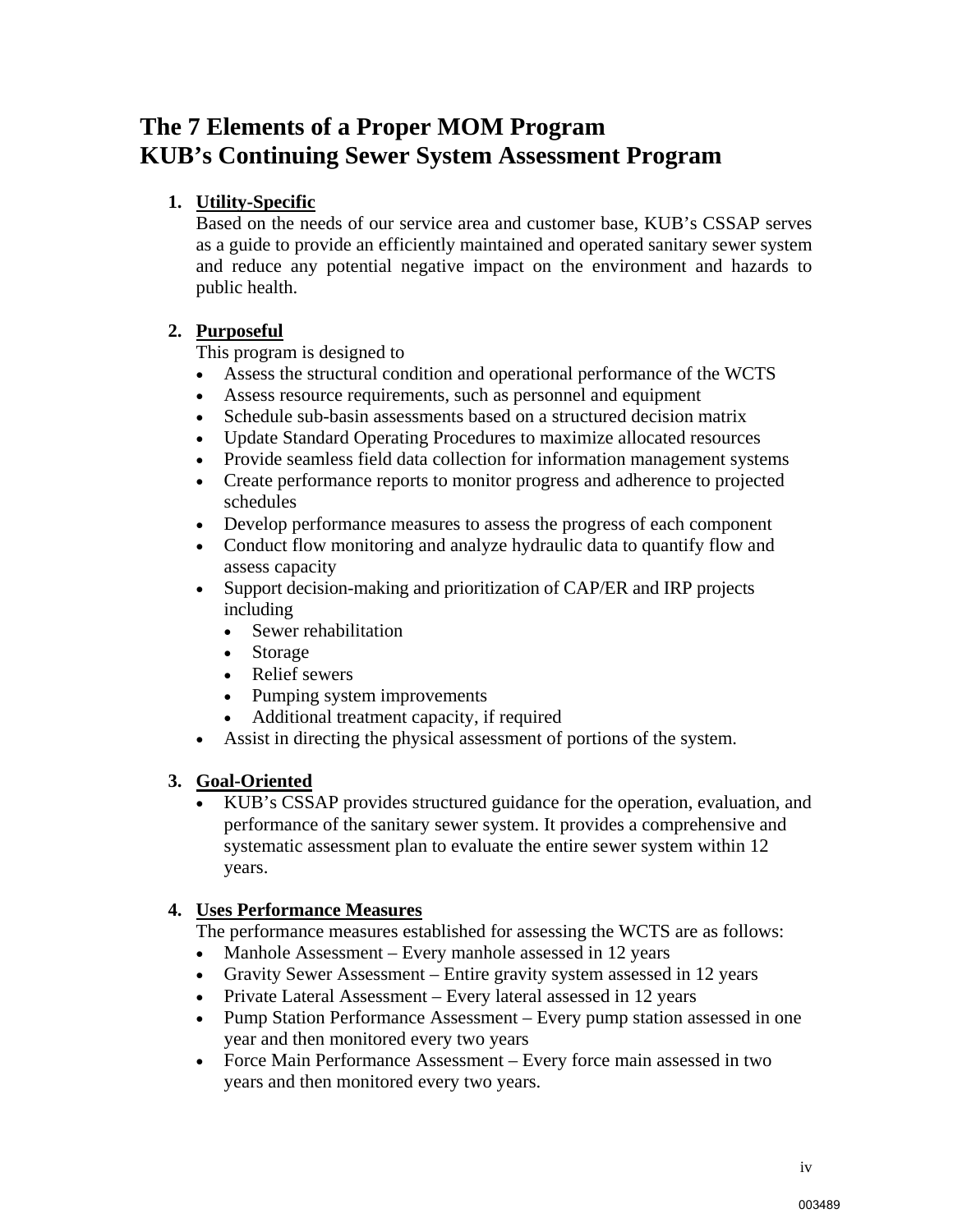# **5. Periodically Evaluated**

KUB will review the CSSAP annually and amend it as appropriate. Modifications may be made to the program based on the review and assessment of previous years' performance in the following areas:

- Number of SSOs related to structural failures
- Progress in achieving performance measures for each program element.

#### **6. Available in Writing**

This program will be maintained and kept readily available as a reference for current staff and will be used to train new personnel to ensure program expectations and requirements are met.

#### **7. Implemented by Trained Personnel**

Internal resources receive a series of training components. KUB employees are regularly introduced to new techniques designed to improve safety and efficiency.

Contractors selected to perform outsourced components of the CSSAP are held to the same standards as KUB's internal staff. KUB's contracts for these outsourced projects contain written standards and specifications detailing KUB's approved requirements for physical system assessment and improvements of its wastewater system. Contractors are contractually obligated to ensure the work site and the work of their employees meet federal, state, and local laws, statutes, and regulations, specifically including, but not limited to, safety requirements mandated by the Occupational Safety and Health Administration (OSHA).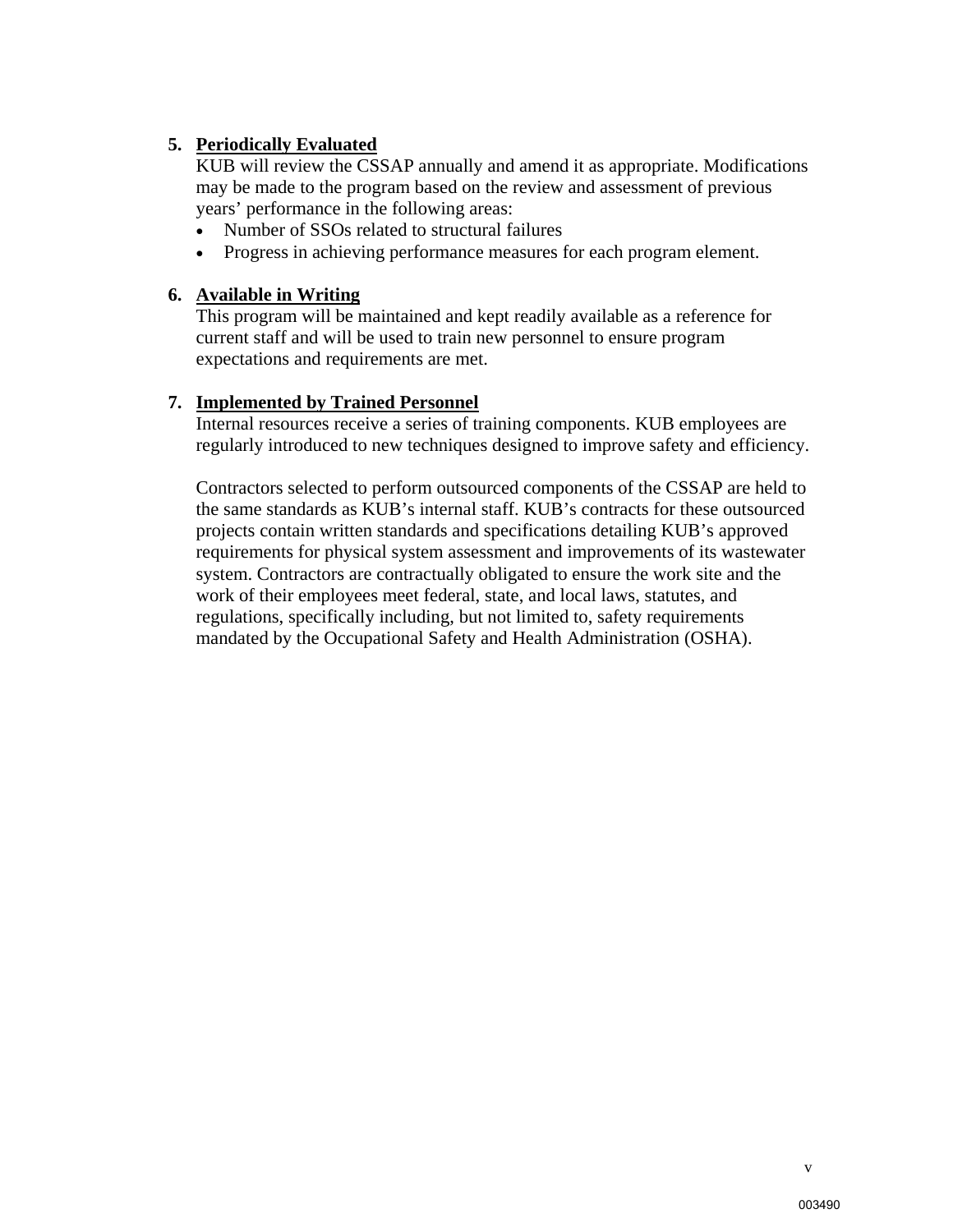# TABLE OF CONTENTS

# **SECTION 1: INTRODUCTION**

|      |       | The 7 Elements of a Proper MOM Program – KUB's Continuing Sewer System |  |  |  |  |  |
|------|-------|------------------------------------------------------------------------|--|--|--|--|--|
| 1.0  |       |                                                                        |  |  |  |  |  |
| 1.2  |       |                                                                        |  |  |  |  |  |
|      | 1.2.1 |                                                                        |  |  |  |  |  |
|      | 1.2.2 |                                                                        |  |  |  |  |  |
|      | 1.2.3 |                                                                        |  |  |  |  |  |
|      | 1.2.4 |                                                                        |  |  |  |  |  |
|      | 1.2.5 |                                                                        |  |  |  |  |  |
| 1.3. |       |                                                                        |  |  |  |  |  |
|      | 1.3.1 |                                                                        |  |  |  |  |  |
|      | 1.3.2 |                                                                        |  |  |  |  |  |
| 1.4. |       |                                                                        |  |  |  |  |  |

# **SECTION 2: PROGRAM ASSESSMENT TOOLS**

# **SECTION 3: INFORMATION MANAGEMENT SYSTEMS (IMS)**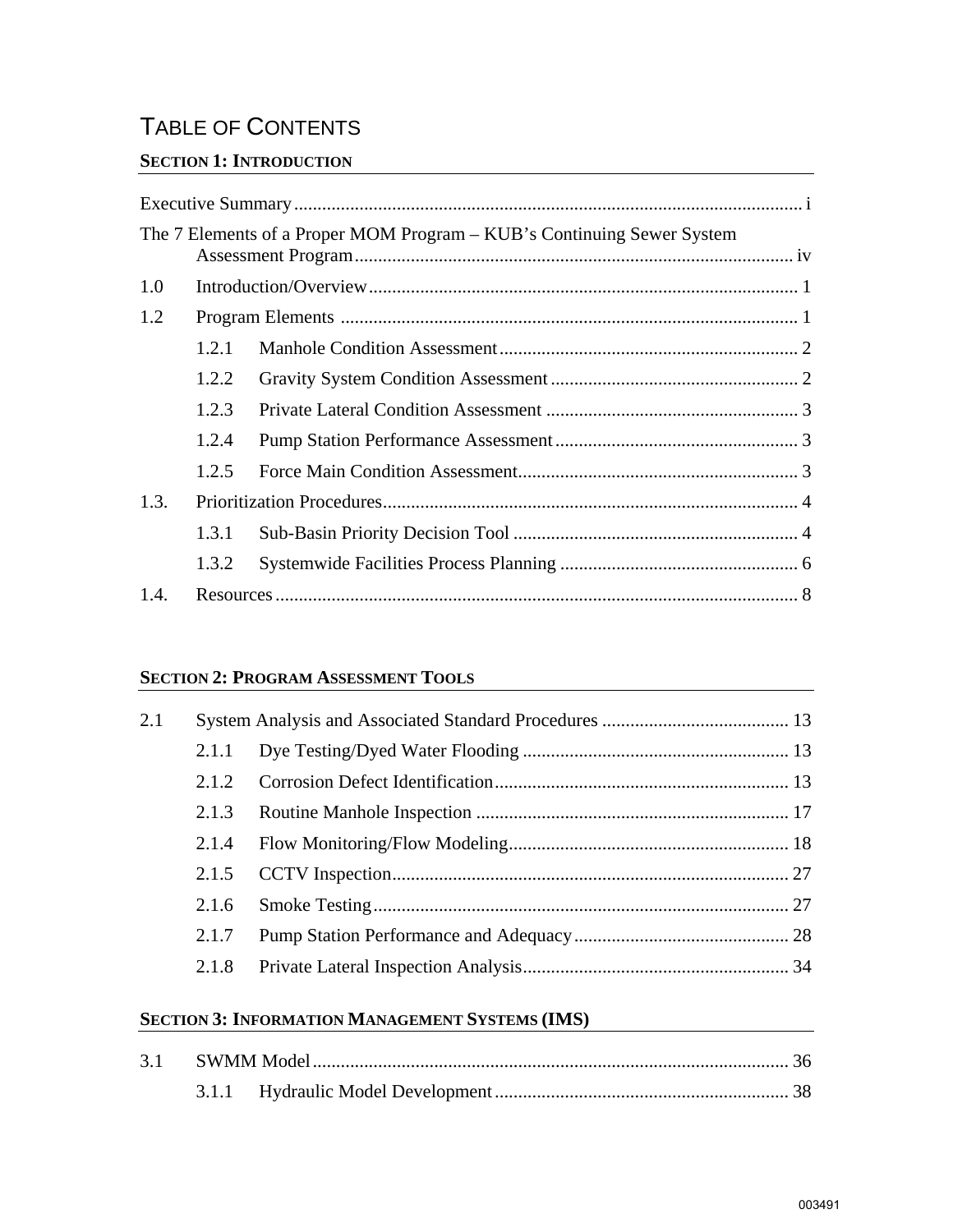| 3.2 |  |  |
|-----|--|--|
|     |  |  |
|     |  |  |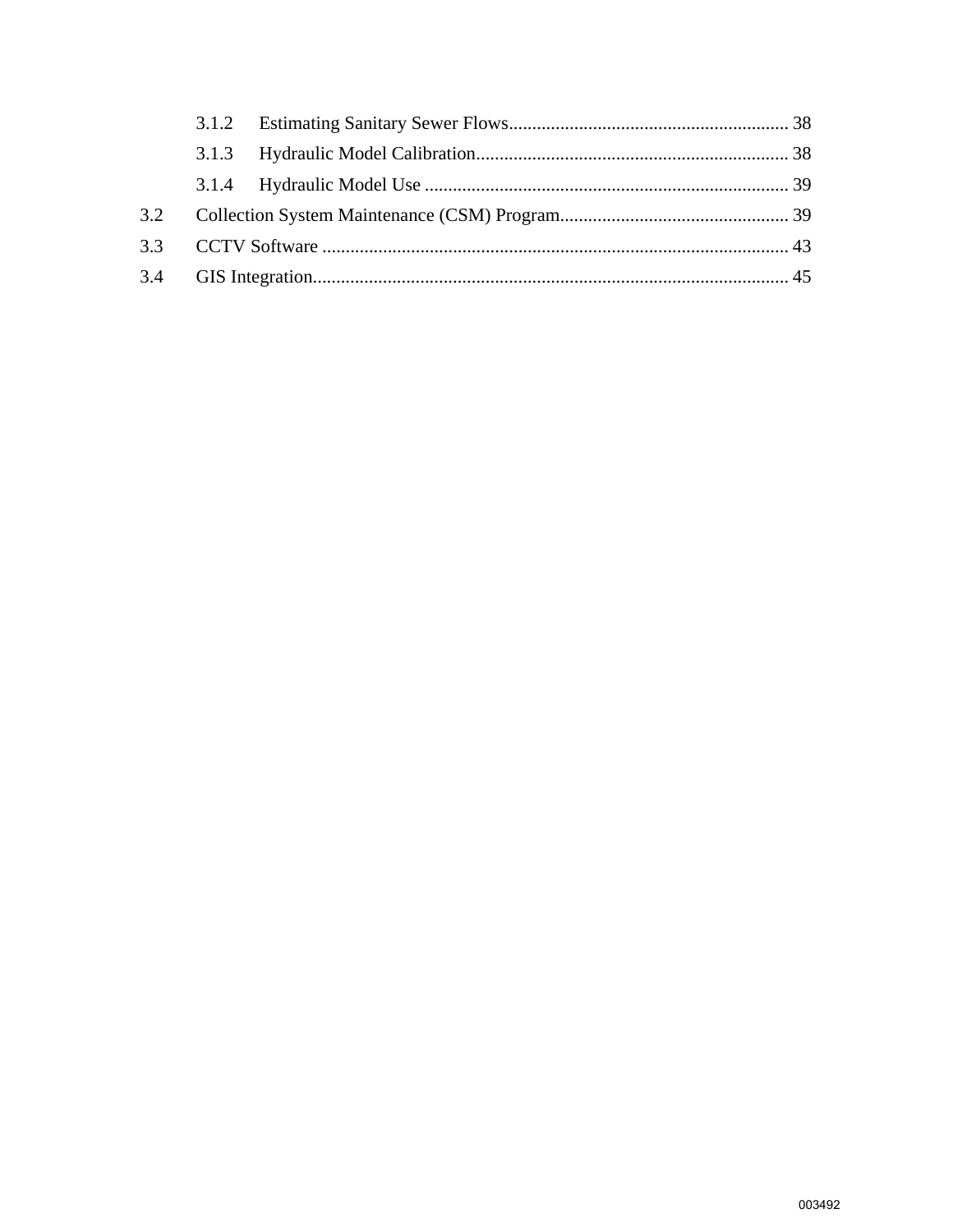#### **SECTION 1: INTRODUCTION**

#### **1.0 Introduction/Overview**

The CSSAP is a systematic evaluation of the entire WCTS, including manholes, pump stations, and conveyance lines. It also assesses the capacity of the WCTS to support prioritization of the CAP/ER and IRP, including on-going hydraulic modeling and flow monitoring.

The CSSAP will

- Assess the structural condition and operational performance of the WCTS
- Assess resource requirements, such as personnel and equipment
- Schedule sub-basin assessments based on a structured decision matrix
- Update Standard Operating Procedures to maximize allocated resources
- Provide seamless field data collection for information management systems
- Create performance reports to monitor progress and adherence to projected schedules
- Develop performance measures for the progress
- Conduct flow monitoring and analyze hydraulic data
- Support decision-making and prioritization of CAP/ER and IRP projects including
- Sewer rehabilitation
- Storage
- Relief sewers
- Pumping system improvements
- Additional treatment capacity, if required
- Assist in directing the physical assessment of portions of the system.

The CSSAP is not a stand-alone program. It requires unique resources or planning activities for each of the program components. The Hydraulic Cleaning Program is a compliment to the CSSAP. For example, the mains and manholes will be assessed during hydraulic cleaning. Therefore, the sub-basin scheduling program as described in Section 1.3 Prioritization Procedures apply to Hydraulic Cleaning and the CSSAP. The other CSSAP components are typically not accomplished in conjunction with the Hydraulic Cleaning Program.

# **1.2 Program Elements**

The CSSAP consists of five key program elements, which are described in **Table 1-1.** Each program element includes a method for setting priorities for determining where assessments are to be performed, a list of the tools and methods to be used to conduct assessments, and a performance measure to track progress. KUB performs most assessments using in-house resources.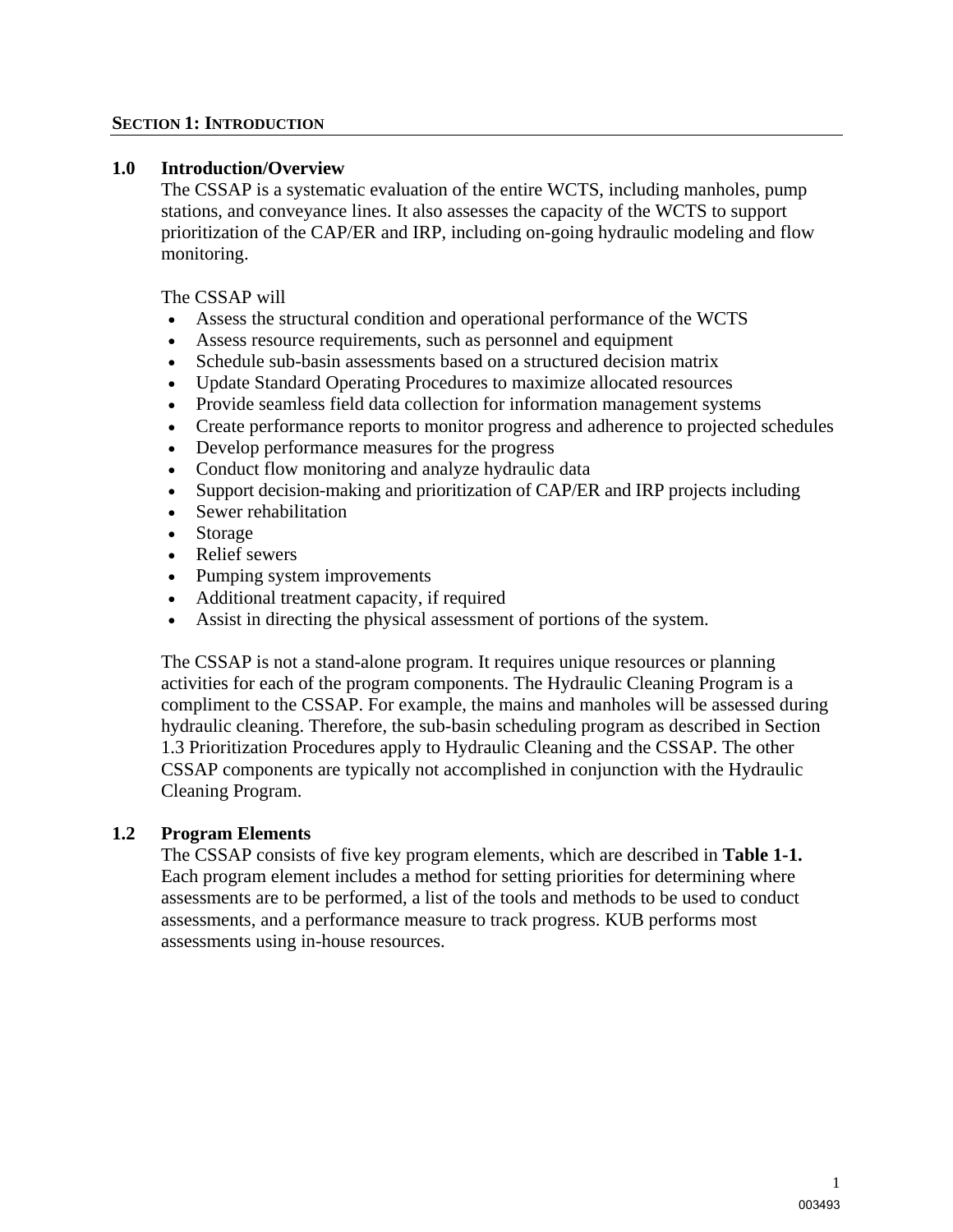| <b>Program Elements</b>                        | <b>Priority Criteria</b>                                                                                                                              | <b>Assessment Tools</b>                                                      |
|------------------------------------------------|-------------------------------------------------------------------------------------------------------------------------------------------------------|------------------------------------------------------------------------------|
| <b>Manhole Condition Assessment</b>            | <b>Sub-Basin Prioritization</b>                                                                                                                       | Manhole Inspections<br><b>Smoke Testing</b>                                  |
| <b>Gravity Sewer Condition</b><br>Assessment   | <b>Sub-Basin Prioritization</b><br>Flow Monitoring (R Value)<br><b>SSO</b> Reports<br><b>Capacity Assurance Program</b><br><b>Maintenance Records</b> | <b>Flow Monitoring</b><br><b>Smoke Testing</b><br>Dye Testing<br><b>CCTV</b> |
| <b>Private Lateral Condition</b><br>Assessment | Flow Monitoring (R Value)<br><b>Maintenance Records</b>                                                                                               | <b>Flow Monitoring</b><br><b>Smoke Testing</b><br>Dye Testing<br><b>CCTV</b> |
| <b>Pump Station Performance</b><br>Assessment  | <b>Capacity Assurance Program</b>                                                                                                                     | <b>Pump Station</b><br>Performance and<br>Adequacy                           |
| Force Main Performance<br>Assessment           | <b>Corrosion Defect Potential</b><br><b>Analysis Program</b>                                                                                          | <b>Corrosion Defect</b><br>Identification                                    |

#### **Table 1-1. CSSAP Elements**

Performance goals for the CSSAP elements are summarized in **Table 1-2**.

| Tuble 1 st I chondruce gould for Coolin Enchicato |                                         |  |  |  |  |  |
|---------------------------------------------------|-----------------------------------------|--|--|--|--|--|
| <b>Description</b>                                | Period for one complete cycle of system |  |  |  |  |  |
| <b>Manhole Condition Assessment</b>               | 12 Years                                |  |  |  |  |  |
| <b>Gravity Sewer Condition Assessment</b>         | 12 Years                                |  |  |  |  |  |
| <b>Private Lateral Condition Assessment</b>       | 12 Years                                |  |  |  |  |  |
| Pump Station Performance Assessment               | 2 Years                                 |  |  |  |  |  |
| Force Main Performance Assessment                 | 2 Years                                 |  |  |  |  |  |

**Table 1-2. Performance Goals for CSSAP Elements** 

#### **1.2.1 Manhole Condition Assessment**

The structural condition and operational performance of sewer manholes are evaluated using physical inspection and during smoke testing. The physical inspection is accomplished during site visits. Inspections may be done with or without a pole camera, depending on the depth and other characteristics of the manhole. Smoke testing will identify the presence of inflow and infiltration (I/I) into the system.

The schedule for manhole condition assessment is established using the sub-basin prioritization matrix that is based on a priority ranking score for each sub-basin.

# **1.2.2 Gravity System Condition Assessment**

KUB evaluates structural condition and operational performance of gravity main lines using several assessment tools. Flow monitoring indicates if extraneous water is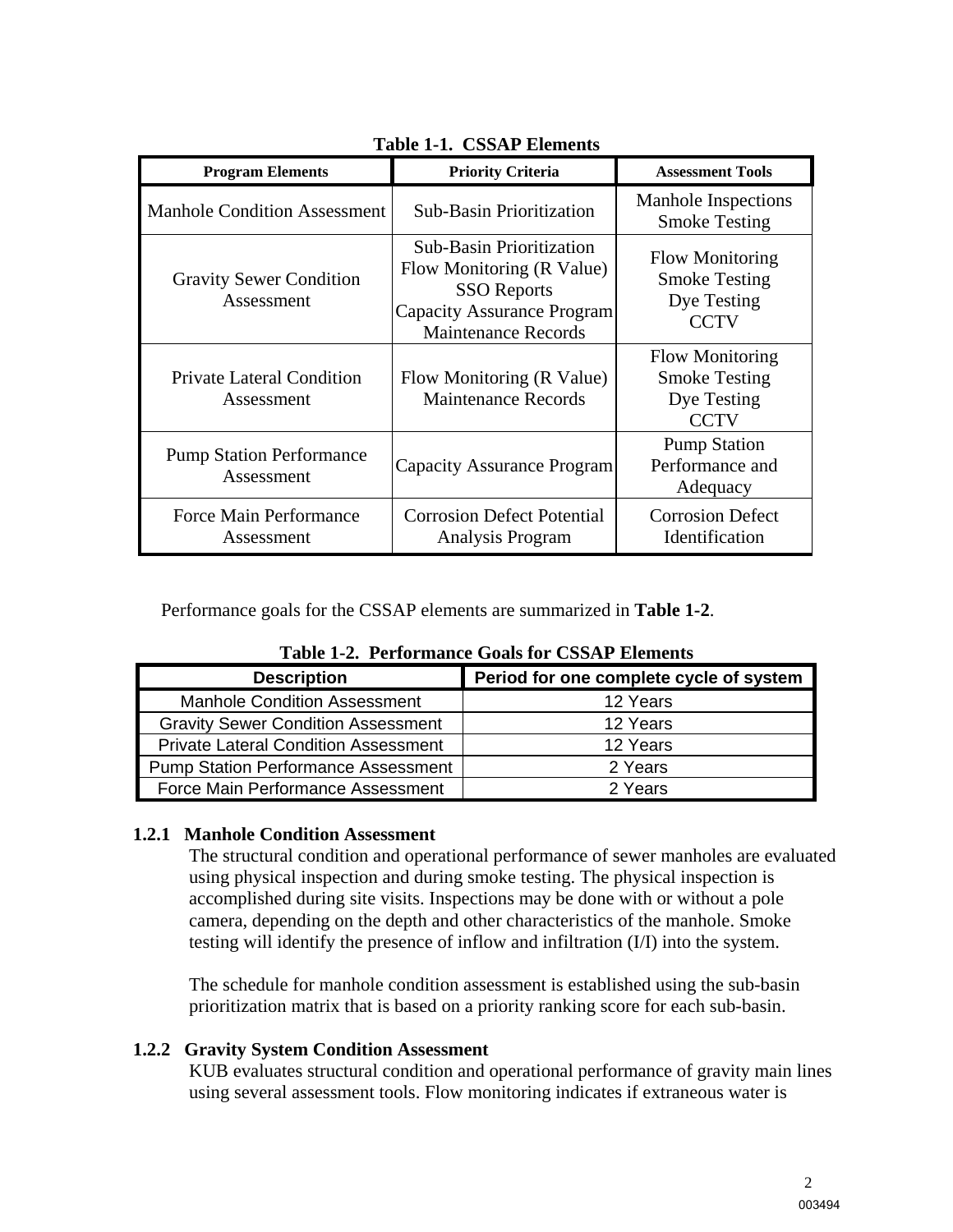entering the system; then KUB uses additional assessment tools to identify the particular source(s). Smoke testing and dye testing identify the presence of (I/I) into the system. CCTV inspections provide a video survey of the line to locate defects. KUB uses the Gravity System Condition Assessment program to prioritize the IRP and the CIP projects.

#### **1.2.3 Private Lateral Condition Assessment**

The primary goal of the Private Lateral Condition Assessment Program is to evaluate both the structural condition and operational performance of private sewer laterals. Laterals are inspected through smoke testing, visual inspection, and CCTV inspection.

Scheduling for private lateral inspections will be based on the sub-basin prioritization matrix and a review of historical maintenance records. Section 1.3 Prioritization Procedures provides additional information describing the scheduling of sub-basin assessment and cleaning activities.

#### **1.2.4 Pump Station Performance Assessment**

The Pump Station Performance Assessment addresses the ability of existing pump stations to provide reliable pumping capacity for dry and wet weather flows. The assessment includes evaluation of dry and wet weather flow conditions using flow monitoring data, hydraulic models, historical records of system performance (upstream SSOs, basement backups, etc.), pump operating times, records of pump and pump station outages, and other related information.

The goal of this continuing assessment is to determine if each pump station's design features are adequate to reliably meet the specified service conditions required by the Capacity Assurance Program (CAP) (i.e. providing reliable capacity to pump peak flows). The Pump Station Performance and Adequacy component of CSSAP makes this assessment.

#### **1.2.5 Force Main Condition Assessment**

Force mains constructed of steel, cast iron, and ductile iron pipe are susceptible to corrosion damage in locations where air (i.e., oxygen) is introduced. That can occur if air is entrained by the pumps (not a common occurrence), if pipes are near air release valves, vacuum valves, or combination air release/vacuum valves, and in gravity flow segments at the discharge end of a force main.

Although the trend is to use corrosion-resistant PVC or ABS pipe for new force mains, corrosion of air release valves, vacuum valves, and combination air release/vacuum valves continues to be a concern. Failure of one of those valves could result in an SSO. Failure could also result in the following:

- Air binding resulting in reduced pumping capacities potentially causing an SSO at or upstream of a pump station
- Collapse of the pipe, which would result in significant SSOs at the failure location and/or upstream of the pump station.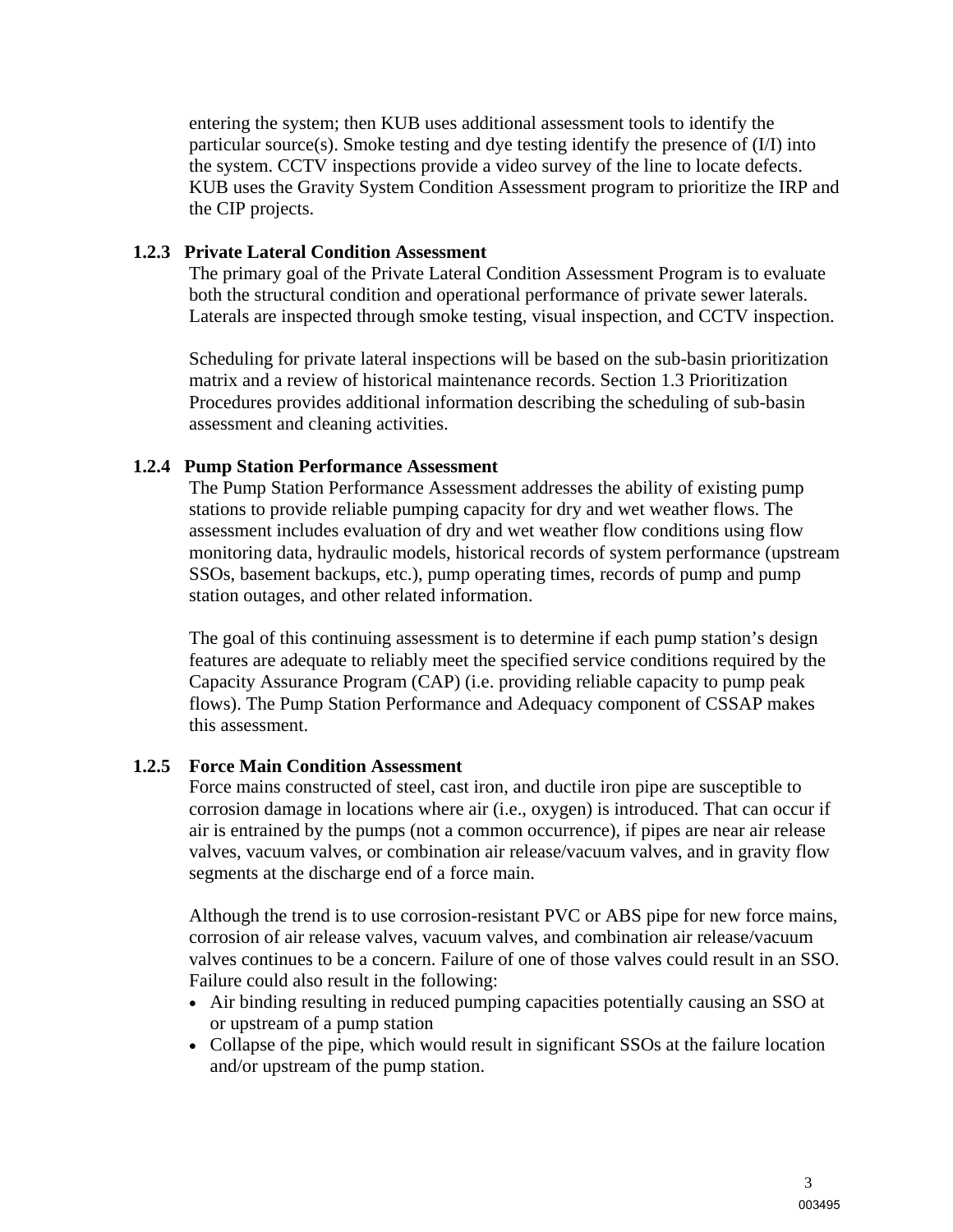KUB has developed a Force Main Condition Assessment Program to identify corrosion impacts and that information is used to schedule appropriate maintenance activities to prevent failures and to identify locations needing corrosion control. KUB's program consists of the following elements:

- Corrosion defect potential analysis to identify WCTS components that may be affected by corrosion
- Periodic inspection of WCTS components.

Long force mains are difficult to inspect for several reasons, including

- There are typically no access points to install a camera, except at the discharge end
- It is difficult to take them out of service for long periods of time
- Many are only four-inch or six-inch diameter.

The Corrosion Defect Identification component of the CSSAP will be used to conduct this assessment. Consideration will also be given to using CCTV to inspect the discharge end of force mains. For those force mains that feature a long descending leg to the discharge point, consideration will be given to installing a manhole for CCTV access at the high point where the force main effectively becomes a gravity sewer.

# **1.3 Prioritization Procedures**

The CSSAP identifies structural and operational defects affecting sewer system performance. The results of the inspections and analyses provide data for the Blockage Abatement and Infrastructure Rehabilitation programs.

The CSSAP

- Schedules the sub-basin assessment and cleaning using a sub-basin scoring analysis
- Incorporates systemwide information into planning
- Assesses resource requirements, such as personnel and equipment.

# **1.3.1 Sub-Basin Priority Decision Tool**

KUB implements a comprehensive sub-basin maintenance matrix rather than scheduling maintenance and assessment on individual line segments spread across different sub-basins. This approach is an efficient system for ensuring condition assessment on all lines. Each sub-basin has received a score based on several performance factors:

- Total linear footage of sub-basin
- Percentage of sub-basin currently on Blockage Abatement
- Average number of total SSOs per mile
- Average number of dry-weather SSOs per mile
- Number of odor complaints
- Number of pipe failures
- Percentage of sub-basin rehabilitated in last three years
- Average Condition Assessment Rating
- I/I impact represented by rainfall dependent inflow/infiltration (RD I/I).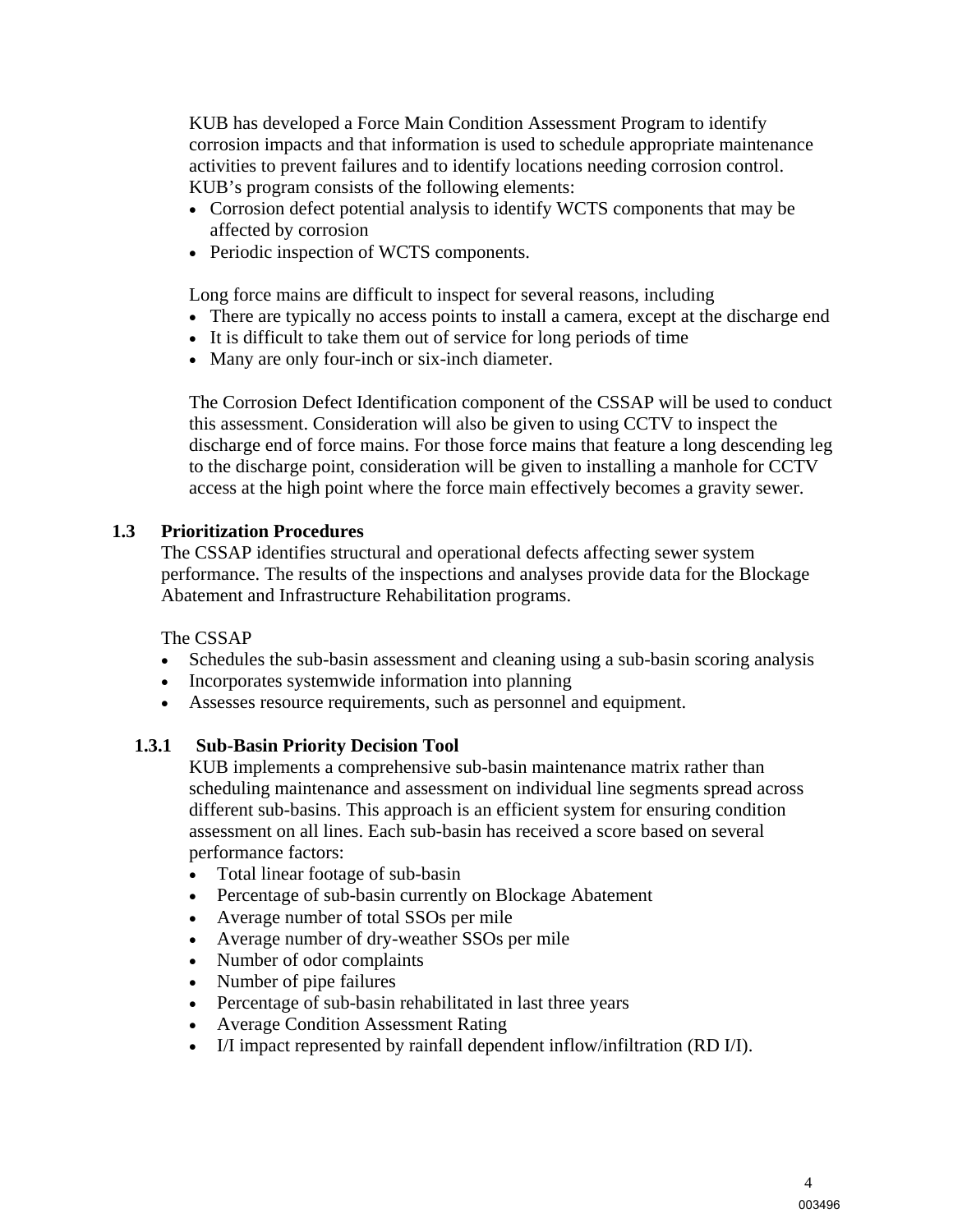KUB has used those factors, along with a weighted average for each performance factor, to derive a final sub-basin score. The sub-basin scores have been ranked with the highest scores receiving elevated priority. This scheduling program is updated semi-annually to ensure that the sub-basins that would most benefit are scheduled first in the comprehensive cleaning and condition assessment cycle. The following programs/IMSs are used as sources for sub-basin scoring.

#### **1.3.1.1 Sanitary Sewer Overflow Evaluation Report (SSOER)**

The sub-basin scheduling uses the total average number of SSOs per mile and the average number of dry weather SSOs per mile over the last three years from the SSOER. KUB's Blockage Abatement (BA) Program was implemented to reactively reduce or prevent future recurrence of SSOs due to dry weather causes.

# **1.3.1.2 Blockage Abatement Program**

The objective of the BA Program is to prevent blockages caused by debris, grease, roots, etc., from recurring. The ultimate goal is to transition those pipe segments (through point repairs, short-line replacements, and CIP projects) from this program to the cleaning program.

The total sewer footage of each sub-basin in the BA Program is also used to assess the performance of the system.

# **1.3.1.3 CSSAP**

The information obtained from CSSAP activities is used as a ranking factor for the prioritization program. For example, flow monitoring evaluation and Pipeline Assessment and Certification Program (PACP) scores are used for comparing the condition of additional assessment between sub-basins. The information from this program used for sub-basin scheduling relates to the condition assessment rating. The PACP score is a factor of the type, number, and severity of the defects identified in the system.

# **1.3.1.4 Underground Construction Job Tracker Database**

The maintenance history on cleaning, repairs, and replacement in the WCTS is stored in the Underground Construction Job Tracker Database.

The information from this program, including the number of pipe failures and a portion of the percentage rehabilitated and replaced over the last three years, is used to develop schedules and prioritize the sub-basins.

# **1.3.1.5 Customer Information System (CIS)**

The CIS maintains records of account numbers, premise details, and other customer information. It also generates work orders, facilitates workflow between departments, and keeps a record of activities requested by a particular customer or group of customers.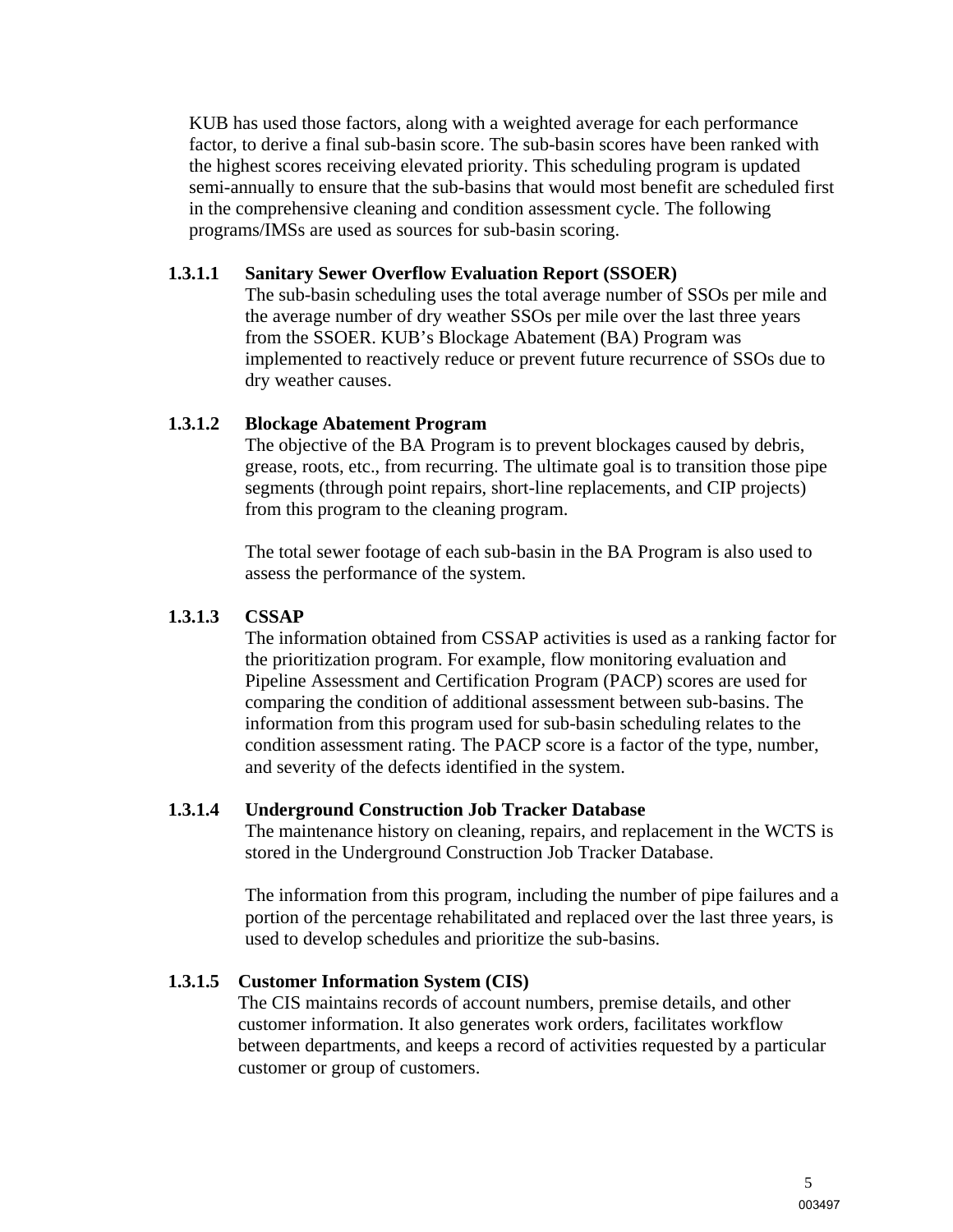The number of odor complaints per sub-basin over the last three years is also used for sub-basin scheduling.

# **1.3.2 Systemwide Facilities Planning Process**

The CSSAP supports development of the Systemwide Facilities Plan that consists of the phased CAP/ER, CIP, and IRP as illustrated in **Figure 1-1**. It is periodically updated as additional information becomes available. It supports KUB's annual budget and five-year planning process for capital improvements in the IRP. The major tasks for the Systemwide Facilities Planning Process are illustrated in **Figure 1-1**.



#### **Figure 1-1: Systemwide Facilities Planning Process Overview**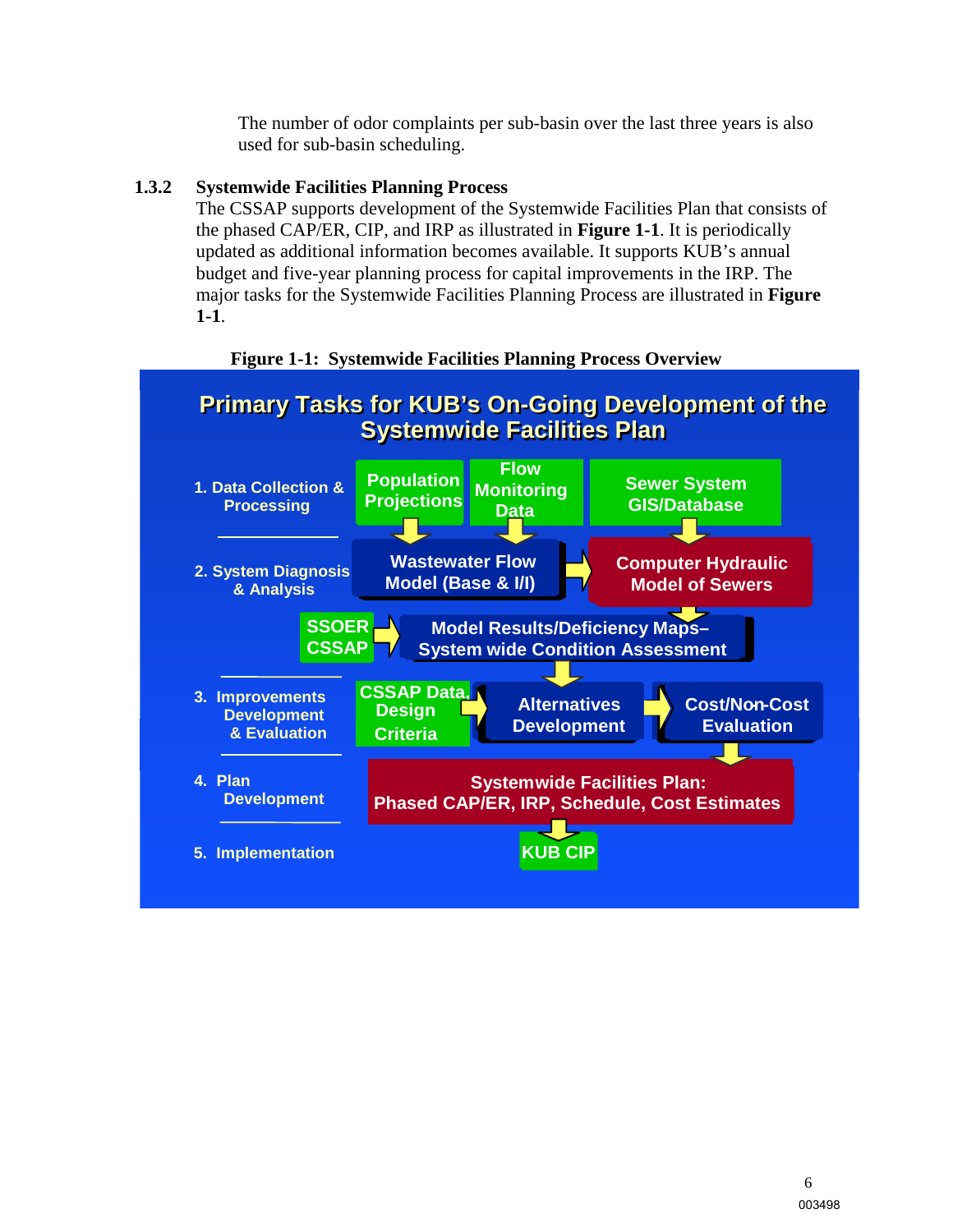The following are descriptions of primary tasks illustrated in **Figure 1-1:**

#### **Primary Task 1-Data Collection and Processing**

The two purposes of the data collection and processing task are to develop a wastewater flow model for dry and wet weather conditions and a dynamic hydraulic model of the trunk sewer system. Current and future population projections for traffic analysis zones (TAZ) are obtained from the Metropolitan Planning Commission. Temporary mini-basin flow monitoring data along with data from systemwide permanent flow monitors are used, along with population projections to develop the dry and wet weather flow models. The data is used to evaluate the severity of RD I/I and sub-basins are then ranked accordingly for subsequent CSSAP activities. These models are subsequently used for flow input to the hydraulic model.

The hydraulic model selected for systemwide use is MIKE-SWMM, a dynamic model that is based on the EXTRAN block of EPA's Stormwater Management Model (SWMM). KUB's GIS database is used as a source of sewer attributes for model development. The model is calibrated at specific locations for dry and wet weather conditions using flow monitoring data.

#### **Primary Task 2-System Diagnosis and Analysis**

The hydraulic model uses input flow hydrographs through a series of connected manholes and pipes to compute a time history of flows and heads at each node (i.e., manhole). The model, along with observed system performance, is used to develop dry and wet weather hydraulic deficiency maps, which indicate potential overflow locations and volumes, surcharged sewer segments, and peak WWTP and pump station influent flows. (Note: Observed system performance factors include the location and relative volumes of overflows during dry weather and specific wet weather events and the SSOER.)

#### **Primary Task 3-Improvements Development and Evaluation**

The deficiency maps (*see Task 2, above*) are used to focus evaluation efforts, specifically traditional CSSAP activities, including, but not limited to, manhole inspections, temporary flow monitoring, smoke testing, CCTV inspection, and dye testing.

The wet weather flow monitoring data is analyzed to develop an R-value for each mini-basin, where R is the percentage of rainfall that enters the system as RD I/I. Mini-basins with the highest R-values are prioritized for subsequent follow-up CSSAP activities for RD I/I source detection and condition assessment. Some CSSAP activities, specifically the manhole inspection and CCTV inspections, are performed as part of KUB's routine continuing sewer system assessment that covers the entire system. This information is critical for determining the extent of sewer rehabilitation needed and the appropriate methods. The information is also used to estimate effectiveness in RD I/I removal and to determine structural integrity and related rehabilitation requirements.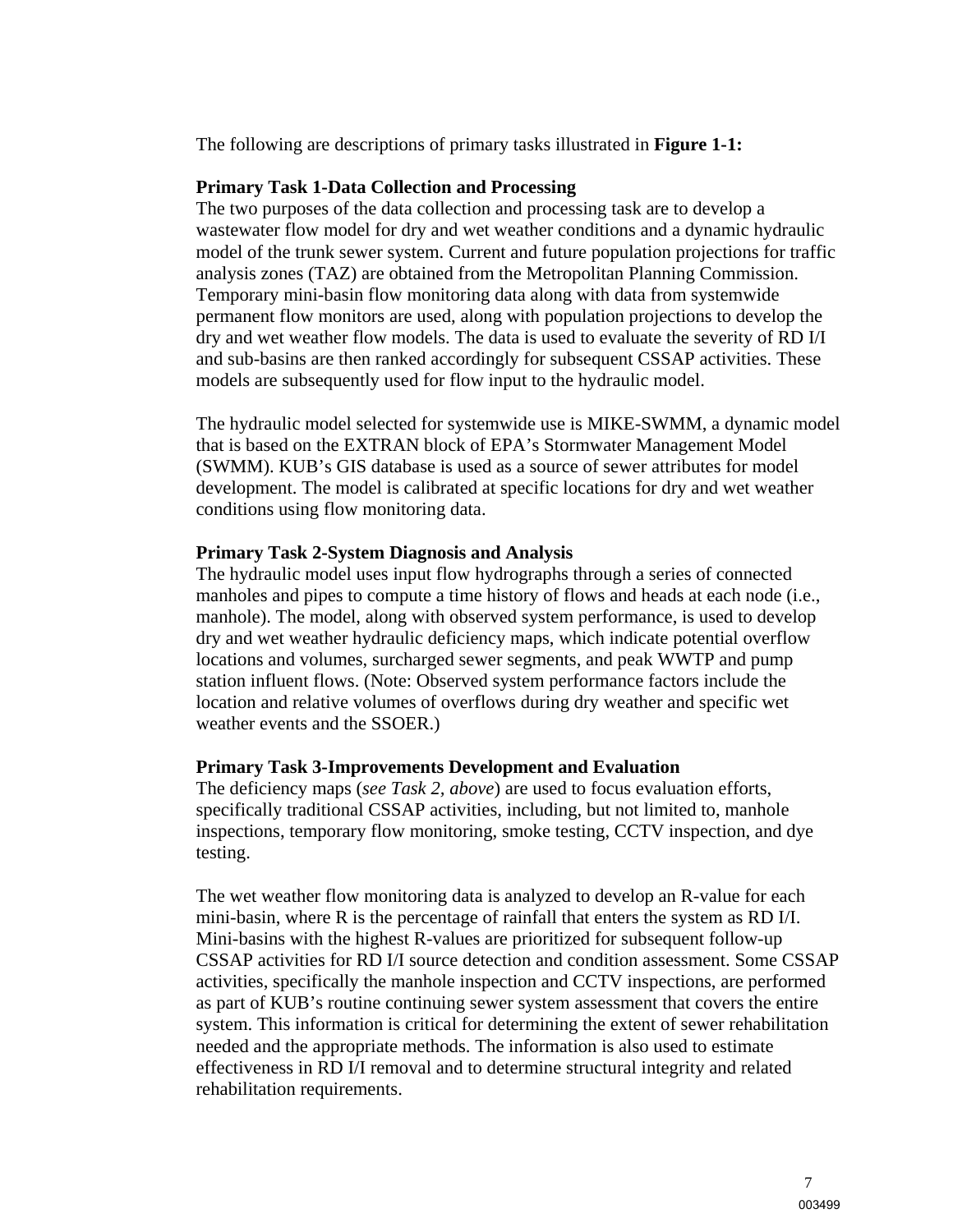The model is then used to evaluate alternative improvement scenarios that feature various sewer rehabilitation methods (i.e., RD I/I removal, off-line storage, and/or increased transmission/treatment capacity).

#### **Primary Task 4-Plan Development**

After the improvements are developed and evaluated using the hydraulic model, KUB creates a Systemwide Facilities Plan. KUB integrates the proposed improvements into an overall schedule and develops cost estimates for each improvement. KUB uses a structured decision matrix to prioritize each improvement. Currently, KUB is developing the CAP/ER, a companion program of its IRP, using this protocol.

#### **Primary Task 5-Implementation**

Implementing the Systemwide Facilities Plan consists of developing schedules and budgets, defining project scopes, creating contract documents, acquiring easements (if necessary), construction of the improvement, and inspection and record-keeping during the construction to ensure that the improvement is installed according to KUB's specifications.

#### **1.4 Resources**

KUB's MOM programs described in this document include a combination of internal and external resources.

#### Underground Construction

A team of internal professionals has the primary responsibility of addressing the preventive and corrective activities, and contractors will address predictive maintenance. **Figure 1-2** summarizes the organizational structure of KUB's CSSAP resources. As mentioned in Section 1.0 Introduction/Overview, the resources that perform the CCSAP and Hydraulic Cleaning Programs overlap. Therefore, the same resources accomplish both programs.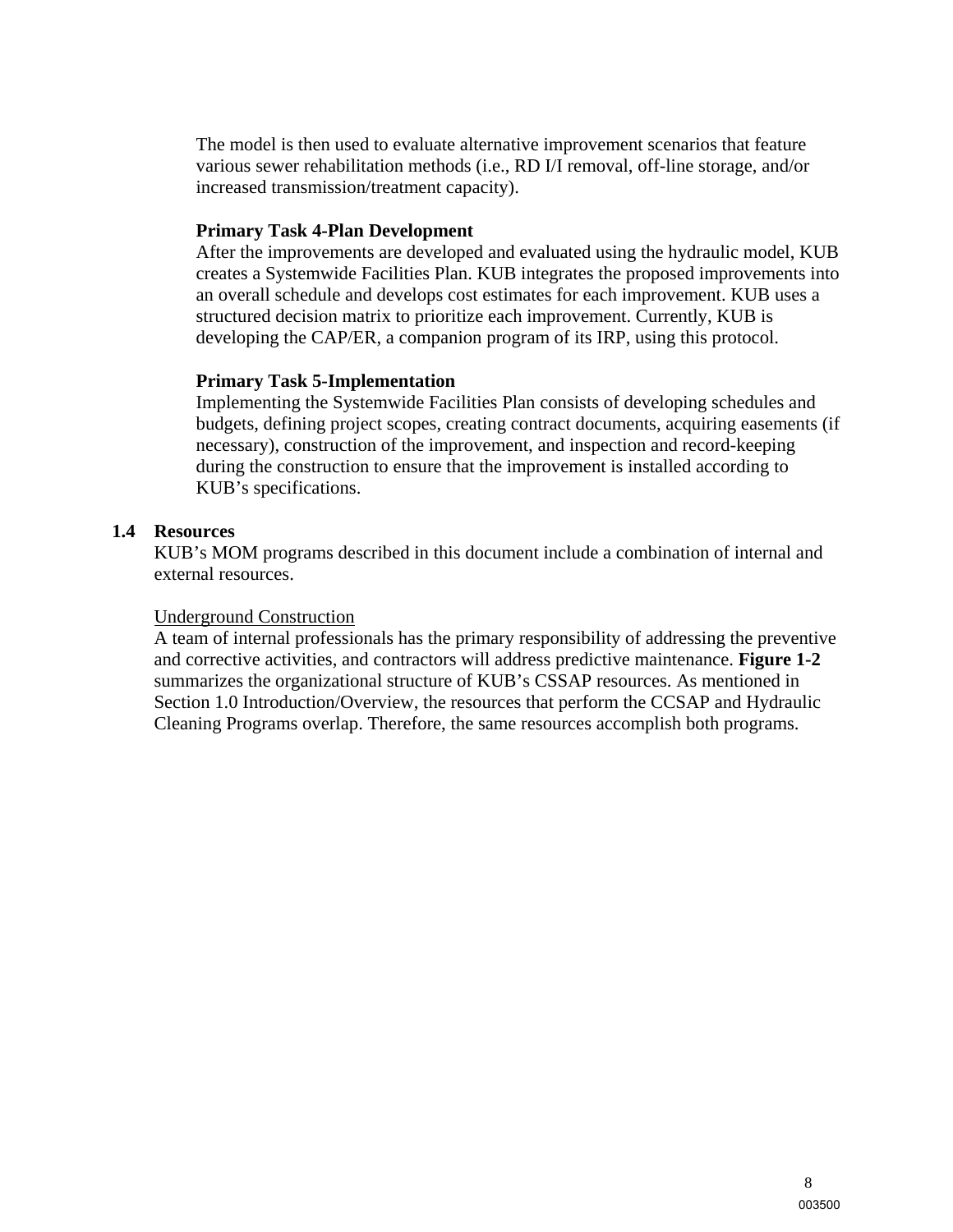**Figure 1-2** 



# **Management, Operations, and Maintenance (MOM) Operation Organizational Resources**

Description of allocated MOM Resources:

- 1. Collection System Improvement (CSI) BA Program Managers These members of the Collection System Improvement Team manage, direct, and monitor the MOM programs. They work closely with KUB Underground Construction (UGC), other KUB departments, contractors, and consultants.
- 2. Preventive Maintenance (PM) Team Supervisor The PM Team Supervisor is a member of UGC and supervises day-to-day maintenance and repair of sanitary sewers.
- 3. PMC Crews

The PMC Crews are members of UGC. They perform scheduled preventive maintenance activities, such as hydraulic cleaning and condition assessment.

4. Lamps Crew

The Lamps Crew are members of UGC. They utilize the launch camera to inspect main lines in response to wastewater trouble calls and private laterals where wastewater trouble calls are determined to be a problem on property.

5. First Responders

The First Responders are members of UGC. They provide a reactive response to unscheduled requests for service. Examples of unscheduled requests would include, but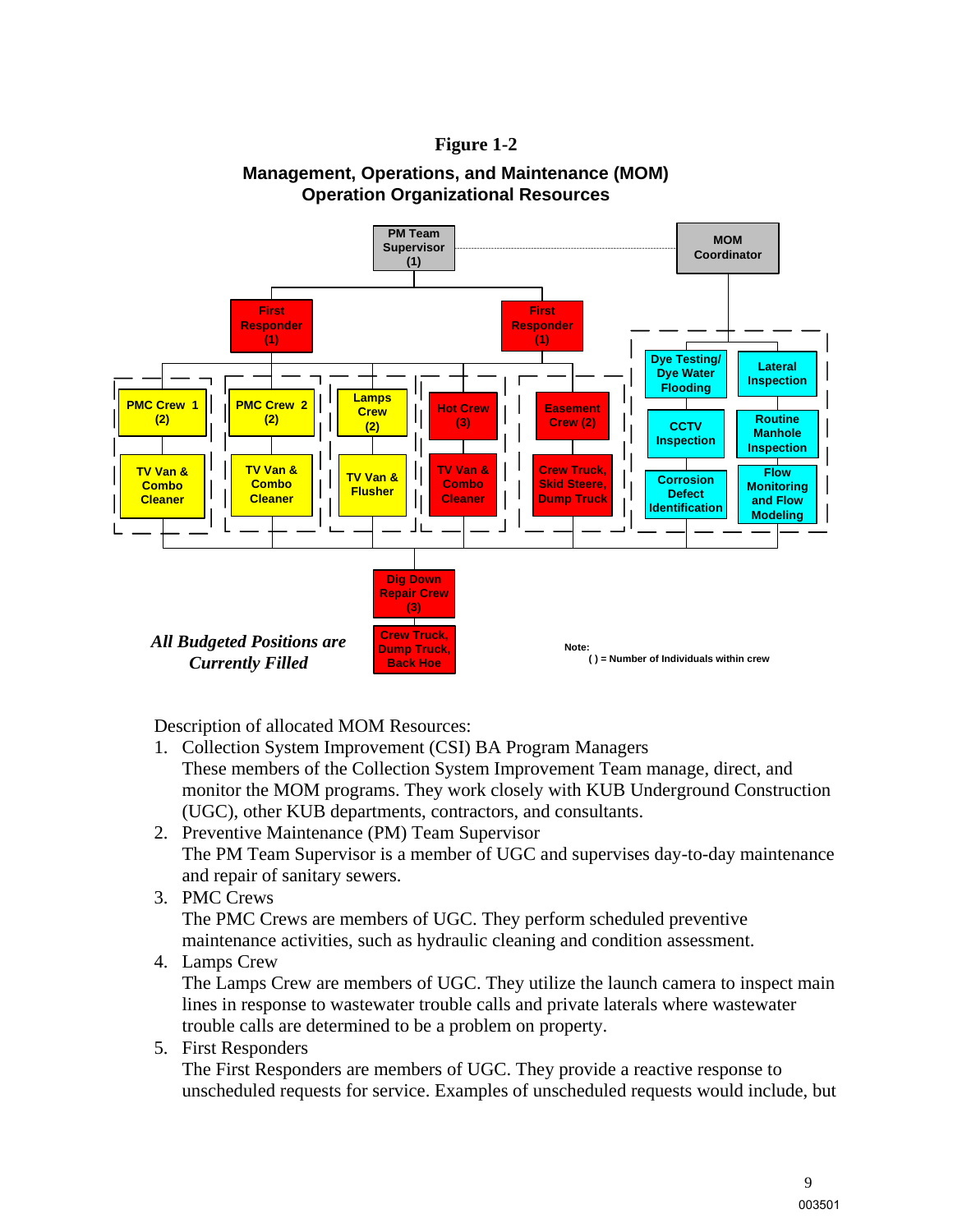are not limited to, implementing KUB's Sewer Overflow Response Plan (SORP), addressing customer requests, etc.

6. Hot Crew

The Hot Crew is part of UGC. This crew has similar responsibilities as the First Responders, with extended capabilities provided by hydraulic cleaning and CCTV equipment. The primary goal of this crew is to address unscheduled activities to allow the PMC Crews to remain dedicated to their scheduled activities.

- 7. Easement/Manhole (MH) Inspection Crew The Easement/MH Inspection Crew is a member of UGC. The crew inspects manholes and dedicated easements. This crew will provide assistance as needed to the First Responders and Hot Crew during SORP events and unscheduled responses. This crew also backfills vacancies for the PMC crews during absences due to vacations and illness.
- 8. MOM Coordinator

The MOM Coordinator oversees the planning, scheduling, and completion of the functions in the CSSAP. The CSSAP functions are fulfilled either by internal or contracted resources. (See the blue highlighted portion of Figure I-1). The MOM Coordinator manages CSSAP contractual agreements.

KUB has assigned three dedicated teams to focus on WCTS maintenance. The yellow highlighted portion of **Figure 1-2** represents those three PMC Crews.

KUB has dedicated the following equipment to the component:

- CCTV Inspection Truck
- CCTV Inspection Trailer
- Combination Cleaner/Vacuum Trucks
- Hydraulic Flusher Truck
- Full-Time Equivalents.

If current resources prove insufficient, KUB will either use a contractor or assign additional resources to the CSSAP.

# System Operations

Internal and external resources perform predictive, corrective, and preventive maintenance activities. First Responders and area personnel have primary responsibility for implementing KUB's Pump Station Performance and Adequacy Program, SORP, addressing customer requests, and performing other scheduled and unscheduled maintenance activities. **Figure 1-3** details the organizational structure of KUB's MOM resources.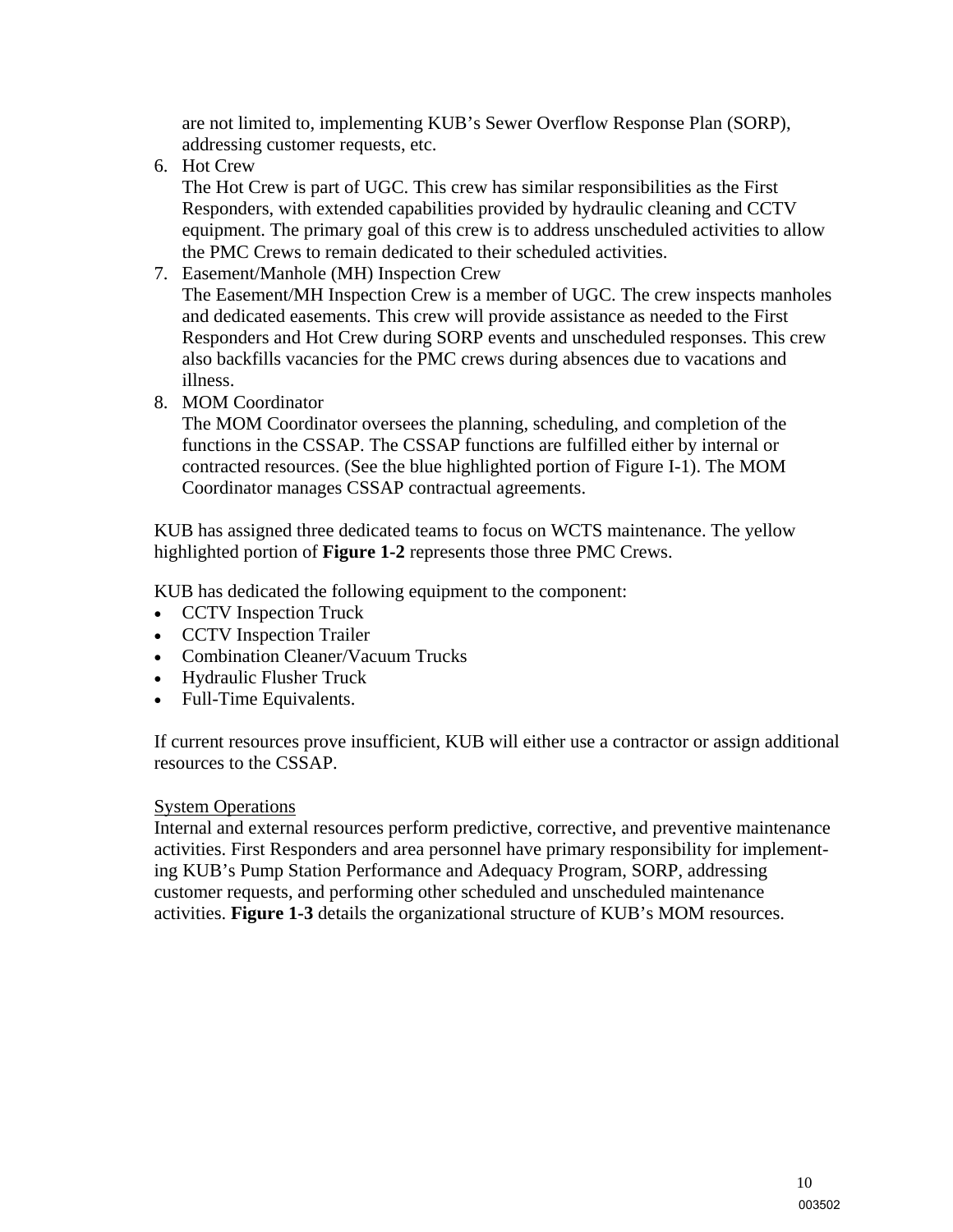

**Figure 1-3: Management, Operations, and Maintenance (MOM) SMSP Operation Organizational Resources Lift Station Preventive Maintenance**

Description of allocated Station Management Services Pipes (SMSP) - MOM Resources:

1. RSLEAD:

The RSLEAD manages and supervises the day-to-day work activities, capital upgrades and new installations, and manages budgeting allocations.

- 2. The RSMAINT and RSTST Crews are members of SMSP. They provide area support and perform scheduled preventive maintenance activities such as facility inspections, vibrations analysis, pump efficiency, etc.
- 3. RSAREA1:

The RSAREA1 is responsible for the operation and maintenance of the facilities located within the area 1 geographical location.

4. RSAREA2:

The RSAREA2 is responsible for the operation and maintenance of the facilities located within the area 2 geographical location.

5. RSAREA3:

The RSAREA3 is responsible for the operation and maintenance of the facilities located within the area 3 geographical location.

6. RSAREA4:

The RSAREA4 is responsible for the operations and maintenance of the facilities located within the area 4 geographical location.

7. RSAREA5: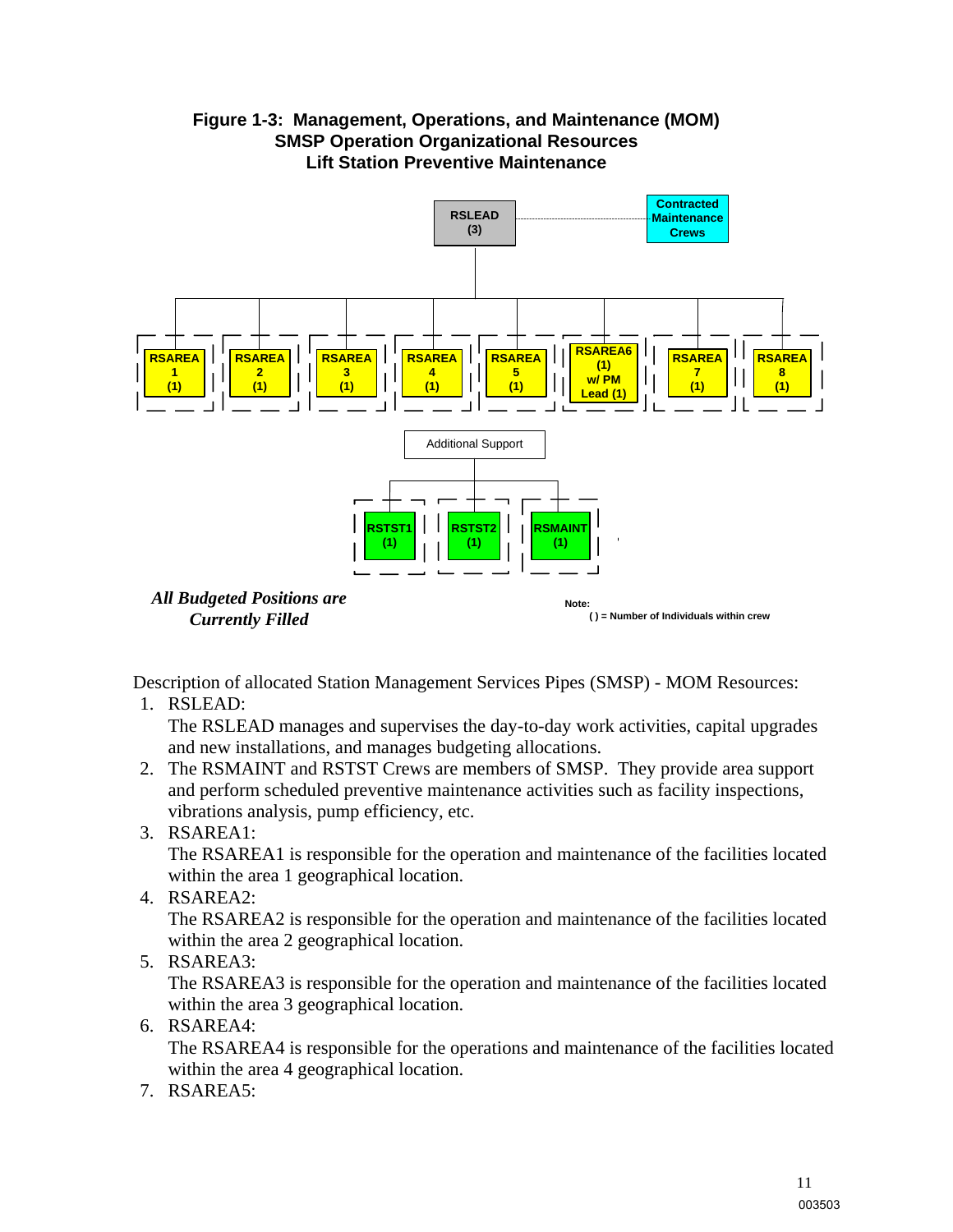The RSAREA5 is responsible for the operation and maintenance of the facilities located within the area 5 geographical location.

8. RSAREA6 w/ PM Lead:

The RSAREA6 is responsible for the operation and maintenance of the facilities located within the area 6 geographical location.

- a. SMSP Preventive Maintenance (PM) Lead: This member of the SMSP Team manages, directs, and monitors the Lift Station Preventive Maintenance program. SMSP works closely with other KUB departments, contractors, and consultants as needed.
- 9. RSAREA7:

The RSAREA7 is responsible for the operation and maintenance of the facilities located within the area 7 geographical location.

10. RSAREA8:

The RSWEST is responsible for the operations and maintenance of the facilities located within the area 8 geographical location.

11. RSTST1:

The RSTST1 is responsible for SCADA, electrical and technical maintenance, and area support.

12. RSTST2:

The RSTST2 is responsible for SCADA, electrical and technical maintenance, and area support.

13. RSMAINT:

The RSMAINT is responsible for general maintenance on a facilities and area support. 14. Contracted Maintenance Crews

The Contracted Maintenance Crews are an external resource used to assist with any PM activities deemed necessary.

If current resources prove insufficient, KUB will either use a contractor or assign additional resources to the CSSAP.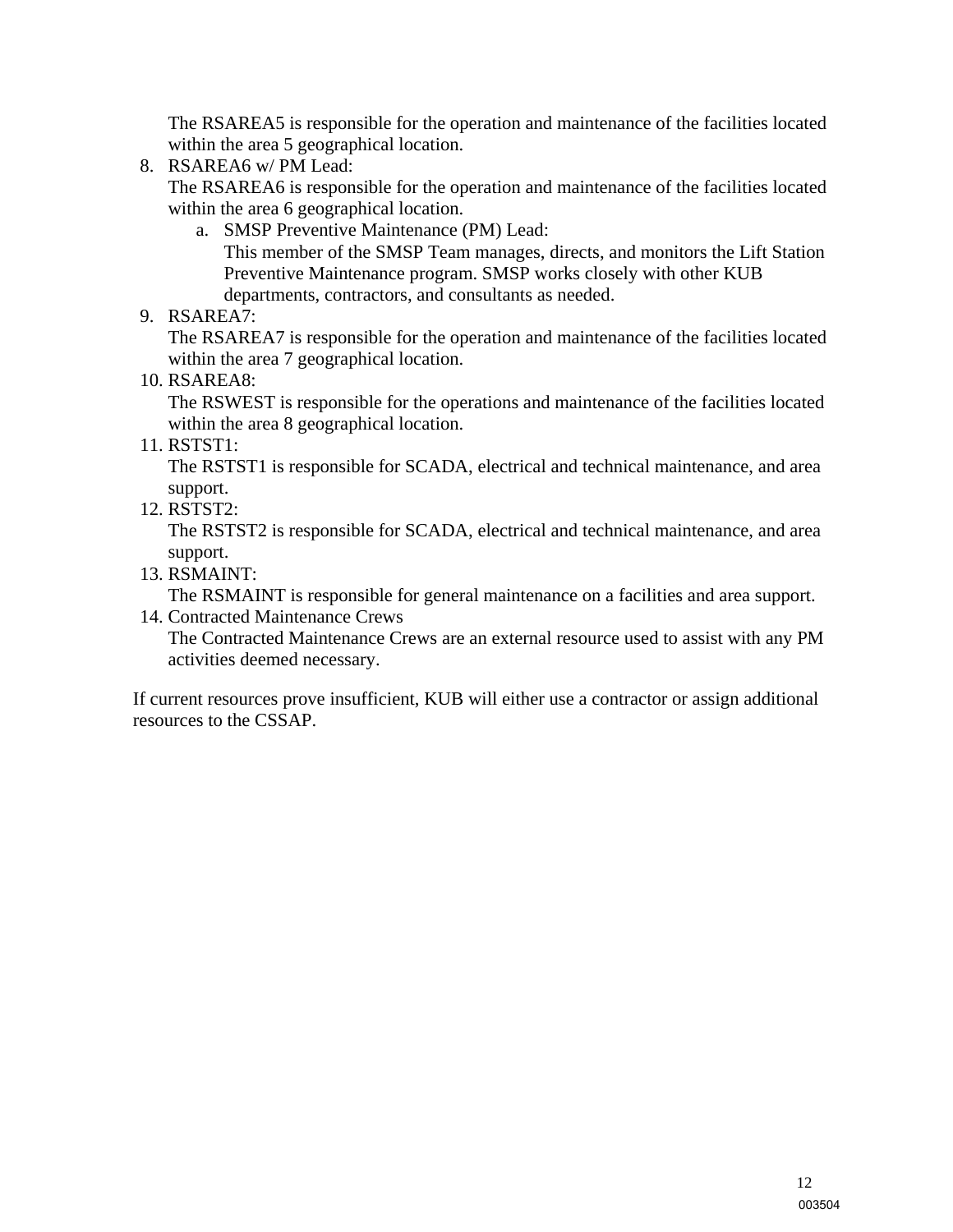#### **SECTION 2: PROGRAM ASESSMENT TOOLS**

#### **2.1 System Defect Analysis and Associated Standard Procedures**

KUB continues to employ various system analysis techniques to determine the operability and condition of the WCTS. The following inspection tools provide various options for KUB to analyze the collection system:

- Dye Testing/Dyed Water Flooding
- Corrosion Defect Identification
- Routine Manhole Inspection
- Flow Monitoring and Flow Modeling
- Closed-Circuit Television (CCTV) Inspection
- Smoke Testing
- Pump Station Performance and Adequacy
- Private Lateral Inspection.

These inspection tools are used to target specific system defects or to provide information to improve the performance of a portion of the WCTS. For example, smoke testing will determine if sump pumps, roof drains, or other prohibited connections are connected to the sewer system while CCTV will pin-point structural defects in main lines. Individually, these tools provide only a portion of the entire picture. Therefore, these tools are not typically used independently but in conjunction with the other described assessment tools. Information obtained from all of the assessment tools provides a clearer understanding of the condition of the sewer system.

# **2.1.1 Dye Testing/Dyed Water Flooding**

Dye testing is used to confirm rain or ground water entry points into the WCTS. Dyed water is introduced into roof drain leaders, driveway drains, or area drains. After the dyed water is introduced, the downstream sanitary sewer manhole or a cleanout, if available, is checked for dyed water.

Dye testing can help identify inappropriate connections. For instance, if dye is introduced into a catch basin and the dye is then observed in the sanitary sewer downstream from that point, that indicates the catch basin may be directly or indirectly connected to the WCTS. The unwanted stormwater can impact the capacity of the WCTS, causing overflows or backups.

Dyed water flooding can be used to analyze the impact of surface water on the WCTS. For example, bodies of water or isolated water ponding can be dyed to determine if it is reaching the sewer system as well as identify the entry point into the system. In general, dye testing and dyed water flooding will be used in conjunction with other program assessment tools such as smoke testing or CCTV inspection.

# **2.1.2 Corrosion Defect Identification**

Corrosion in the WCTS can lead to material failures that often result in excessive infiltration (groundwater and RD I/I). In addition, corrosion can result in catastrophic failures such as force main or sewer cave-ins that result in SSOs. Internal corrosion is typically a result of hydrogen sulfide produced by biological reduction of sulfate to sulfide by anaerobic bacteria that reside in anoxic wastewater and on slime layers that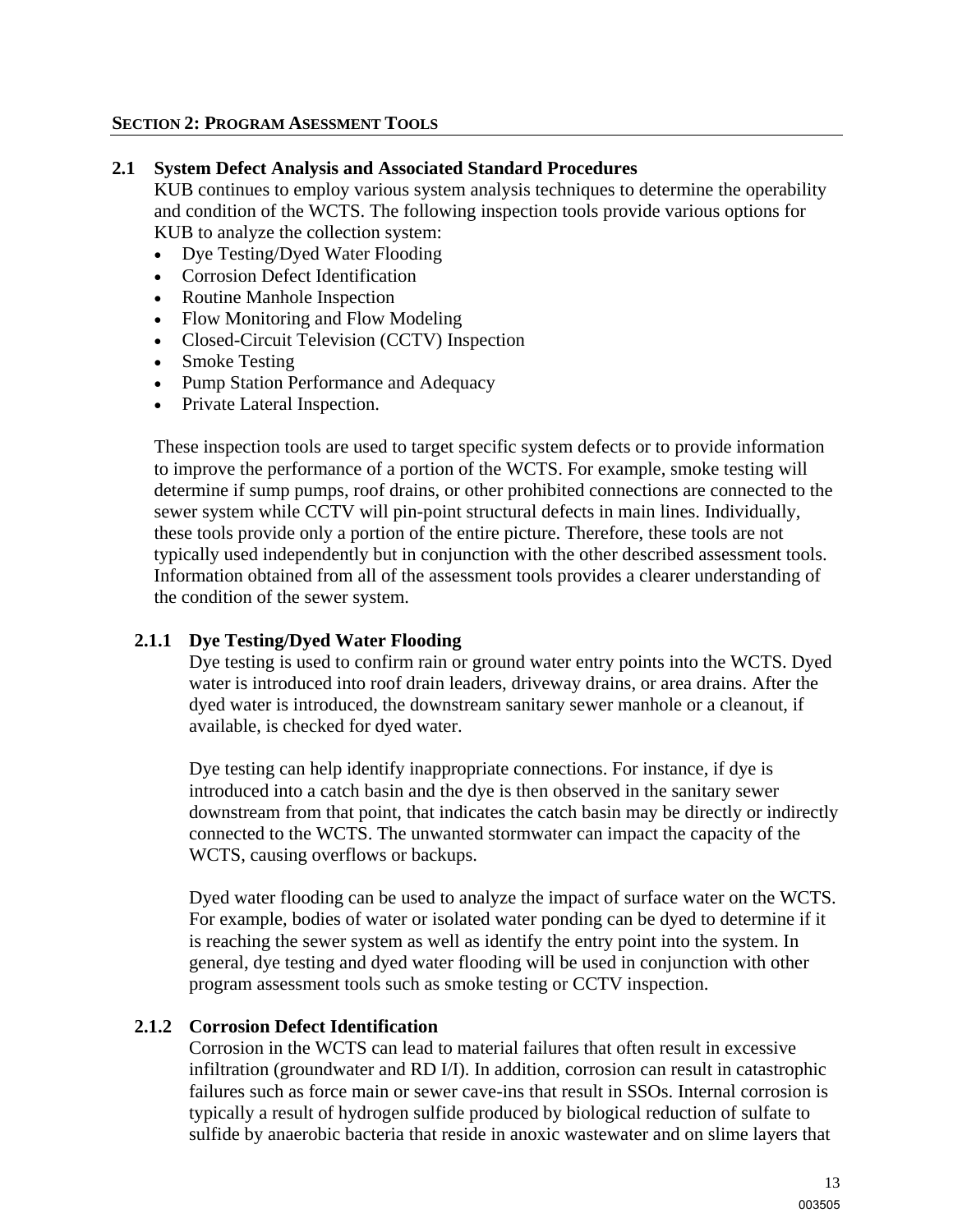accumulate on pipe, concrete structure, and sediment surfaces. The resulting sulfide is transformed into hydrogen sulfide  $(H_2S)$  gas, which is then converted to sulfuric acid  $(H<sub>2</sub>SO<sub>4</sub>)$  by aerobic bacteria that reside above the water line in the WCTS. The acid can result in severe corrosion of metals, reinforced concrete and mortar. It is KUB's experience that the most severe corrosion problems occur in the vicinity of pump station force main discharges.

Residential wastewater contains sufficient quantities of sulfates to create a problem if they become anoxic, as they often do after initial wetwell storage followed by force main residence time without opportunities for aeration. Hydrogen sulfide gas is released as soon as an air-water interface and turbulence occur, such as downstream of vacuum valves in force mains and at discharge locations in a gravity sewer. Odor complaints are often the telltale sign of a potential corrosion problem at force main discharge locations.

KUB manages corrosion damage using a Corrosion Defect Identification Program with the following elements that are focused on force mains and force main discharge locations:

- Procedure to identify WCTS components subject to potential corrosion damage
- WCTS inspection program to identify and analyze corrosion defects
- Management of corrosion-related information.

Other corrosion impacts to the WCTS (manholes and pipes, not in the vicinity of force main discharges) will be identified and addressed under other components of KUB's CSSAP. A detailed description of each program component is provided in the following sections.

# **2.1.2.1 Procedure to Identify WCTS Components Subject to Potential Corrosion Damage and Analysis of Potential Defects**

During Year 1, KUB will identify potential sites for corrosion damage resulting from force main discharges, classify force main discharge locations based on estimated time of travel, maintain a record of odor complaints and corrosion problems, etc. A representative cross section of sites will also be visited to determine if corrosion is a problem.

Critical pump station flow conditions (minimum diurnal dry weather flows, pump cycle times, and pumping rates) will be determined as part of KUB's CAP. That information will be used to compute travel times in the force mains.

For each force main of concern, KUB will

 Take grab samples and analyze for dissolved oxygen, dissolved sulfides, pH, and temperature. One sample each will be taken at the pump station wetwell and at the force main discharge. Discharge sampling will be staggered in time to account for the anticipated travel time in the force main.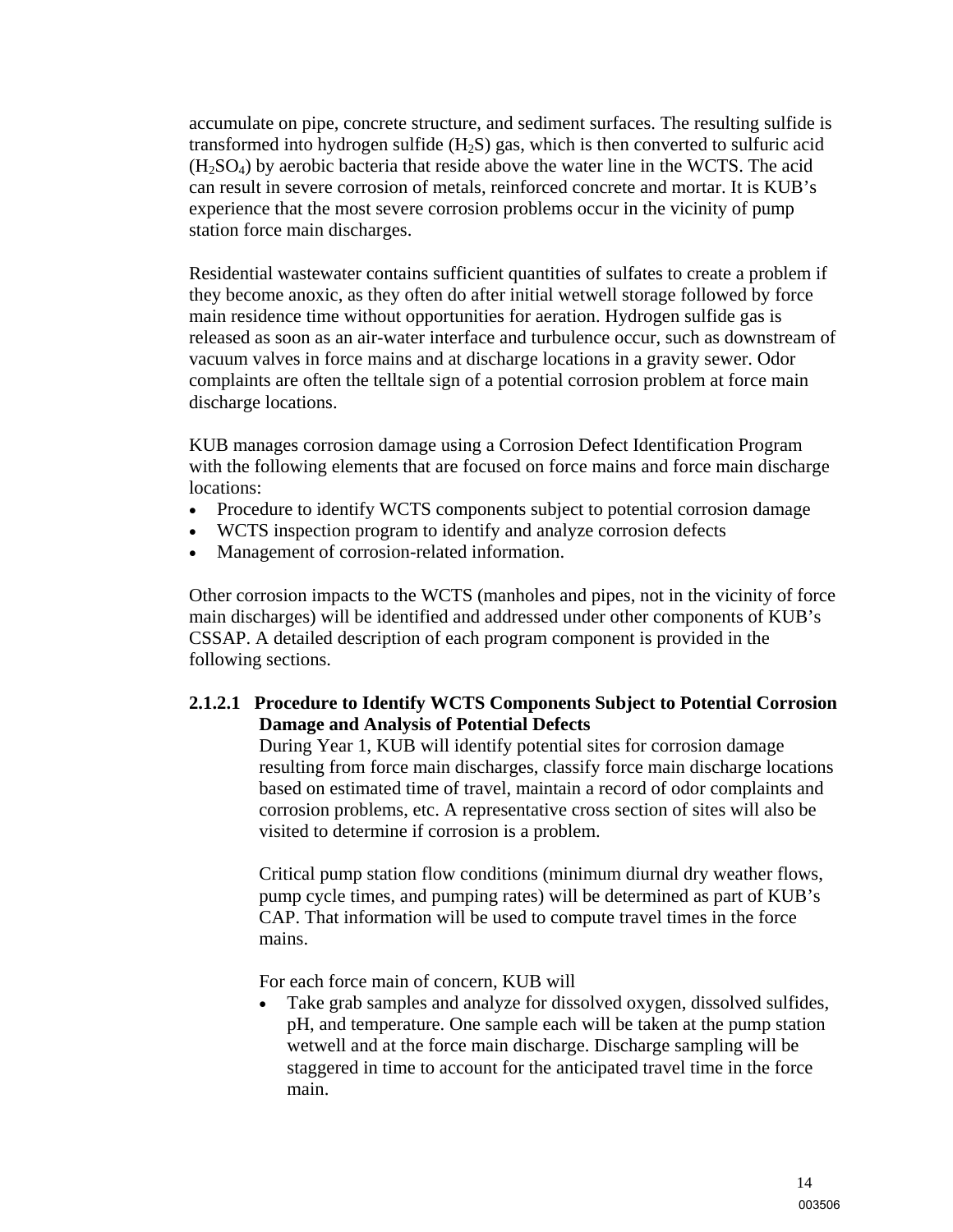- Install Odolog hydrogen sulfide analyzers for a one to two week period to measure hydrogen sulfide levels for force mains that exhibit high dissolved sulfides at the outlet or have corroded outlet manholes.
- Use data acquired from the field tests, along with critical flow data, to input/calibrate a hydrogen sulfide generation predictive model. The model will then be used to replicate various flow and temperature conditions. Annual wastewater temperature ranges will be taken from the WWTP monthly reports.

The model will be developed for at least 10 locations during Year 1. Based on results, KUB will determine whether additional sites should be analyzed with the model during Year 2.

For those sites where corrosion could result in a catastrophic failure subsequently causing SSOs, or where odors must be abated, KUB will evaluate alternative control technologies, including but not limited to, chemical addition, aeration, and replacement or armoring of materials subject to corrosion damage. KUB will prioritize existing corrosion defects and potential defects based on their potential to result in a short-term failure and the results of such failure.

#### **2.1.2.2 WCTS Inspection Program to Identify and Analyze Corrosion Defects**

The corrosion defect identification process will include standard procedures for inspecting and identifying sewer infrastructure that is either corroded or at risk of corrosion and a system for prioritizing repair of corrosion defects, corrosion identification forms, and procedures for corrosion defect analysis.

Periodic inspections of all potential WCTS components subject to corrosion damage failure will include

- Force main air release valves, vacuum valves, and combination air release/vacuum valves
- Manholes where force mains discharge
- Gravity sewer segments downstream from force main discharges.

The Collection System Maintenance (CSM) Program, described in Section 3: Information Management System, records pertinent information obtained during inspections. A sample form is provided in **Figure 2-1**.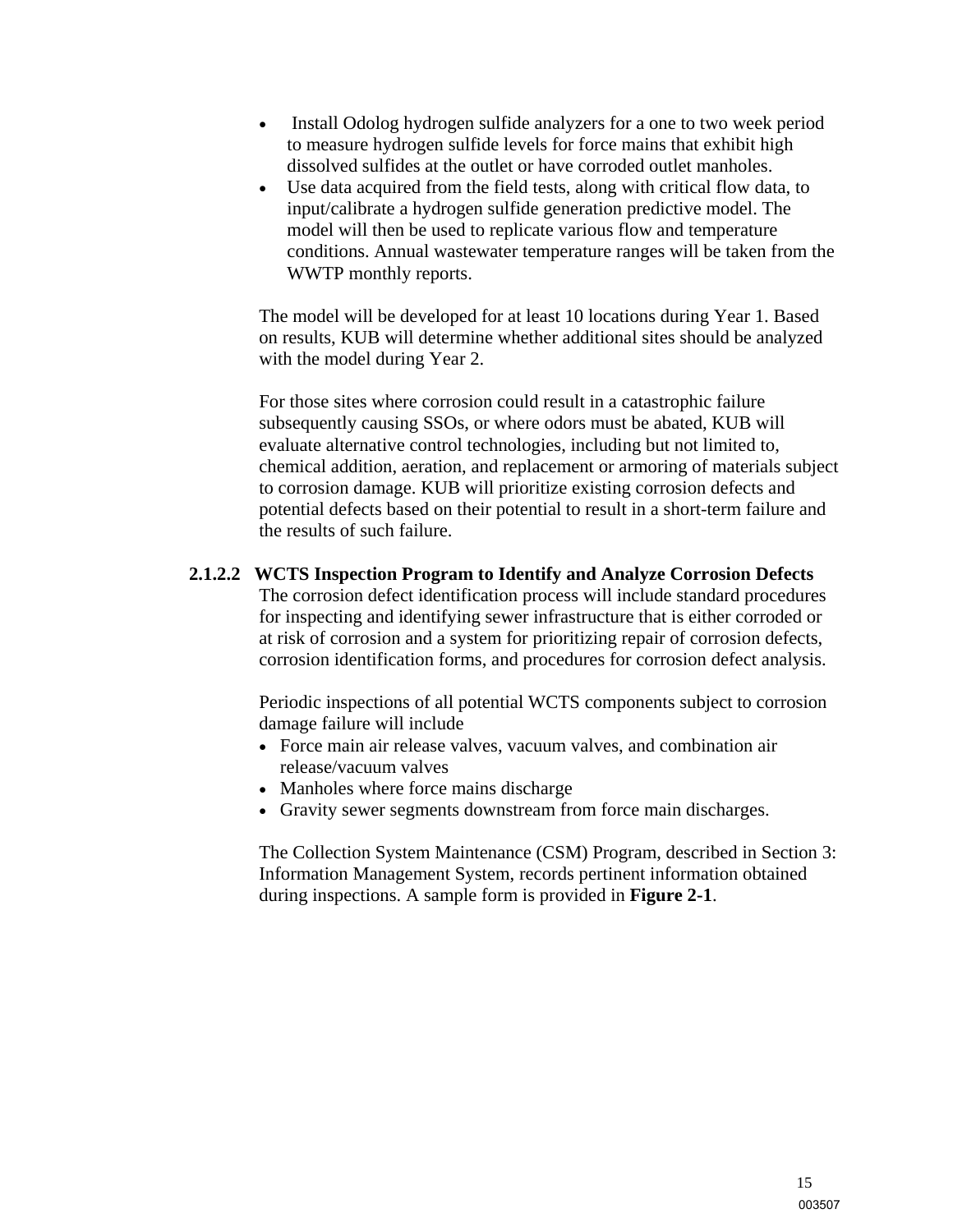| MIMS Work Order #        | 564654654                                                                 | Date Started                            | 3/28/2005             | Work Order ID                                   |                     |
|--------------------------|---------------------------------------------------------------------------|-----------------------------------------|-----------------------|-------------------------------------------------|---------------------|
| <b>Tracking Number</b>   |                                                                           | Time On Job:                            | 9:32 AM               | Date/Time                                       |                     |
| Select Team              | Proactive                                                                 | Time Off Job:                           |                       | Completed                                       |                     |
| Crew Leader              |                                                                           | Hot Spot:<br>5308 $+$                   |                       | $\blacktriangledown$                            |                     |
|                          |                                                                           | Photo File Name:                        |                       |                                                 |                     |
| Comments                 |                                                                           |                                         |                       |                                                 |                     |
|                          | Manhole Information   Pipe Information   Time Log   Street Cut   Yard Cut |                                         |                       |                                                 |                     |
|                          |                                                                           |                                         |                       |                                                 |                     |
| MH IPID                  |                                                                           | $1010070$ $\star$                       |                       | Work Order ID                                   |                     |
| <b>MH Number</b>         | 9-102<br>Subbasin #                                                       | 43<br><b>Street Address</b>             | 6722 CRYSTAL VIEW WAY |                                                 |                     |
| Latitude                 |                                                                           | <b>PACP Surface Cover</b>               | Light Highway         | CAP Credit: Non-Riparian<br>$\vert \cdot \vert$ | $\vert \cdot \vert$ |
| Longitude                |                                                                           | Manhole Elevation                       | Elevated              | $\blacktriangledown$<br>Has Manhole Surcharged  |                     |
| Roots in Manhole         | Heavy                                                                     | Surcharged Hoht<br>$\blacktriangledown$ |                       | $\overline{0}$<br>屦                             |                     |
| <b>Inspection Status</b> | Inspected                                                                 | Gas Reading<br>$\overline{\phantom{a}}$ |                       | Is Evidence of Gas<br>Priore                    |                     |
| Comments:                |                                                                           |                                         |                       | Name                                            |                     |
|                          | Component Inspection   Manhole Pipe Connections                           |                                         |                       |                                                 |                     |
|                          |                                                                           |                                         |                       |                                                 |                     |
| New                      |                                                                           |                                         |                       | Corrosion                                       |                     |
|                          | <b>Condition</b><br>Material                                              | I I Rating                              | FollowUp              | Detected                                        |                     |

# **Figure 2-1 Collection System Screen Shot (Corrosion Detection)**

Corrosion defects will be classified using a two-part identification and rating system as follows:

Component identification:

D – Discharge Structure (including downstream gravity sewer)

FM – Force Main

V – Valve

Ratings:

- 1 Imminent or short-term (less than one year) failure potential
- 2 Long-term failure potential
- 3 No apparent corrosion failure potential

# **2.1.2.3 Management of Corrosion Related Information**

KUB will develop a database of all WCTS components subject to potential corrosion damage associated with pump stations. Results of initial analysis and all field inspections will be maintained in the database so that KUB can monitor the progress of corrosion damage and take action before a failure.

In addition, KUB will develop a GIS application to manage all WCTS corrosion-related information, including all pump stations, force mains, force main valves, discharge locations, materials of construction, odor complaints, identified corrosion defects, corrosion defect repairs, and related information.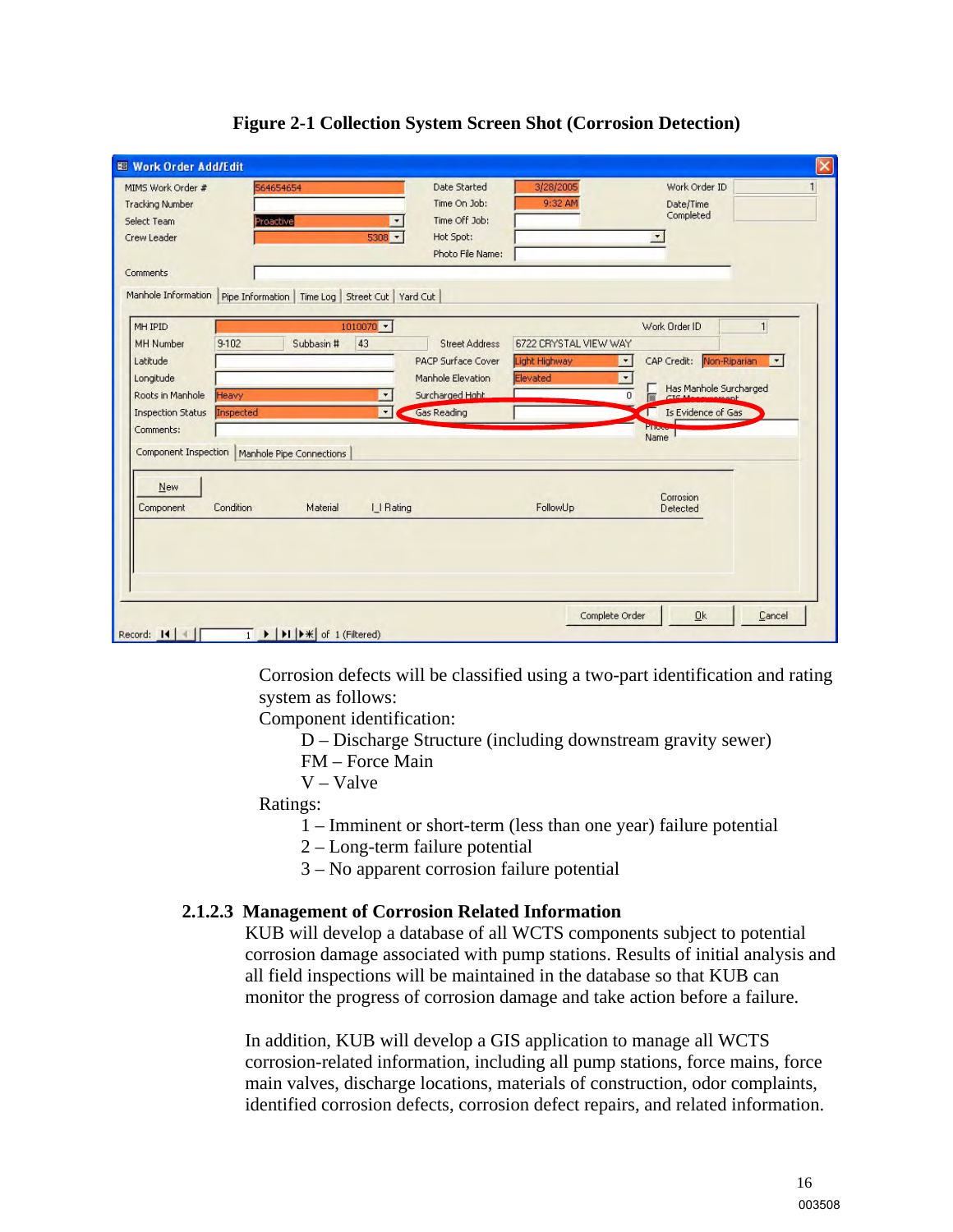# **2.1.2.4 Implementation Plan**

KUB's performance goals for this program are as follows:

*Year 1* – Develop and implement corrosion defect potential analysis program, including corrosion information management system and site inspection of highest priority discharge locations (additional sites will be done in Year 2 if deemed necessary).

*Annually Thereafter* – Inspect all force main discharge sites determined to have high potential for corrosion damage, including air, vacuum, and combination air/vacuum valve locations.

*Every Two Years Thereafter –* Inspect all other force main discharge locations and all air release, vacuum, and combination air release/vacuum valve locations not included in the annual inspection program.

# **2.1.3 Routine Manhole Inspection**

The primary purpose of the routine manhole inspection program is to identify I/I sources into the collection system manholes as well as other associated structural defects. A secondary purpose is to ensure that system manholes do not present a safety hazard.

KUB personnel open many manholes every week for a variety of reasons. The manhole inspection program ensures that every time a manhole is opened, regardless of reason, data regarding its condition is recorded into our information management system. Data entered into this system is highlighted in Section 3.2 Collection System Maintenance (CSM) Program.

Manhole inspections are performed by visually inspecting the internal condition of the manhole. The manhole lid is removed and each part of the manhole is inspected and documented. The general characteristics of the manhole are recorded and used to update system records, including GIS. If defects are located, the field professional will investigate in more detail. The data assessment is returned for further analysis.

The inspection of the manhole uses a component approach. The manhole is comprised of several smaller components that are inspected individually, as illustrated in **Figure 2-2**.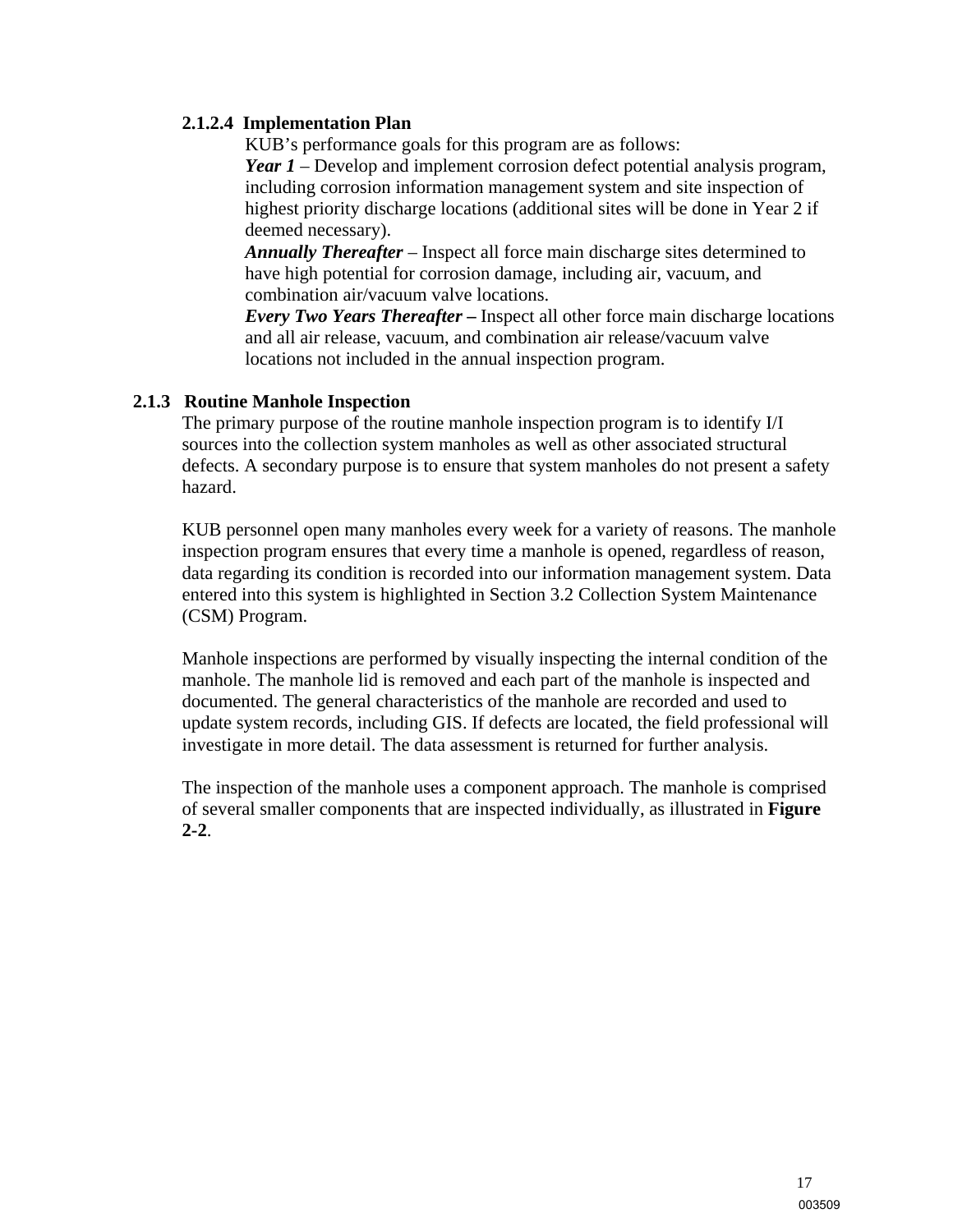

As defects are identified in the manhole inspection process and recorded in the CSM Program, the appropriate improvements are scheduled in the CAP/ER, IRP, short-line replacement program, or point repair. The standardized assessment of manholes enables the CSI Team to prioritize the improvement schedule of the manholes.

The other significant benefit of the manhole inspection program is the continuous updating of KUB's inventory. The manhole inspection program not only provides defect analysis but also provides other useful information including

- Manhole size
- Manhole depth
- Number of pipe connections
- Location of pipe connections
- Size of pipe connection.

Either KUB or contracted field crews inspect the manholes visually. Depending on several factors, including depth or location of manhole, these assessors will inspect the manhole by standing above looking into the manhole, entering the manhole, or by using a pole camera inserted into the manhole to determine the necessary information.

The manhole inspections are collected in the CSM software described in Section 3: Information Management System (IMS).

# **2.1.4 Flow Monitoring/Flow Modeling**

Flow monitoring is used to manage wastewater flows in the WCTS. The first step in managing the WCTS is flow measurement. A flow monitoring program can consist of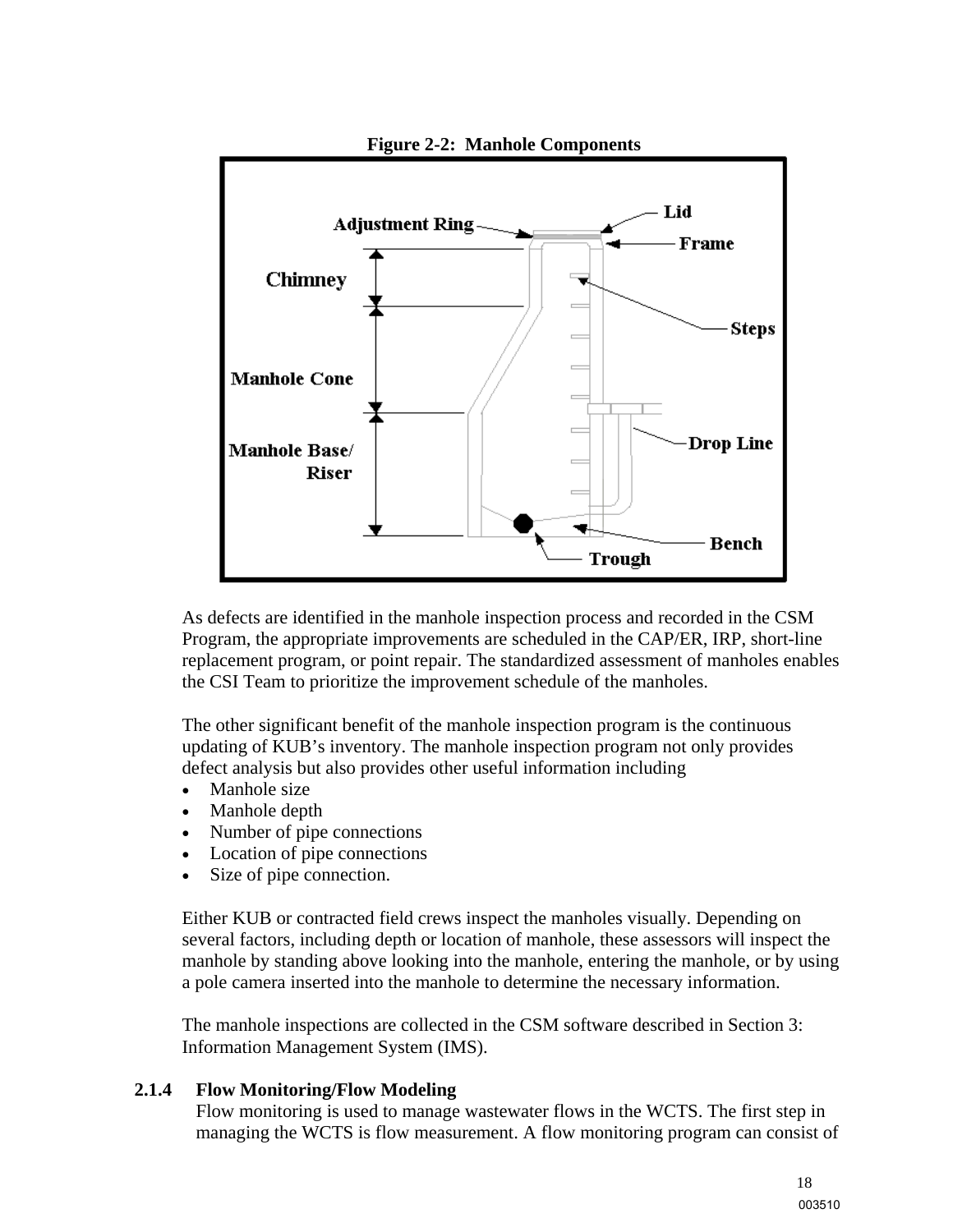a single meter at the treatment facility or a complex system of permanent ultrasonic monitors that transmit data to a central process control center.

The flow monitoring data is used in several ways to analyze system performance, diagnose problems, and support capital improvement planning. First, the data is used to identify areas in the WCTS that should receive the highest priority for CSSAP and rehabilitation. Second, the data is also used to support a hydraulic analysis of the trunk sewers in each of the monitored basins. The purpose of the hydraulic analysis is to identify trunk sewers or pump stations that need an increase in capacity during dry or wet weather conditions. The flow data is used to develop the wastewater design flows and to calibrate the models. Third, the data will be used to help quantify the amount of I/I that is reduced by sewer rehabilitation in selected areas. Finally, the data from permanent flow meters is used for hydraulic model calibration and for flow trending analyses.

The two types of flow monitoring approaches used are permanent and temporary, also known as short-term. Permanent monitors are generally used where there are merging sewer sub-basins and a need to monitor the long-term effectiveness of a comprehensive sewer rehabilitation program, I/I trends, or impacts from upscaled sewer maintenance programs. As the name suggests, these monitors are used to provide a consistent historical record of a particular point in the system and are not normally relocated.

Temporary or short-term flow monitoring uses portable wastewater flow monitors at pre-selected locations for a sufficient period of time to capture desired data. That period will vary depending on the program objective with 60 days being the minimum period.

In both approaches, flow meters are located within the sewer system to monitor the amount of water passing through selected locations. The data collected from the meters is transmitted to the office via telephone or cell phone. The information is studied to develop trends and evaluate system performance.

KUB initiated temporary flow monitoring programs in 1991, 2003, 2004, and 2005 as part of an ongoing capital improvement program for the WCTS. The purpose of permanent and temporary flow monitoring is to collect wastewater flow data and to evaluate quantities of flow and changes in flow during dry weather and wet weather conditions.

#### **2.1.4.1 Rainfall Data Collection**

Rainfall gauges are also used with flow monitoring to determine if the flows within the sewer system change during rain events of various sizes. The flow monitors are able to establish a base line or dry weather flow, the flow during non-rain events. This dry weather flow can be compared to the wet weather flow, the flow during the rain events, to determine the amount of rainwater or groundwater entering the sewer system.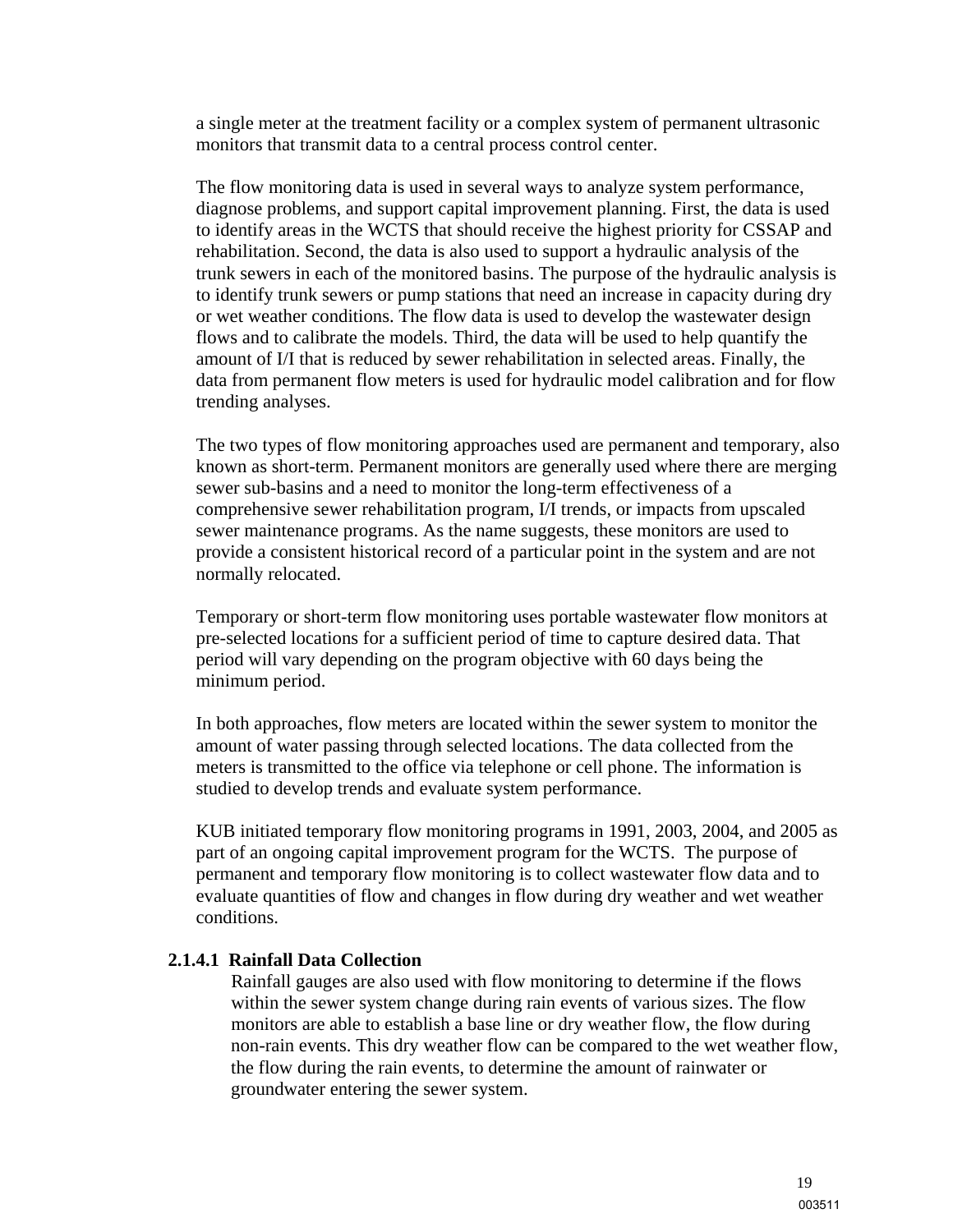#### **2.1.4.2 Permanent Flow Monitoring Program**

Permanent monitors are generally used where there are merging sewer districts and a need to monitor the long-term effectiveness of a comprehensive sewer rehabilitation program, I/I trends, or impacts from enhanced sewer maintenance programs. As the name suggests, these monitors are used to provide a consistent historical record of a particular point in the system and are not usually relocated. Permanent flow meters have been installed throughout the system and provide continuous information.

#### **2.1.4.3 Data Quality Review**

After the data is collected, it is reviewed to ensure that only quality data are used in the analysis. The flow data are plotted over time to ensure that there are no unjustified changes in base wastewater flow and to ensure that the base flow is of sufficient quantity to be measured by the flow monitor. The velocity and level data recorded are used to make scatter plots (**Figure 2-3**).



**Figure 2-3: Examples of Flow Data**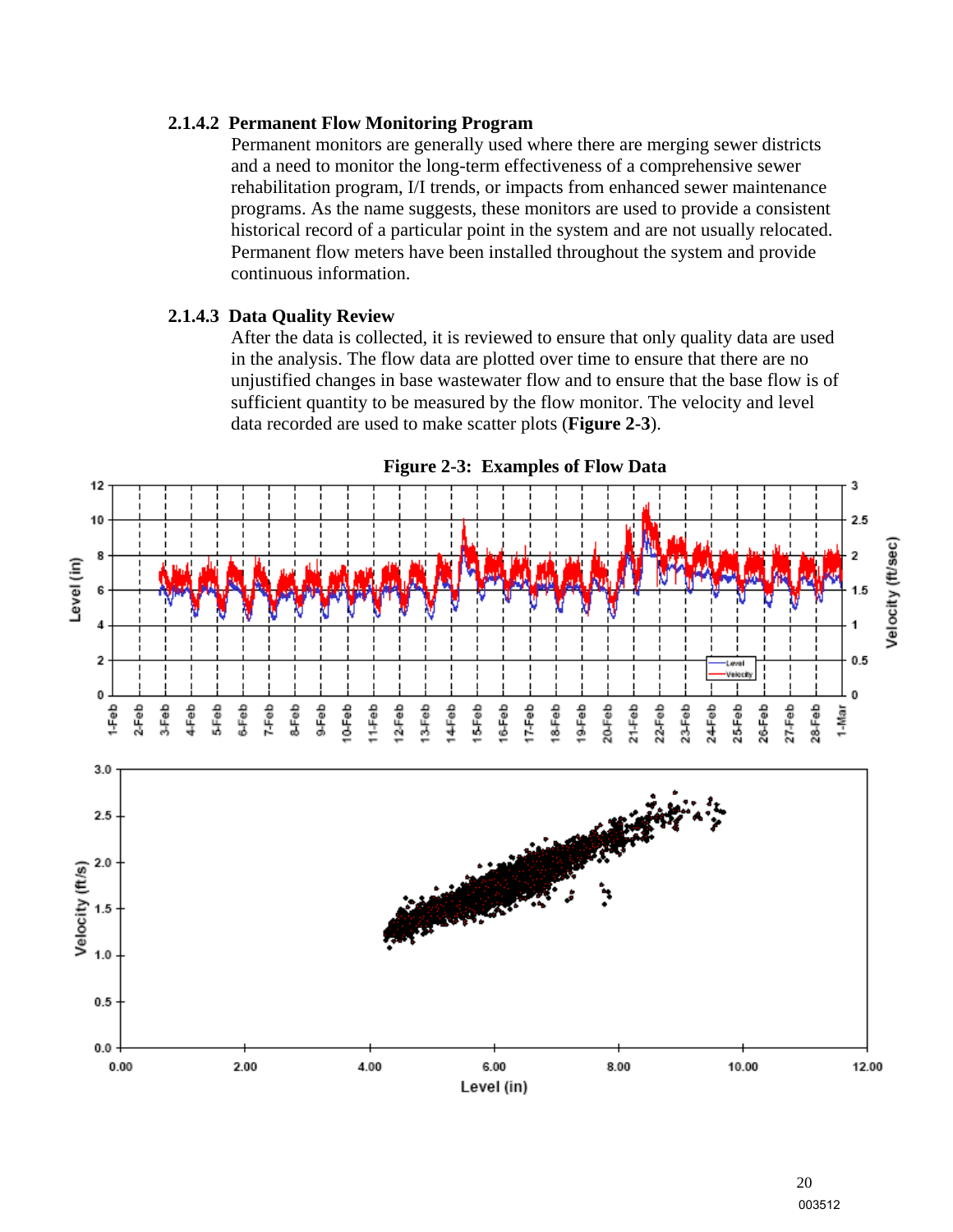The cluster of data points in the scatter plot gives information as to the quality of the data and the hydraulic conditions of the site. A cluster of data that appears flat can indicate that a downstream blockage may exist. A tight cluster of data could indicate that the hydraulics of the site is creating flow conditions that the monitor cannot interpret properly.

For the 2005 flow monitoring program, data were collected and reviewed weekly. Decisions could be made more quickly on whether the flow monitor was collecting data of sufficient quality to use on the analysis. Monitors that were not collecting quality data were checked to make sure they were operating correctly. In some cases, monitors were moved to a site that was more hydraulically suitable for collecting quality data.

#### **2.1.4.4 Data Analysis Approach**

After the flow monitoring and rainfall data are collected, the data are analyzed with the purpose of prioritizing areas for CSSAP and using the flow data to update the hydraulic models. The data analysis approach includes

#### **Components of Flow Monitoring Data**

In general, wastewater flows can be divided into three components: base wastewater flow (BWWF), groundwater infiltration (GWI), and RD I/I. The wet-weather component (i.e. RD I/I) is of particular importance because it is the increased portion of flow that occurs during a rainfall event. Consequently, hydrograph decomposition is performed to identify BWWF and to determine the portion of the flow hydrograph attributed to RD I/I. Results of the hydrograph decomposition are utilized to evaluate existing conditions within the basins.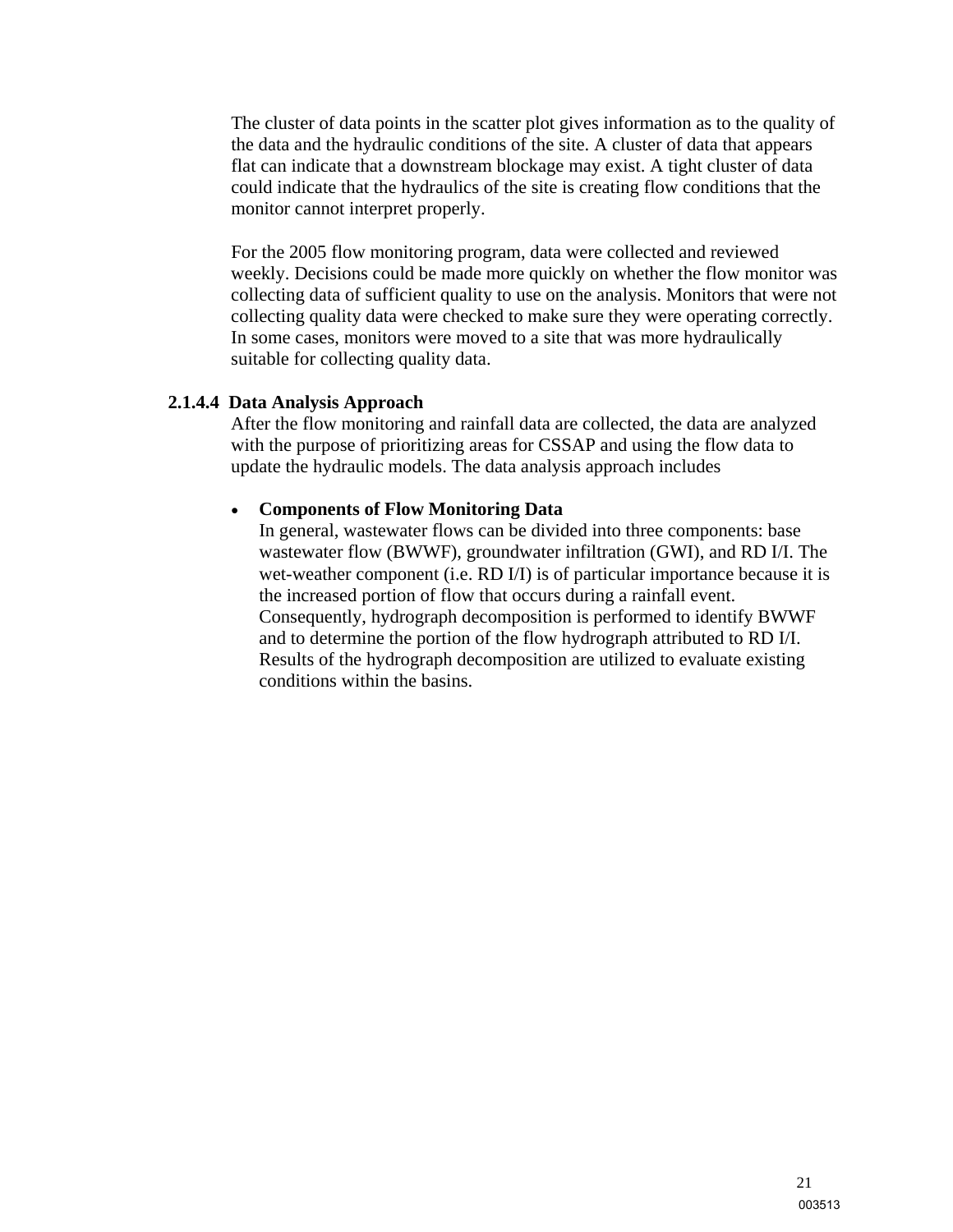**Figure 2-4** illustrates the flow monitoring data analysis process.



**Figure 2-4 Flow Monitor Data Analysis** 

#### **Decomposition of Flow Monitoring Data**

The three flow components (BWWF, GWI, and RD I/I) make up a total flow hydrograph that shows the quantities of wastewater over a period of time. Hydrograph decomposition is a method of estimating the different components of flow and is used to analyze flow monitoring data to estimate BWWF, GWI, and RD I/I flow components. Camp Dresser and McKee (CDM) has developed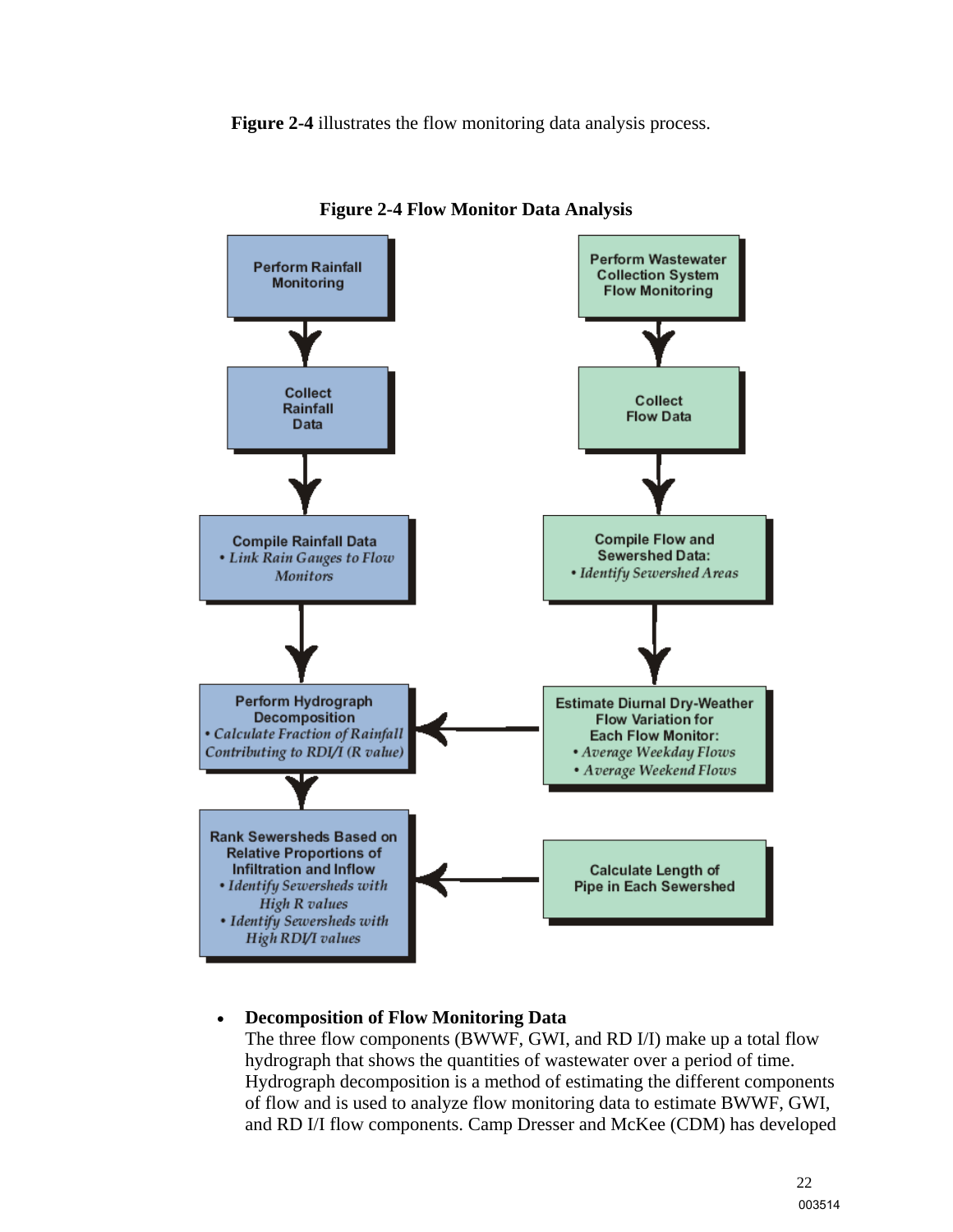a computer software program to assist in separating measured wastewater flows into base flow (including groundwater infiltration) and RD I/I components. The computer program develops an average base flow hydrograph for a typical weekday and weekend day from the recorded data for dry-weather conditions.

#### **2.1.4.5 Data Uses**

The flow monitoring data is used to prioritize areas for CSSAP and rehabilitation activities, determine design flows for the hydraulic models, calibrate the hydraulic models, and evaluate the effectiveness of sanitary sewer rehabilitation. The following bullets describe in more detail how the flow monitoring data is used for each of these activities.

#### **Prioritizing Areas for CSSAP**

Areas are prioritized for CSSAP and sewer rehabilitation by ranking the areas in terms of their contribution of RD I/I per linear foot of sewer. Areas that have the highest volume of rainfall infiltration per foot of sewer receive a higher priority for further investigation and rehabilitation. This threshold will become lower as KUB's program advances. The following paragraphs describe how the volume of RD I/I per foot of sewer is calculated.

Separate R-values are computed for significant storm events for which quality flow monitoring data is available. The R-values for each monitor are then used to calculate a rainfall-weighted average R-value. This rainfall-weighted R-value gives a greater weight to storms with a large volume of rainfall.

It is important to note that the R-values are calculated from RD I/I volumes recorded at each flow monitor and represent the total area upstream of each monitor. For example, the flow monitor in mini-basin 15D1 records flow from upstream mini-basin 15D2. As a result, the R-values reported for 15D1 do not represent the incremental flows from 15D1 only, but rather the total flow from mini-basins 15D1 and 15D2 as shown in **Figure 2-5**.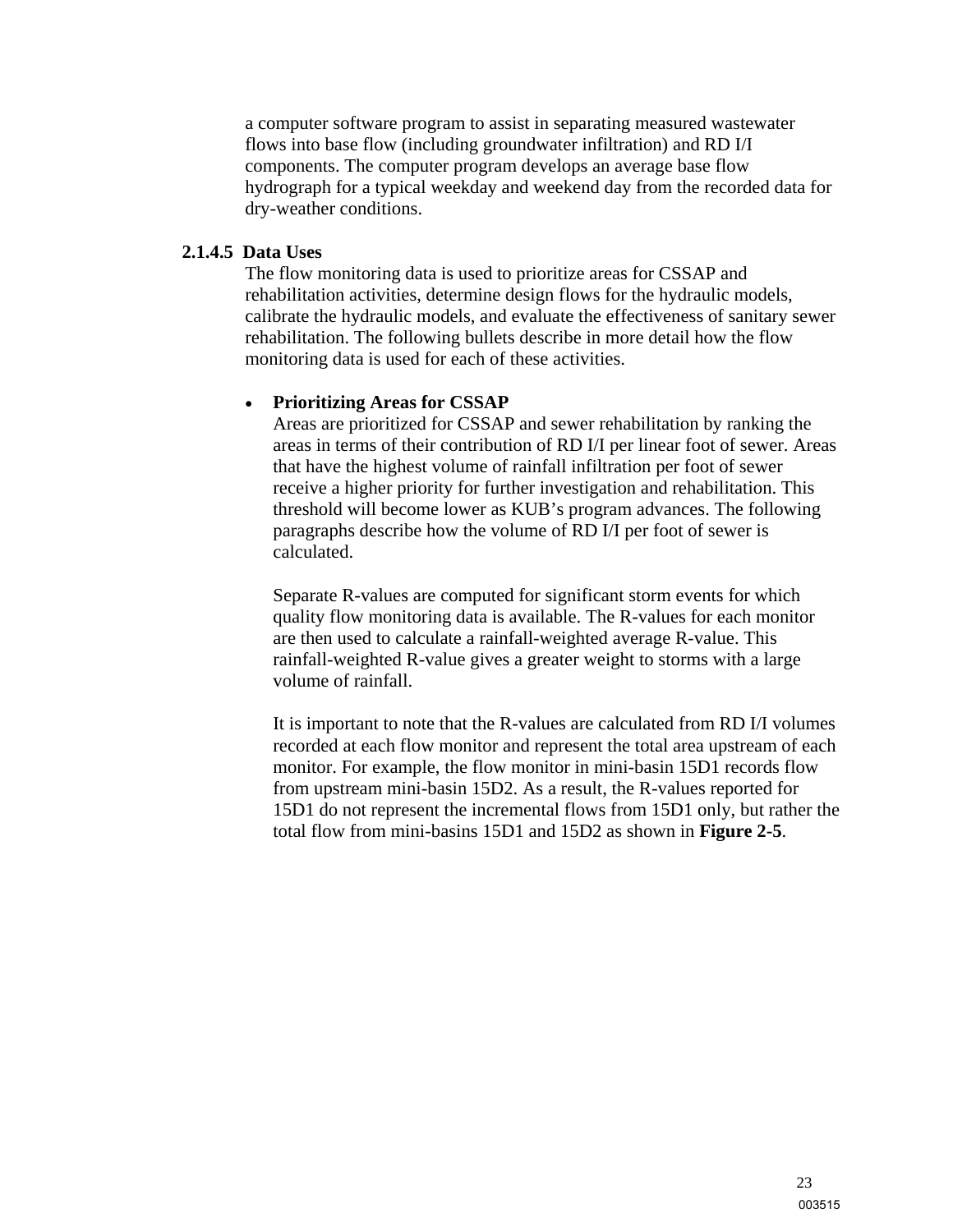

Separate calculations are then performed to estimate R-values for these incremental areas in order to prioritize areas for CSSAP and rehabilitation.

$$
R_2 = \frac{R_2 A_2 - R_1 A_1}{A_2}
$$

In general, an area-weighted R-value for the incremental area was calculated as follows:

 $A_1, A_2$  = Drainage areas to Flow Monitors 15D1  $(A_2)$  and 15D2  $(A_1)$  (acres).

 $A_{2}$ = Drainage area of incremental area between Flow Monitor 15D1 and upstream meter (acres).

 $R_1, R_2$  = Rainfall-weighted average R-values for Flow Monitors 15D1 ( $R_2$ ) and 15D2  $(R<sub>1</sub>)$  based on entire upstream drainage area.

 $R_2$ = Average R-value for incremental area between Flow Monitors 15D1 and 15D2.

The area-weighted R-value for each sub-basin is used to calculate the volume of RD I/I contributed by each incremental sub-basin for a two-year design storm event. The volume of RD I/I calculated is the volume resulting from the hypothetical 2-year storm event. It is the volume of RD I/I that will enter the sewer if adequate capacity is available on average once every two years during the critical time period for GWI (i.e. December to May).

The sub-basins are prioritized for CSSAP work based on the gallons of RD I/I per linear foot of sewer. The most cost-effective means of reducing RD I/I volumes is to perform CSSAP work and rehabilitation in areas with high volumes of RD I/I per linear foot of pipe. Initially, sub-basins with values higher than 50 gallons of RD I/I per linear foot are targeted.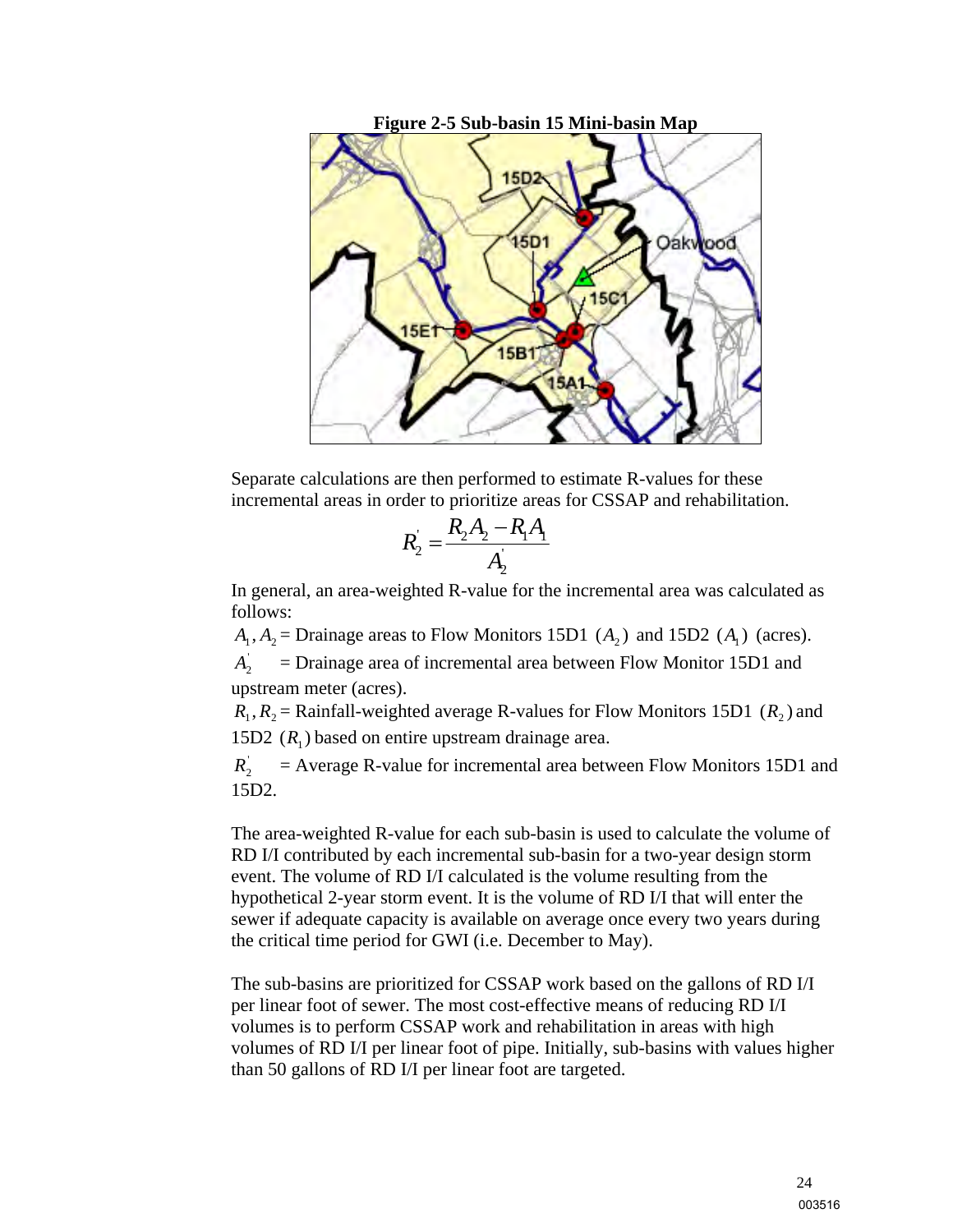# **Use of Data for Modeling**

1. Flow Modeling

CSSAP will feature the use of a dynamic hydraulic model (MIKE-SWMM) based on flow monitoring to analyze WCTS capacity performance. KUB's CSI Team will implement this program with hydraulic modeling assistance from CDM.

The hydraulic modeling feature includes

- Flow monitoring to determine existing wet and dry weather flows, I/I rates, and other flow information.
- Modeling of the sewer system to verify current flows and predict future flows. Models start out with estimations but usually are modified as flow measurement information becomes available.
- Determining remaining capacity in the sewer system that can be allocated for new development.
- Rationing of the remaining capacity using an established procedure. This is usually an interim measure until SSOs can be addressed. As projects are completed, capacity in the system is restored and available for allocation to new customers.

Flow modeling is a mathematical analysis of the sanitary sewer system using flow monitoring data and population information obtained from the Metropolitan Planning Commission. Simply put, the flow model uses information about the current flows within the system and the anticipated flows into the system and compares it to the existing capacity of the wastewater collection system. That analysis provides information regarding available capacity and areas that may need improvement.

That approach will help evaluate the success of the condition assessment and monitoring and the infrastructure rehabilitation programs. In other words, the condition assessment and monitoring program identifies sources of I/I, while the IRP will remediate the system defects. The flow modeling and hydraulic analysis of the system will determine if these programs are successfully identifying and removing sources of rainwater and groundwater to restore capacity. The model is also used to evaluate alternate capacity enhancement projects.

# 2. Unit Hydrograph Methodology

The hydraulic analysis of KUB's sanitary sewer system is based on a relatively large storm event that occurs once every two years, on average (has a two-year return period). Therefore, a method is needed to predict flows from a large storm event, such as a two-year storm event. Because a dynamic hydraulic model (EXTRAN) is employed for this study, the method must predict flows for the entire duration of the event, including the peak flow and the total volume of RD I/I entering the system from the event.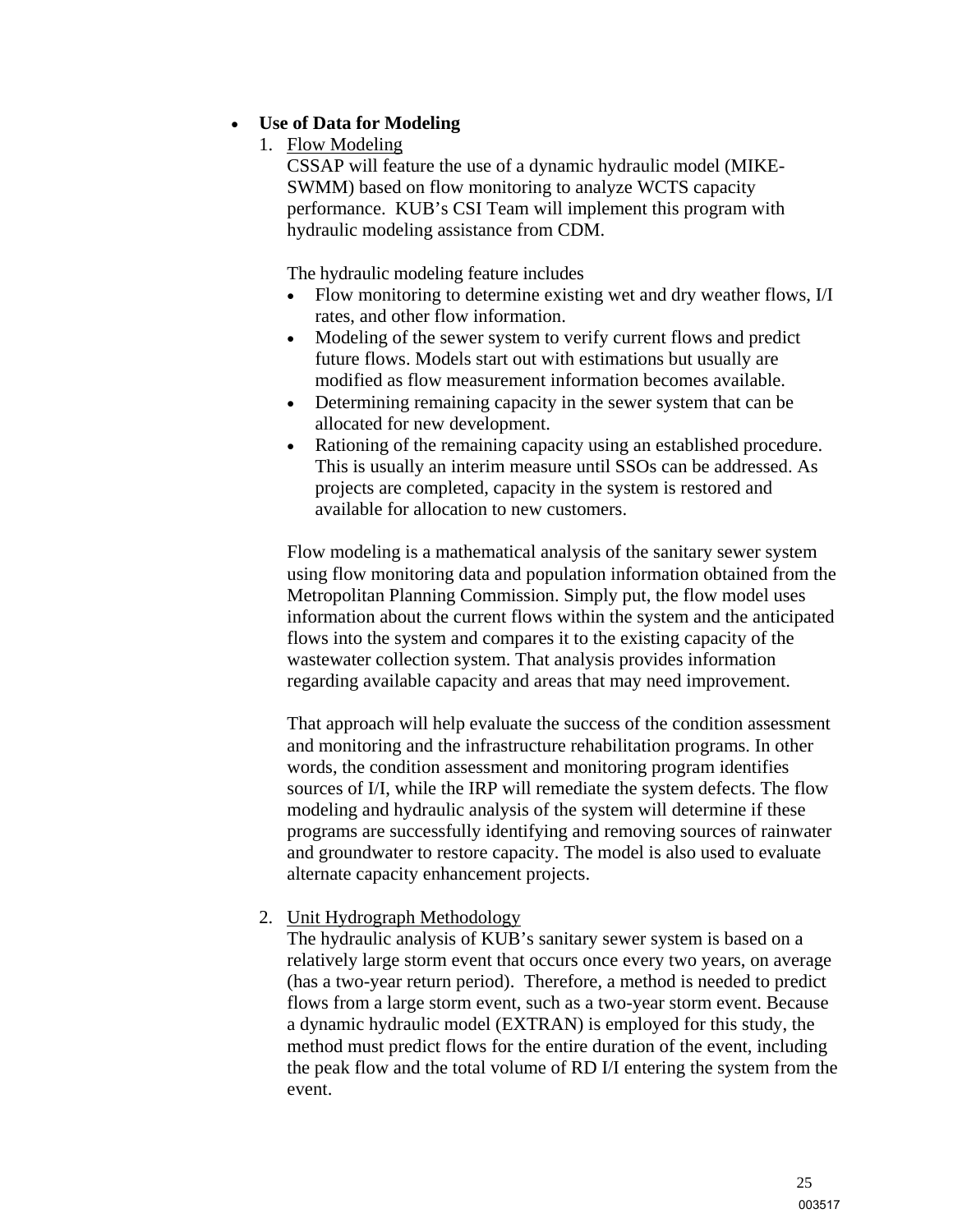The method is based on fitting three triangular unit hydrographs to an actual RD I/I hydrograph. A unit hydrograph is defined as the flow response that results from one unit of rainfall during one unit of time. A unit of time is defined as one 15-minute time-step. This methodology has two basic steps, and is illustrated in **Figure 2-6**.

# **Figure 2-6: Hydrograph Analysis**



TRIANGULAR UNIT HYDROGRAPH

DEFINITION OF TERMS:

P = PRECIPITATION DEPTH OVER TIME STEP T = TIME TO PEAK OF THE UNIT HYDROGRAPH Qp = PEAK FLOW OF THE UNIT HYDROGRAPH K = RECESSION COEFFICIENT VOLUME = AREA OF SHADED REGION VOLUME = VOLUME OF RDII IN UNIT HYDROGRAPH R = FRACTION OF RAINFALL THAT BECOMES RDII A = SEWERED AREA

3. Predicting Model Hydrographs

By computing flows from planning storm hydrographs using R-values representative of average high-groundwater conditions, and average antecedent moisture conditions and adding dry-weather flows such that peak RD I/I flow combined with average dry-weather flow, the design flow condition simulated from a two-year rainfall event will, as closely as possible, be representative of flows and hydraulic conditions that would occur once, on average, every two years.

#### **Other Uses of Flow Monitoring Data**

1. Determining the Effectiveness of Rehabilitation

Another use of the temporary flow monitoring data is to evaluate the effectiveness of sewer rehabilitation in removing RD I/I. One way to do this is to perform flow monitoring in the area to be rehabilitated before and after the rehabilitation is performed. The R-values before and after the sewer rehabilitation are then compared to see if there was a decrease in the volume and peak flows of rainfall that is entering the sewer system. The goal of this evaluation is to confirm the assumptions that were made in the facility plan for the basin.

2. Permanent Flow Monitoring Data

KUB currently has 30 permanent flow monitors and seven rain gauges throughout the WCTS. By 2010, a total of 45 permanent flow monitors will be in place. The data obtained from these monitors will be used to periodically calibrate the hydraulic models. In addition, the data will be used to determine changes in dry and wet weather flow patterns, and to support the CAP.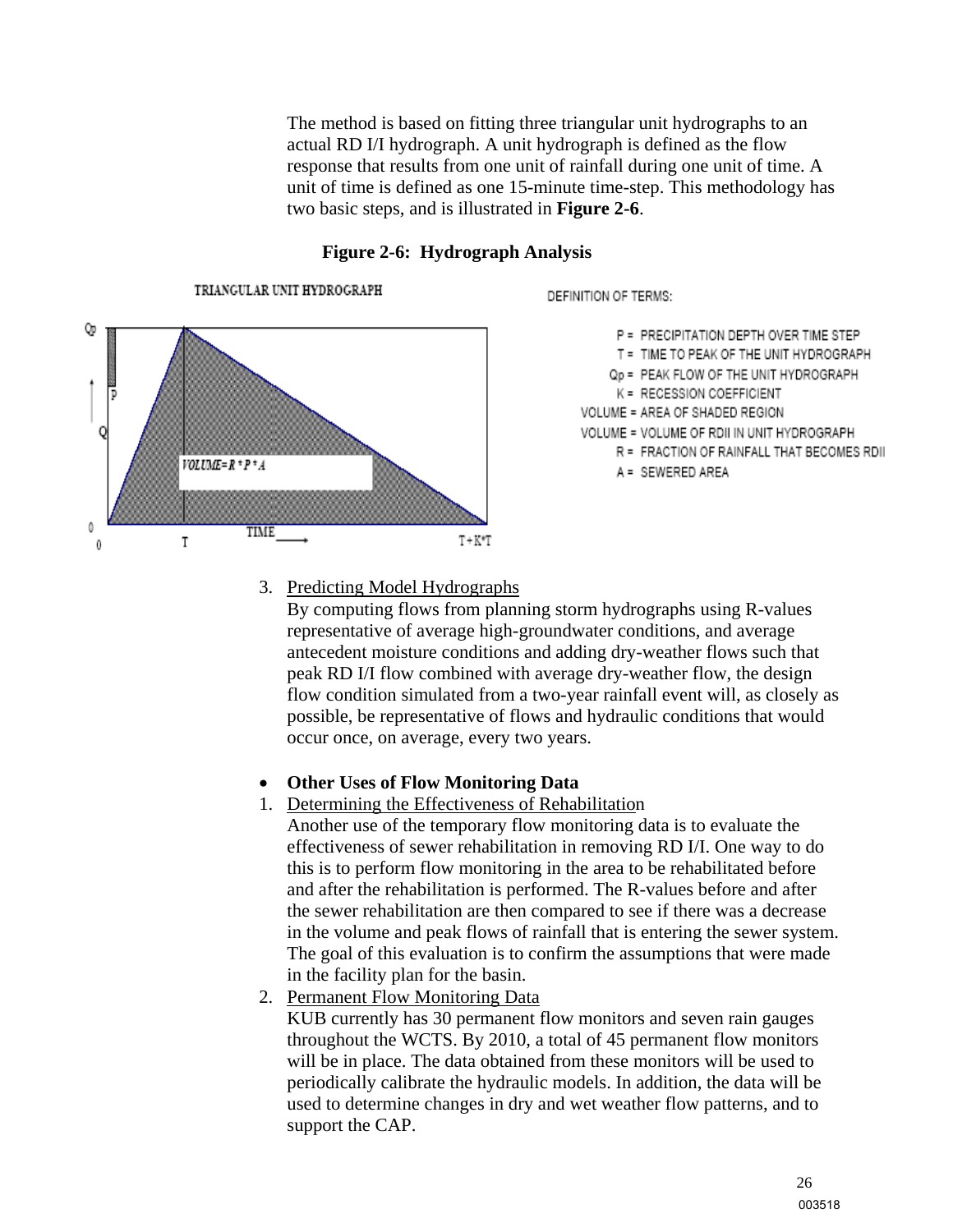# **2.1.5 CCTV Inspection**

CCTV uses a television camera mounted on a remotely controlled, self-propelled robotic device that is connected to a video monitor. The robotic system is placed directly into the sewer through a manhole. Once inside the sewer line, the remotecontrolled device moves through the sewer and allows the operator to examine the pipeline between manholes.

The CCTV system relays live footage to the mobile survey unit, typically a truck or van. The inspection is electronically recorded. If defects are located, the operator will stop and investigate in more detail. An electronic footage counter is connected to the camera, enabling the operator to identify the location of the defect. The CSI Team and other appropriate groups, such as KUB's Engineering Department and outside consultants will review the information during the planning for system improvements.

To standardize the information obtained from the condition assessment of the sewer pipe from a structural, maintenance, and physical dimension perspective, KUB has adopted the PACP. PACP allows the various KUB and external inspection crews to use standard codes and data management practices. That practice allows the condition of the deterioration of the pipe, if any, to be measured as well as allow for benchmarking with other utilities using PACP.



The Information Technology (IT) management software KUB uses to collect CCTV information is PACP based. The software allows KUB to

- Capture electronic condition assessment data from the field
- Store the field data on a centralized server so various KUB operational entities can access it
- Produce assessment reports to ascertain the condition of the WCTS.

# **2.1.6 Smoke Testing**

Smoke testing is a very effective method for locating sources of I/I in the collection system. I/I occur when groundwater or rainwater enters the sewer lines through cracks, breaks, and/or areas not intended to drain into the sewer system. The unwanted stormwater can impact the capacity of the sanitary sewer system, causing overflows or backups.

The "smoke" will locate places where stormwater and other surface waters enter the sanitary sewers. Smoke testing is conducted by placing a blower over a manhole and forcing non-toxic smoke-filled air through a sewer line. With the pressure of the blower, smoke will fill the sewer line, plus any connections, then follow the path of any leaks to the surface of the ground, quickly revealing potential sources of I/I. The non-toxic "smoke" will be noticeable wherever there is a leak in a sanitary sewer pipe, such as a crack in a pipe, a cross-connection between a storm sewer and the sanitary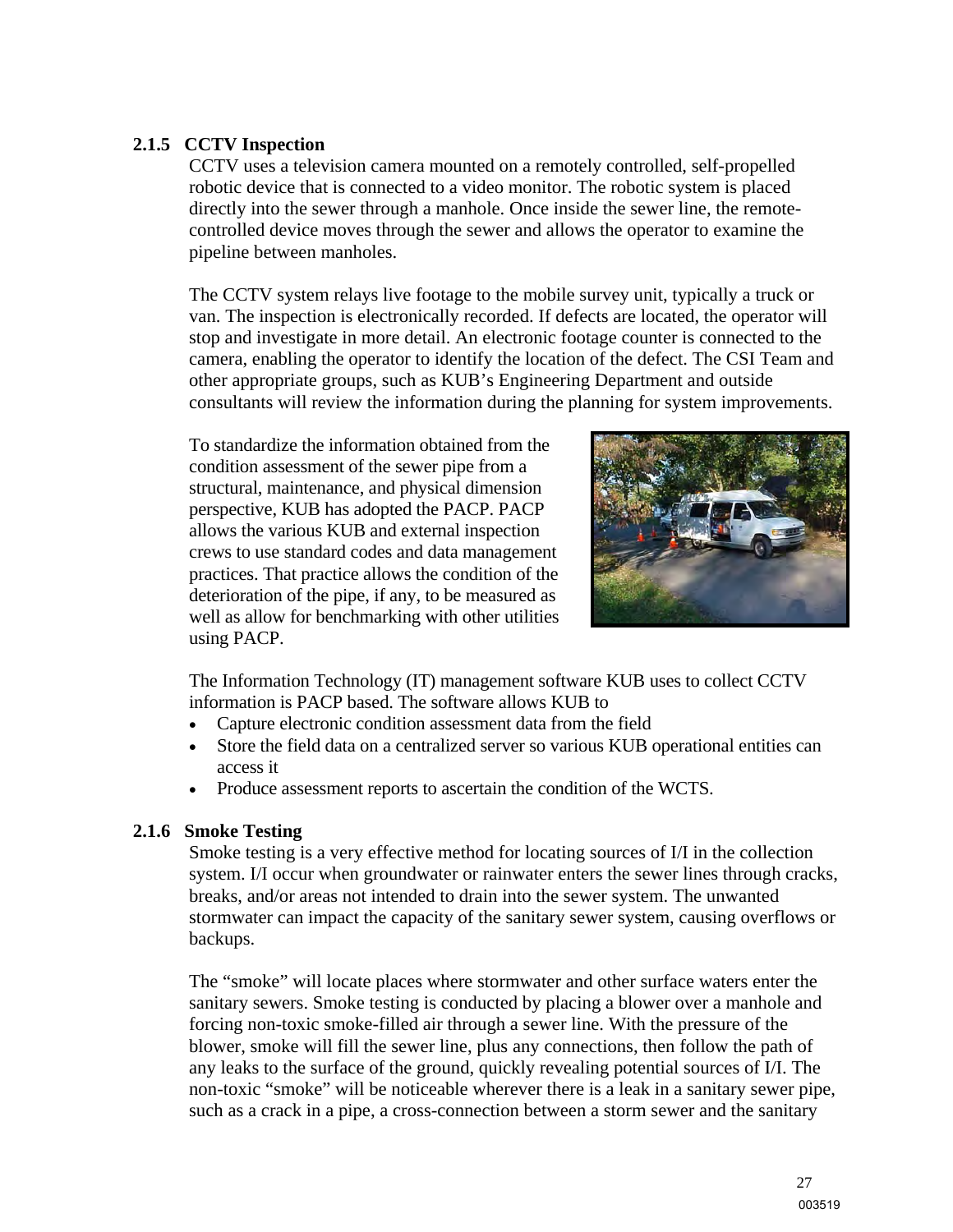sewer, a roof drain connected to the sanitary sewer, a broken cleanout cap/cover, or a defective or damaged manhole.

The procedure consists of blowing large volumes of air and smoke through the sewer lines. The smoke follows the path of the intruding water to the surface of the ground, revealing the source of the problem in a very short period of time.

Types of defects identified during smoke testing include

- Leaks permitting storm/surface water intrusion (inflow)
- Roof and cellar drains connected to the sanitary sewer
- Cross-connected sanitary and storm sewers
- All connected lines, including abandoned and supposedly unconnected lines
- Leaking manholes
- Yard and foundation drains
- Sump pumps.

Currently, KUB uses a stand-alone database to capture the results of the smoke testing inspections. KUB is in the process of combining this database into the CSM Program described in Section 3: Information Management System (IMS). The consolidation of these databases is intended to improve data analysis and system performance.

A structured communication plan is required for smoke testing to ensure that customers and emergency responders are aware of these activities. Smoke from the tests can enter residences, so an aggressive communication plan is required to reduce confusion and concern. KUB has implemented a detailed communication plan to address the CSSAP that includes a smoke testing component. Customers receive a written letter prior to the smoke testing, and door hangers are also placed on every door before testing.

# **2.1.7 Pump Station Performance and Adequacy**

KUB's Pump Station Performance and Adequacy Program provides routine assessment of the performance of each pump station in the WCTS to determine if it is capable of providing reliable service for design operating conditions. In accordance with Tennessee Department of Environment and Conservation (TDEC) standards, every new wastewater pump station should be designed to pump peak flows with the largest pump out of service.

For that reason, KUB determined that it is critical to keep all pumps operable through routine assessment of performance data and implementation of appropriate preventive and predictive maintenance activities, until such time that additional pumping capacity is provided, or peak flows are reduced through sewer rehabilitation projects.

Pump operating time is a key factor in assessing pump station performance and adequacy. However, pump-operating time itself is not a factor in the design of a pump station. Factors affecting pump-operating time include

- Influent flow rates (maximum, minimum, average)
- Number of pumps and capacity of each, singularly and in parallel
- Wetwell volume and pump operating set points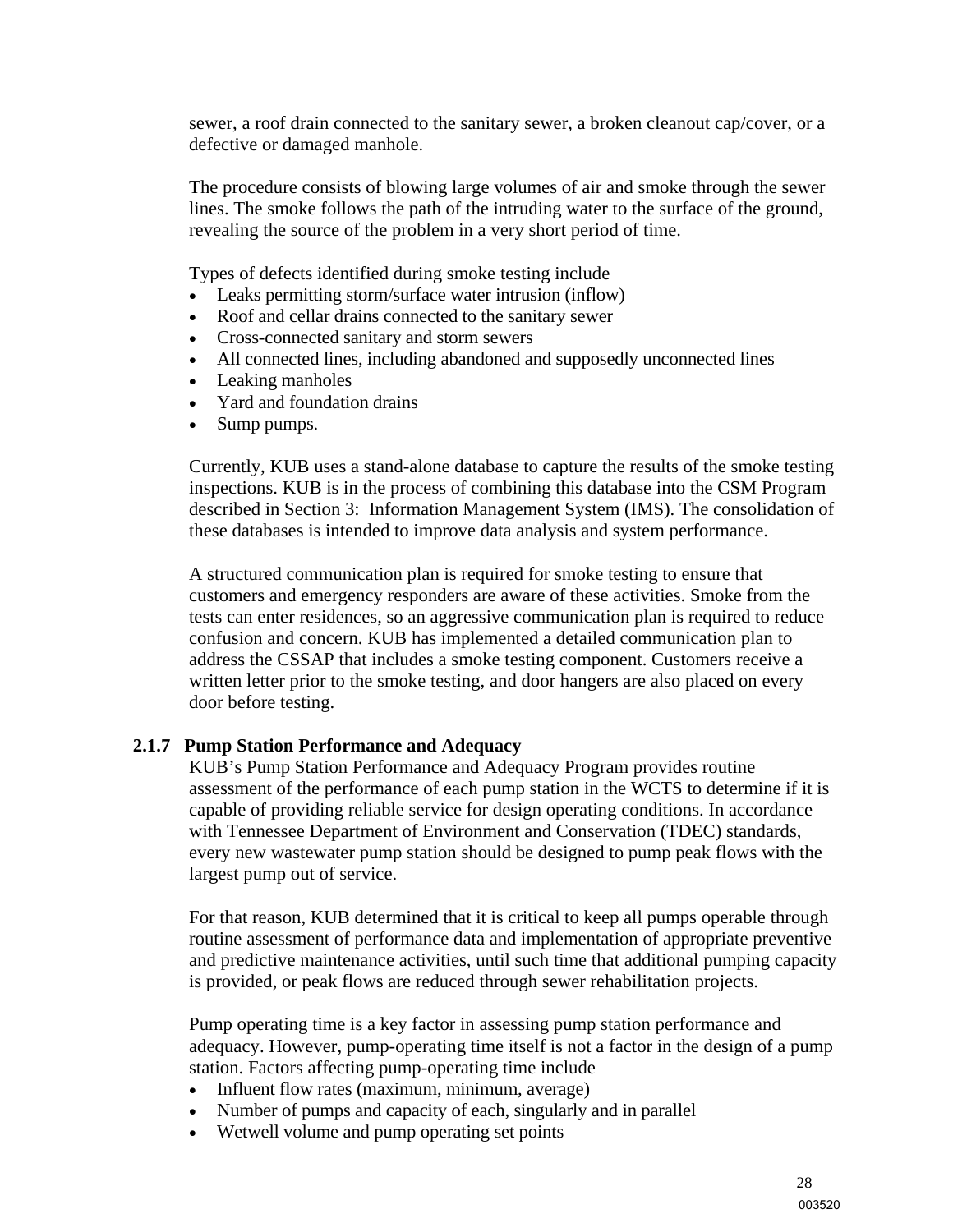Use of constant or reversible speed pumps.

Typically, pump station design is based on using influent flow rates to select the number and capacity of pumps and wetwell operating volume to achieve minimum operating cycles at any combination of inflow and pumping. For small pump stations with constant speed pumps, cycle time is a concern because frequent motor starts can result in damage to motor windings. In larger pump stations, variable speed pumps are often used, and they are typically designed so that one pump operates continuously, or nearly continuously, and they typically feature pumps of different capacities. Therefore, a single criterion for establishing a baseline average daily pump operating time (i.e. Nominal Average Pump Operating Time, or NAPOT) cannot be applied uniformly to all sizes and types of pump stations.

This program will focus on acquisition and analysis of pump performance data. Specifically, KUB will use the following data sources:

- Monitored flow and estimated influent flow rates, along with estimated pumped volumes
- Pump draw down-testing data (for major pump stations) to confirm pumping capacities
- Pump operating time from SCADA (or run time meters and/or pump start counters)
- Records of pump and pump station failures.

This information will be analyzed and used to

- Identify capacity and/or reliability improvements required
- Conduct root cause failure analyses
- Schedule preventive and predictive maintenance activities.

# **2.1.7.1 Pump Station Adequacy**

Under the CAP, KUB will develop and maintain a database for all WCTS pump stations including the following information:

- Pump station name
- Number of pumps and nominal capacity of each
- Results of draw down testing (major pump stations only) to confirm single and multiple pump capacities
- Current minimum, average, and maximum influent flow rates (as determined by flow monitoring, hydraulic model, or estimated from service area statistics with appropriate peaking factor)
- Future minimum, average, and maximum influent flow rates after completion of any planned CAP/ER project(s)
- Determination if reliable peak flow capacity is provided, currently, and on completion of CAP/ER project(s)
- Back-up power supply (second source from different substation, on-site generator, or provision for portable generator)
- Provisions for portable pumping equipment
- SCADA availability
- Suitability for emergency hauled waste pumping
- Root cause of historical pump or pump station failures
- Other information (wetwell dimensions, duration test results, etc.).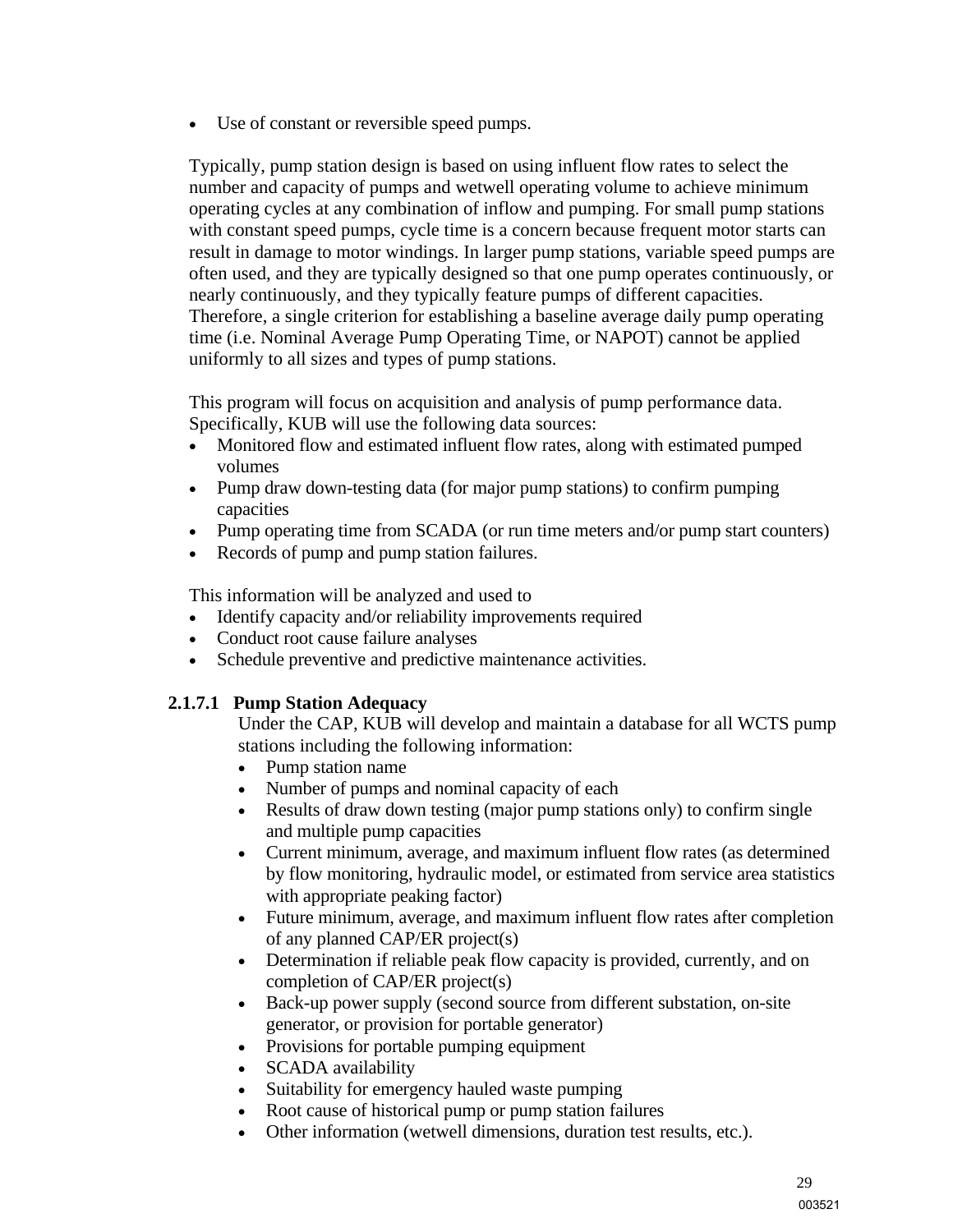This information will be used to support the development components of CSSAP.

#### **2.1.7.2 Pump Operations**

For each pump station, KUB will develop and maintain a database to track average pump starts, average cycle time, and average daily operating hours. A trend analysis will monitor changes in these parameters over time. Any significant adverse change (i.e. an increase in any of these parameters) will warrant an investigation. For example, an increase in any of these parameters could be a result of increased flows due to I/I, decreased pumping capacity due to pump wear, clogging of pump(s) or piping, or air binding in the force main.

Pump starts and time of operation will also be used as triggers for conducting preventive and predictive maintenance activities such as pump rebuilding, vibration analyses, pump efficiency testing, and thermography of mechanical and electrical equipment.

For small pump stations that are not modeled with the hydraulic model, KUB will use NAPOT as an indicator of pump station adequacy. These pump stations typically contain two constant speed pumps and are used as load points for the hydraulic model analyses.

NAPOT is defined as the daily average pump operating time for the previous 12 months divided by one less than the total number of pumps installed in the pump station.

The concept of using NAPOT is explained below:

 $ADF =$  average daily flow PDF  $=$  peak day flow  $PF =$  Peaking factor = PDF  $\div$  ADF Maximum Allowable  $PF = 24 \div$  NAPOT

Example: NAPOT  $= 8$  (average daily operation hours for one pump in a two pump station)

In this example, one pump can handle average daily flow in 8 hours of operation. Therefore one pump can also handle a peak day flow of 3 times the average flow (i.e.  $24 \div 8$ ).

Conversely, if peaking factor is set, then maximum allowable NAPOT can be set (i.e.  $24 \div PF$ ). In this case, if PF is set at 3, the maximum allowable NAPOT is  $24 \div 3 = 8$ .

For small pump stations, a peaking factor for peak day flows has been set at 2.4, which provides for a maximum allowable NAPOT of 10 (i.e.  $24 \div 2.4 = 10$ ).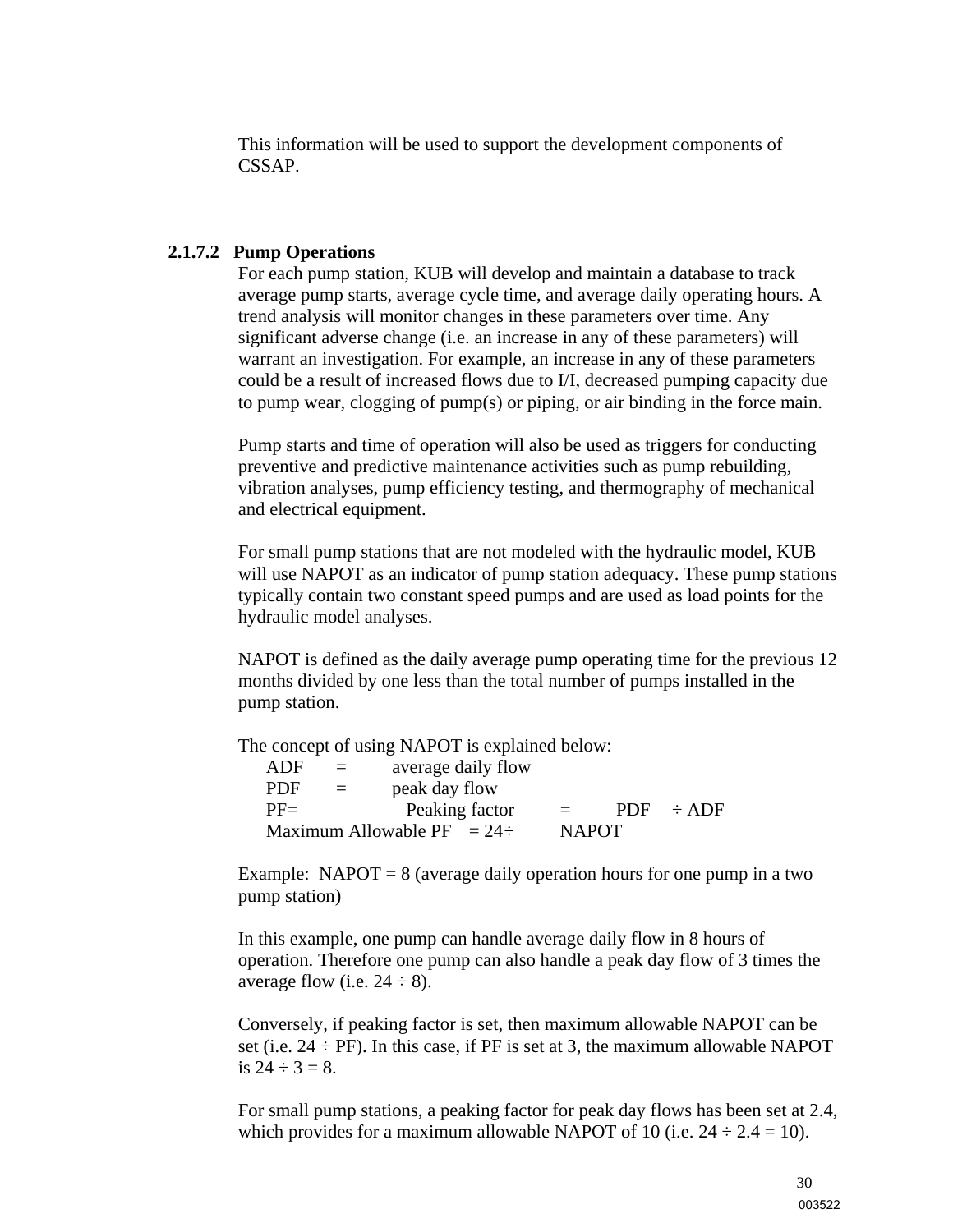Average daily operating time for these pump stations will be subjected to a trending analysis and compared to the threshold NAPOT. For those stations where the actual NAPOT exceeds the threshold (i.e., 10), a more detailed analysis of pump station performance will be conducted to determine if a problem exists.

The assumed peaking factor of 2.4 may be adjusted in the future if analyses of measured flows determine that this is appropriate.

NAPOT is not a suitable analysis technique for pump stations with different size pumps or pump stations with variable speed drives. The adequacy of these stations will be determined using the hydraulic model and pump operating times.

#### **2.1.7.3 Root Cause Failure Analysis (RCFA)**

RCFA is a step-by-step process that leads to the determination of a failure's underlying or root cause. Most failures involve a progression of events and consequences that lead to an ultimate failure mode.

RCFA will involve staff from KUB engineering, operations, and maintenance groups. The process involves development of a fault tree or cause-effect diagram that leads to the identification of the root cause. In many cases, it is not necessary to prevent the root cause from occurring; it is only necessary to prevent the chain of events from proceeding to the failure. For example, if a pump station experiences chronic pump failures due to blockages by rags, it is not necessary to prevent rags from entering the sewer. Instead, redesign of the system to include a screen or grinder may be more appropriate, unless a single source of rags can be identified.

KUB's approach to employing RCFA will be to develop a failure tree similar to that illustrated in **Figure 2-7** for use in determining the root causes of pump or pump station performance failures. Additional failure codes will be added to the tree as they are experienced. The failure codes will provide a means for assessing root causes of failures for KUB's entire WCTS. For example, Classification II-A.1.1 indicates a pump station failed due to weather related failure of electrical power as detailed in Figure II-7. Chronic failures of a single pump or pump station (two or more failures due to the same root cause in a 24 month period) will trigger an engineering or operations study to identify modifications or improvements required to prevent future failures related to the same root cause.

#### **2.1.7.4 Implementation Plan**

The initial pump station adequacy evaluation will be completed as part of CAP development, which will be completed in early 2006. The database will be updated as projects are implemented. Pump operating times, including NAPOT, will be evaluated annually.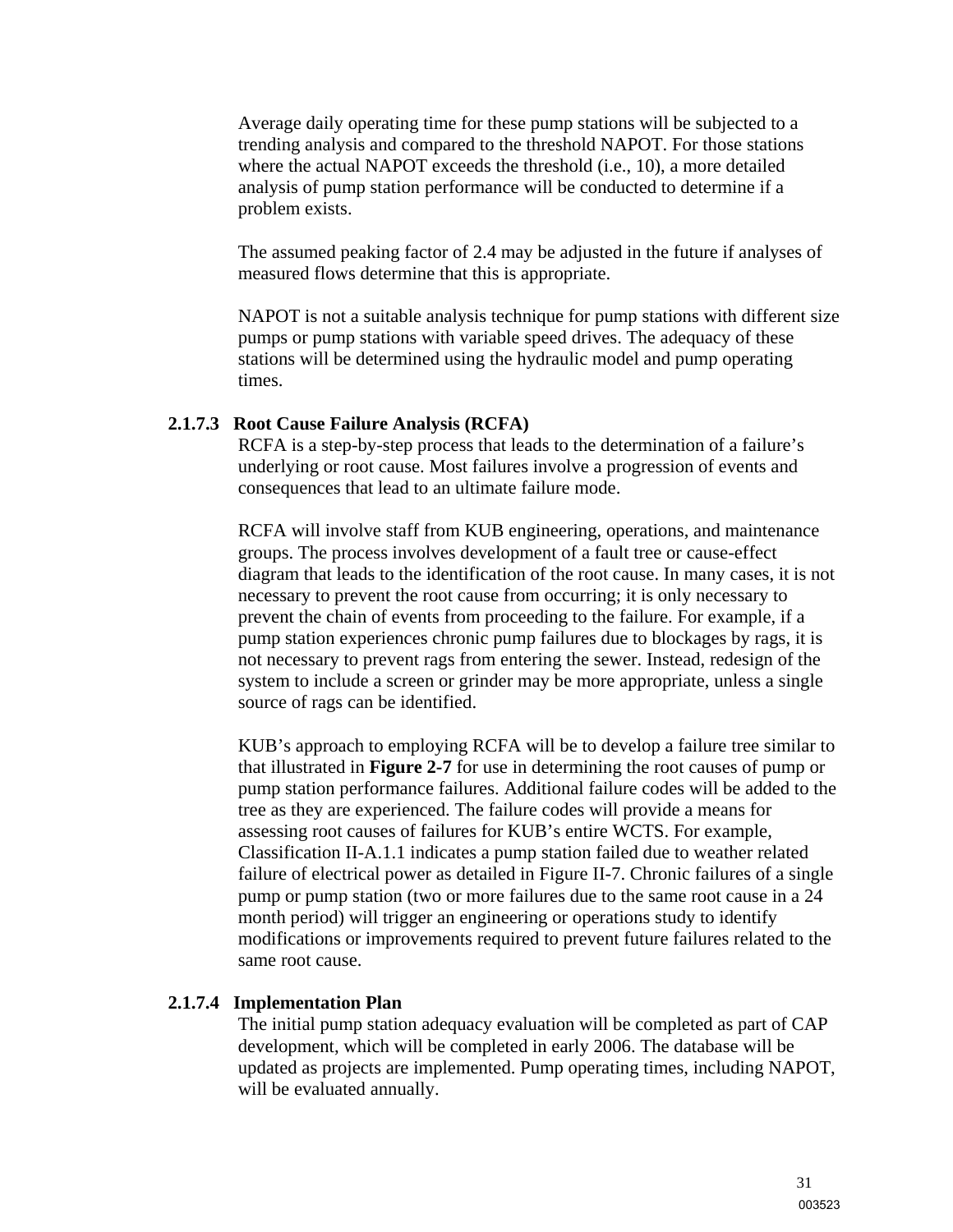The RCFA will be developed and maintained as part of KUB's asset management system. Investigations will be conducted as needed based on frequency of failures due to recurrence of the same root cause.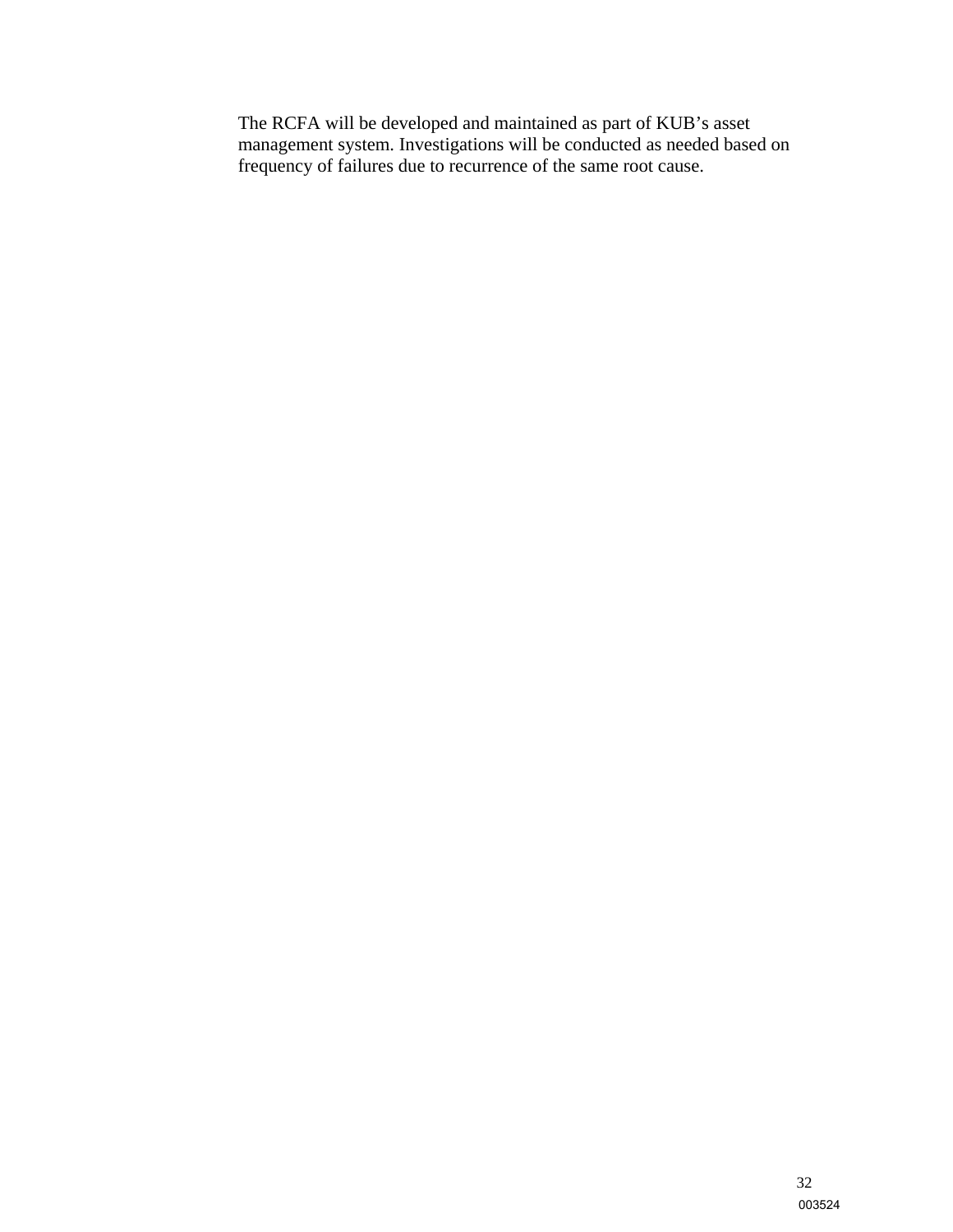

**Figure 2-7: RCFA Failure Tree**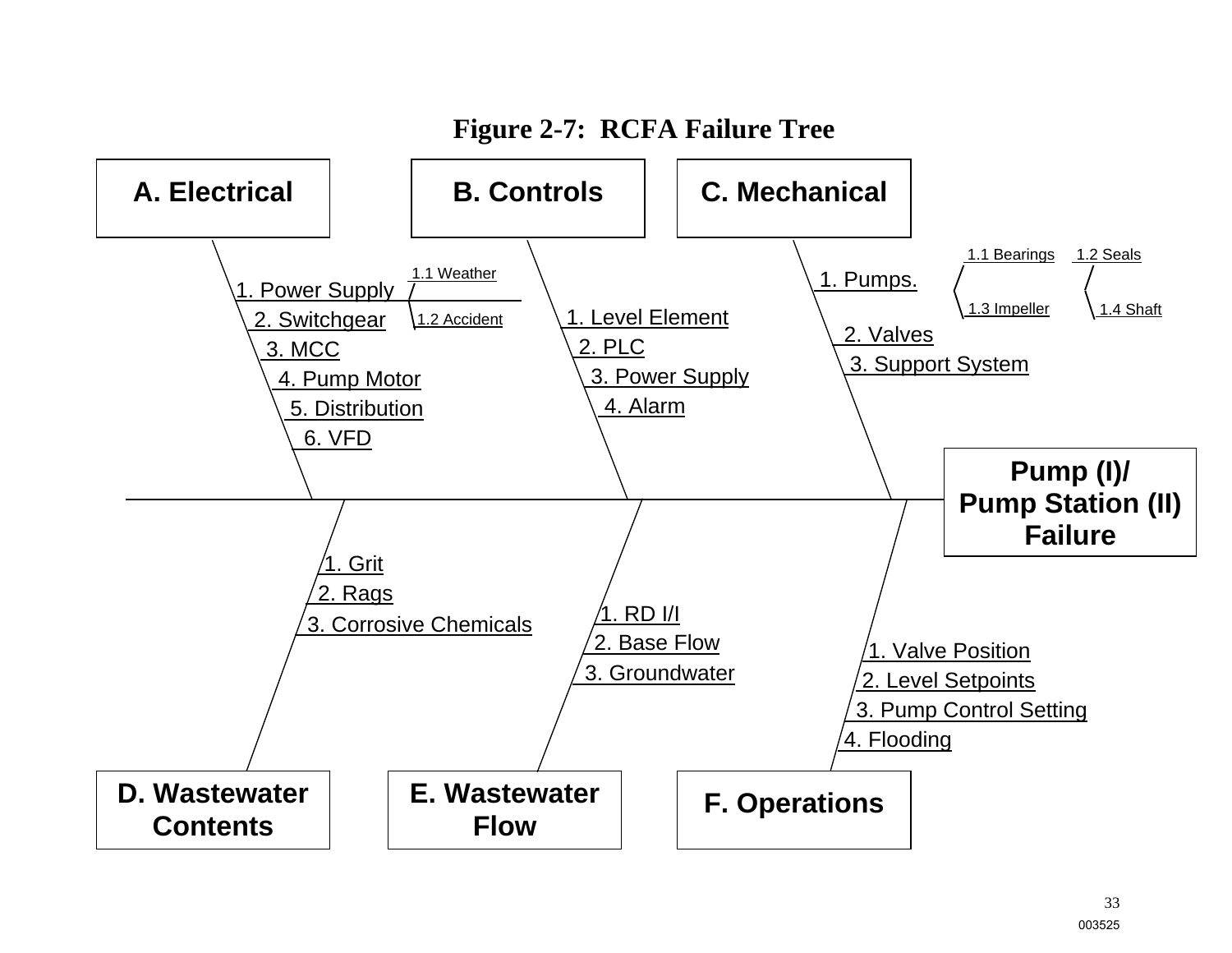# **2.1.8 Private Lateral Inspection Analysis**

The private lateral inspection is a combination of various assessment tools to determine the structural condition and operational performance of private laterals. Laterals are evaluated through smoke testing, CCTV inspection, and visual inspection.

The Private Lateral Condition Assessment will be scheduled according to the subbasin prioritization matrix that is based on the findings of various factors to include the sub-basin prioritization matrix described in Section 1.3.1 Sub-Basin Priority Decision Tool, and from historical maintenance records.

Once a sub-basin has been targeted for lateral inspection, smoke testing work is initiated in that particular basin. If a defect that allows infiltration to enter the lateral is identified during a smoke test inspection, then a CCTV inspection will be performed to more exactly define the defect in the lateral. Lateral defects will be categorized using PACP standards. The information from the CCTV inspection will be used to determine if the lateral should be replaced or repaired under IRP. During mainline rehabilitation projects, it is KUB's current practice to replace the lateral from the sewer main to the property or easement line with a two way cleanout installed; although such lateral segment is legally the responsibility of the private property owner.

A Private Lateral Inspection Checklist is completed by the technician/engineer detailing recommended actions. After receiving the completed the checklist, the Private Lateral Program Coordinator will ensure that the defect is addressed appropriately. The following avenues can accomplish the repair, rehabilitation, or replacement of the lateral:

- Inclusion in CAP/ER, CIP, or IRP
- Property owner
- In-house repair by KUB crews (lower lateral or portion in public right-of-way)

The Private Lateral Inspection Workflow shown in **Figure 2-8** provides the sequence of events for inspecting and determining the most appropriate repair, if any.

In 2007, KUB began using a lateral launch camera to inspect laterals presumed to be in need of repair or replacement. When a wastewater trouble call is confirmed as a problem on property, the lateral launch camera is dispatched to identify defects in the private lateral. The inspection is reviewed by CSIP to determine if repair or replacement is required under the Private Lateral Program.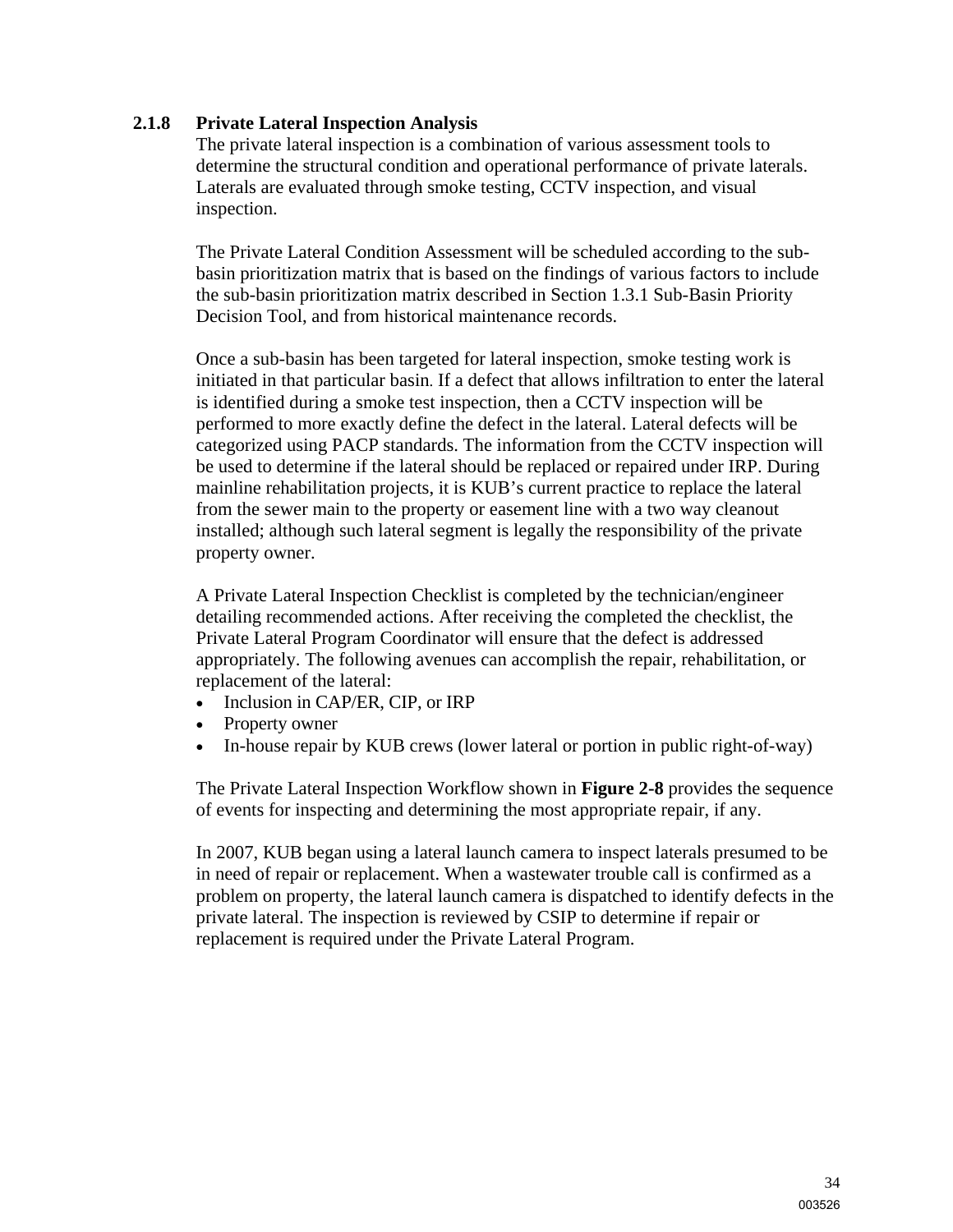

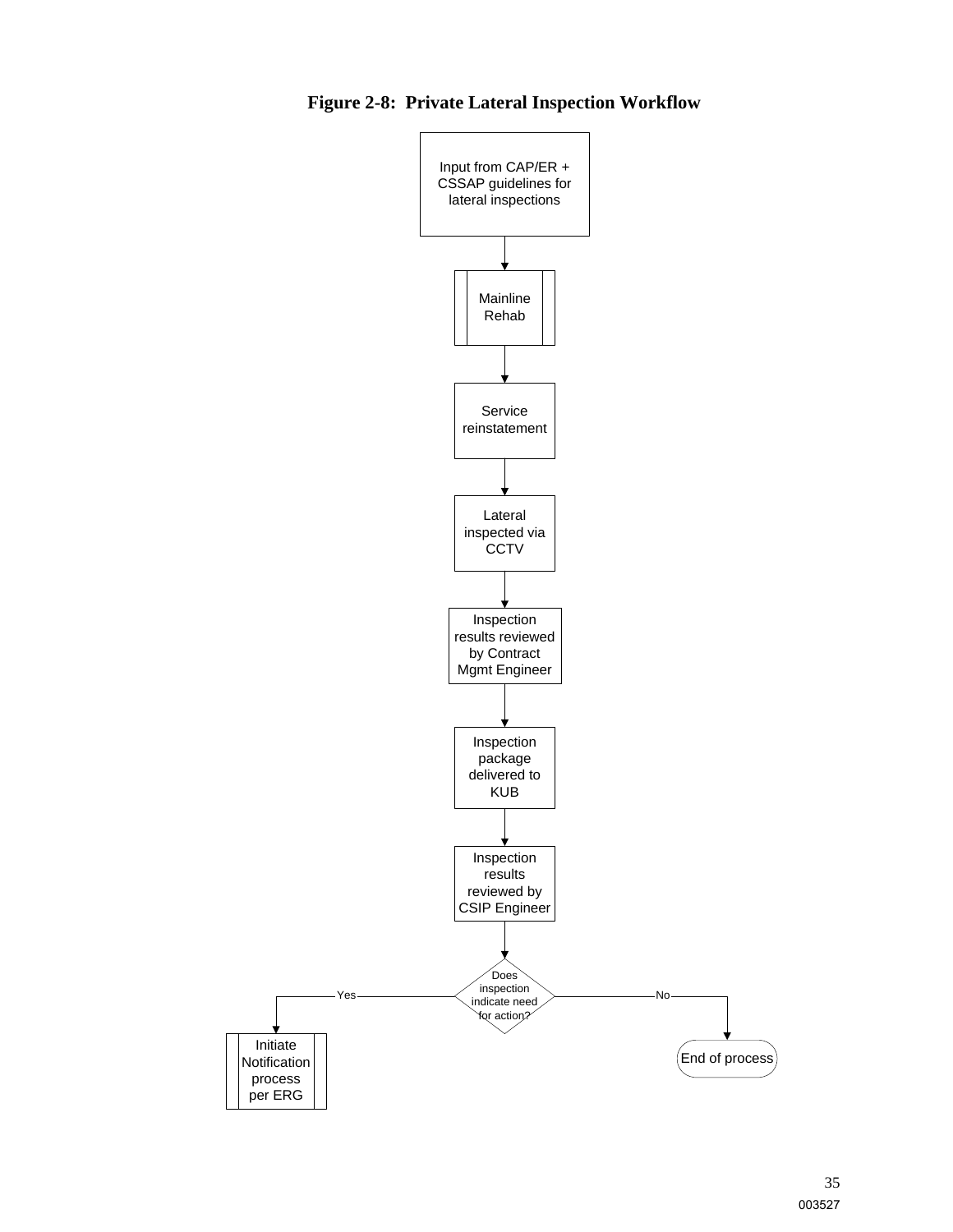# **SECTION 3: INFORMATION MANAGEMENT SYSTEMS (IMS)**

To implement, track, and measure the success of the CSSAP program goals, IMSs are necessary. In the previous sections, references have been made to several applications to address this need. In this section, the key IMS programs are highlighted to illustrate their support to the CSSAP. They include

- The SWMM Model used for modeling the sewer system
- The CSM Program used to record field information
- The CCTV software for recording findings of CCTV inspections
- The Geographic Information System (GIS) used as a centralized database for collected information.

# **3.1 SWMM Model**

KUB, through a contract with CDM, has developed and continues to refine a hydraulic model of the WCTS to support development of the CAP/ER and the CAP. The model has been developed using physical attributes of the WCTS (sewer size, slope, roughness, elevations relative to grade, pump station capacities) along with dry and wet weather flow conditions developed through analysis of flow monitoring information. The model is continuing to be refined as new flow monitoring data becomes available.

The objectives of this hydraulic model development effort are to

- Develop a system-wide hydraulic model
- Diagnose dry and wet weather capacity problems
- Develop basin-wide improvement alternatives for the First Creek, Second Creek, Third Creek, Fourth Creek, South Knoxville/Knob Creek, Williams Creek, Loves Creek, Cheowa, and Northeast Knox drainage basins shown in Figure 3-1.

The recommended improvements are aimed at providing sufficient sewer capacity to handle increased flows from planning period future growth and to eliminate trunk sewer overflows from wet-weather flows caused by RD I/I. Improvements are developed to carry base wastewater flows and RD I/I flows from the two-year planning storm event with only minor system surcharging and no overflows.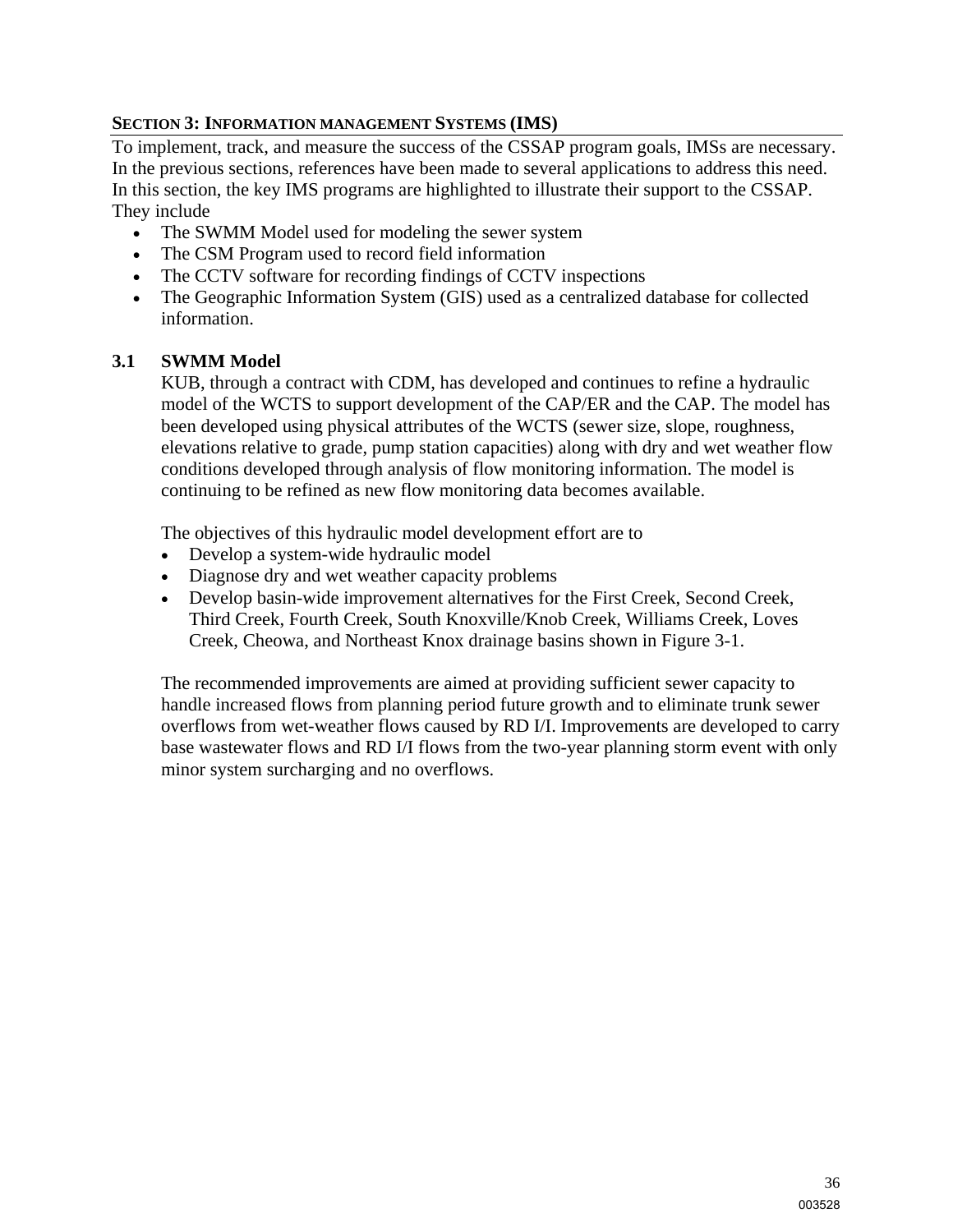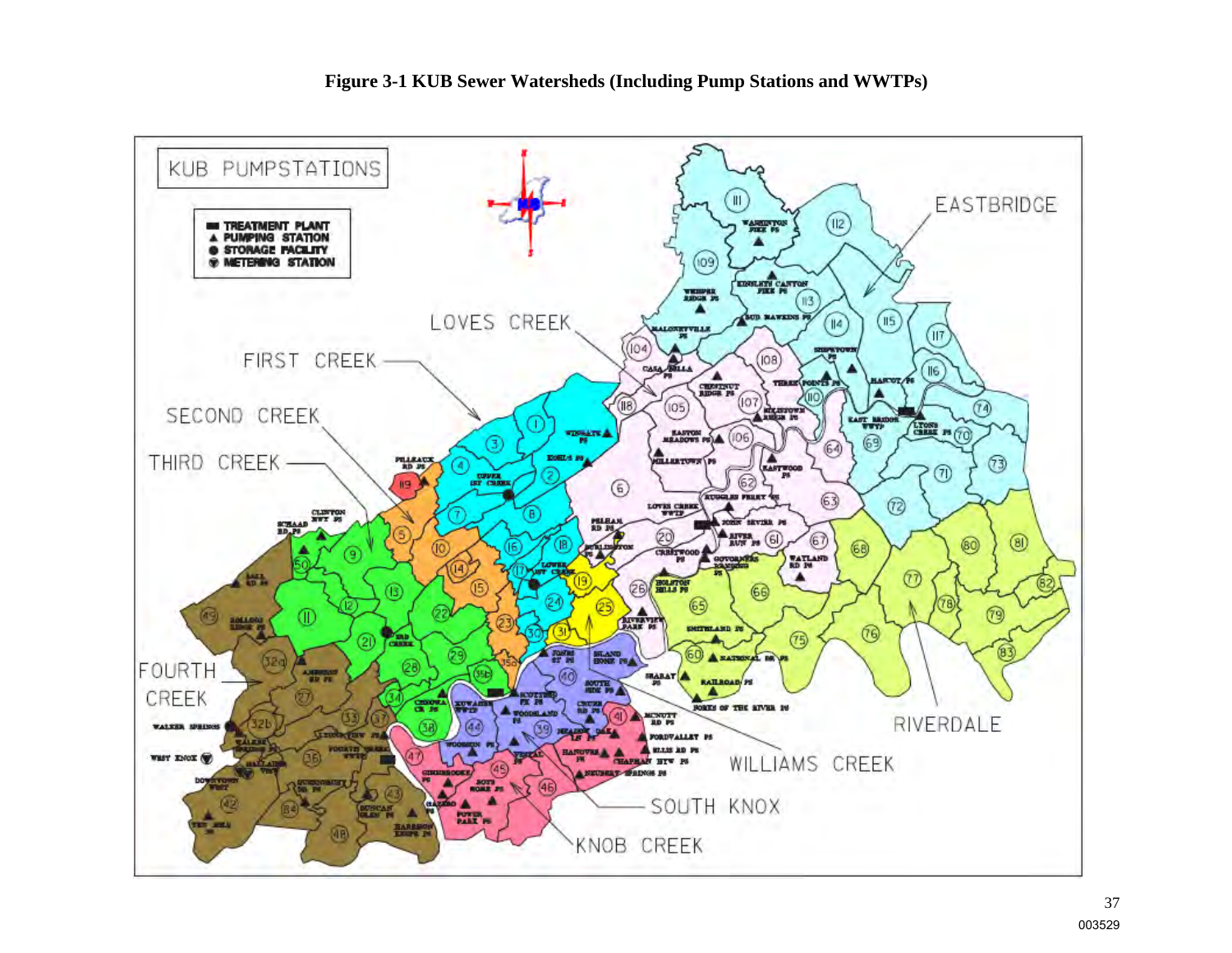#### **3.1.1 Hydraulic Model Development**

CDM developed hydraulic models of the trunk sewer in each basin using the EXTRAN block of EPA's Stormwater Management Model (SWMM). Data furnished by KUB staff, review of available GIS information, and record drawings were used to create each model. The models include all major trunk sewers greater than 10-inches in diameter and approximately 61 major pumping stations within the WCTS. Smaller pump stations, typically around the periphery of the WCTS, are used as load points for entering hydrographs to the model. After the physical attributes of the system were entered into the models (pipe inverts, diameters, manhole rim elevations, and other system characteristics), the models were used to route predicted sewer flows through the system to determine downstream flows and water surface elevations for a range of different flow conditions in the system. Different flow conditions are estimated based on future growth projections in the study area as well as estimated quantities of RD I/I entering the system during wet-weather conditions, as determined from flow monitoring data.

#### **3.1.2 Estimating Sanitary Sewer Flows**

CDM calculated existing and future wastewater flows to analyze the performance of the KUB WCTS. Since only limited current flow monitoring data was initially available from a 1991-1992 CSSAP, the program employed systemwide temporary flow monitoring (2003-2005), population and employment projections, land use, and known industrial and commercial discharge patterns to predict wastewater flows under current and future dry-weather conditions. Dry-weather flows were developed for the years 2002 (existing), and in 10-year future increments to 20 to 40 years in the future. Future wet-weather conditions were based on predicted RD I/I into the system for a representative two-year 24-hour return period storm. The RD I/I hydrographs were simulated using a unit hydrograph technique. One of the key hydrograph parameters is the R-value, or the fraction of rainfall from a storm event that enters the sewer system as RD I/I. Unit hydrograph parameters for each sub-basin were calibrated to an actual storm event recorded during the flow monitoring program. The calibrated parameters were then applied to a simulated two-year 24-hour return period storm. Resulting RD I/I hydrographs were added to the 2002 (existing) and future dry-weather flows. The predicted flows are then used to evaluate future capacity needs in the system and to develop alternative sewer system improvements that address those needs.

#### **3.1.3 Hydraulic Model Calibration**

Dry-weather hydraulic analysis is performed by routing the diurnal base flow hydrographs through the trunk sewer system using the EXTRAN hydraulic model. To calibrate the models to dry weather conditions, the output flows produced by the simulation were matched against the flows measured by the monitors. Where necessary, adjustments were made to the model to calibrate to observed conditions. Wet-weather calibration is performed in the same manner as the dry weather calibration. Wetweather flows are calibrated to a real storm event observed during the flow monitoring programs.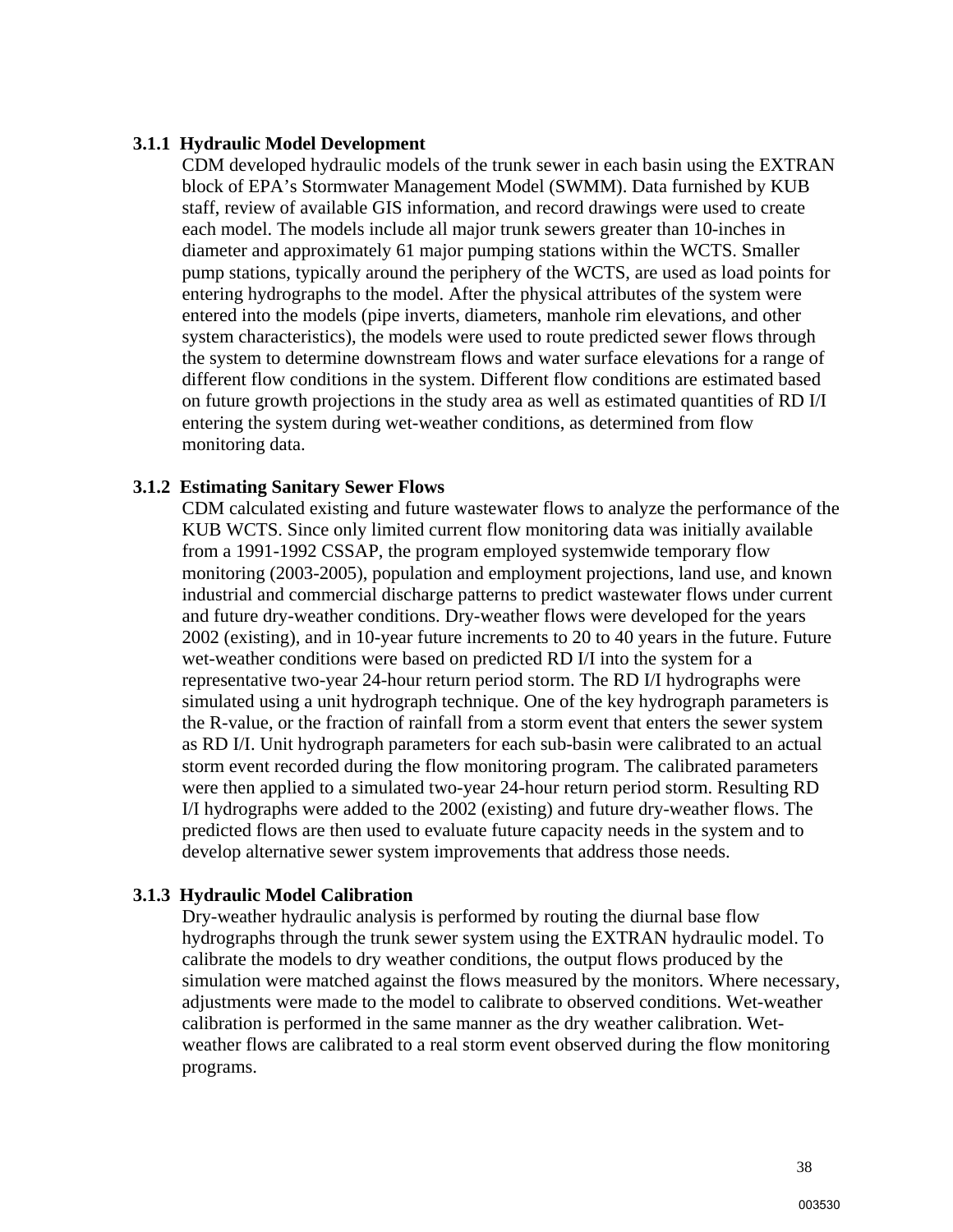# **3.1.4 Hydraulic Model Use**

KUB will continue to maintain the hydraulic model by

- Updating the sewer attribute database as projects are completed
- Periodic recalibration using permanent flow monitoring data
- Periodic revisions to wet weather RD I/I input hydrographs using temporary flow monitoring studies to determine the effectiveness of system rehabilitation
- Periodic updating of projected future dry weather flows using updated population and employment data.

KUB will continue to rely on the hydraulic model to support CAP/ER and other capital improvements including the IRP and to support the CAP.

# **3.2 Collection System Maintenance (CSM) Program**

The CSM Program is the electronic record-keeping tool used by internal and external field crews. This multi-faceted program collects information for the proactive cleaning and assessment and also records the activities of the reactive crews, such as the Hot Crew and First Responders.

As illustrated in **Figure 3-2**, the typical information collected in this program includes

- Tracking numbers
- Team performing work (i.e. Proactive, Reactive, Standby, etc)
- Date and time
- Manhole information
- Pipe information
- Production numbers
- Follow-up street or landscaping repairs.

#### Manhole Inspection Data

The manhole information section of this program records the assessment during manhole inspections. **Figure 3-2** illustrates the electronic format for recording manhole information.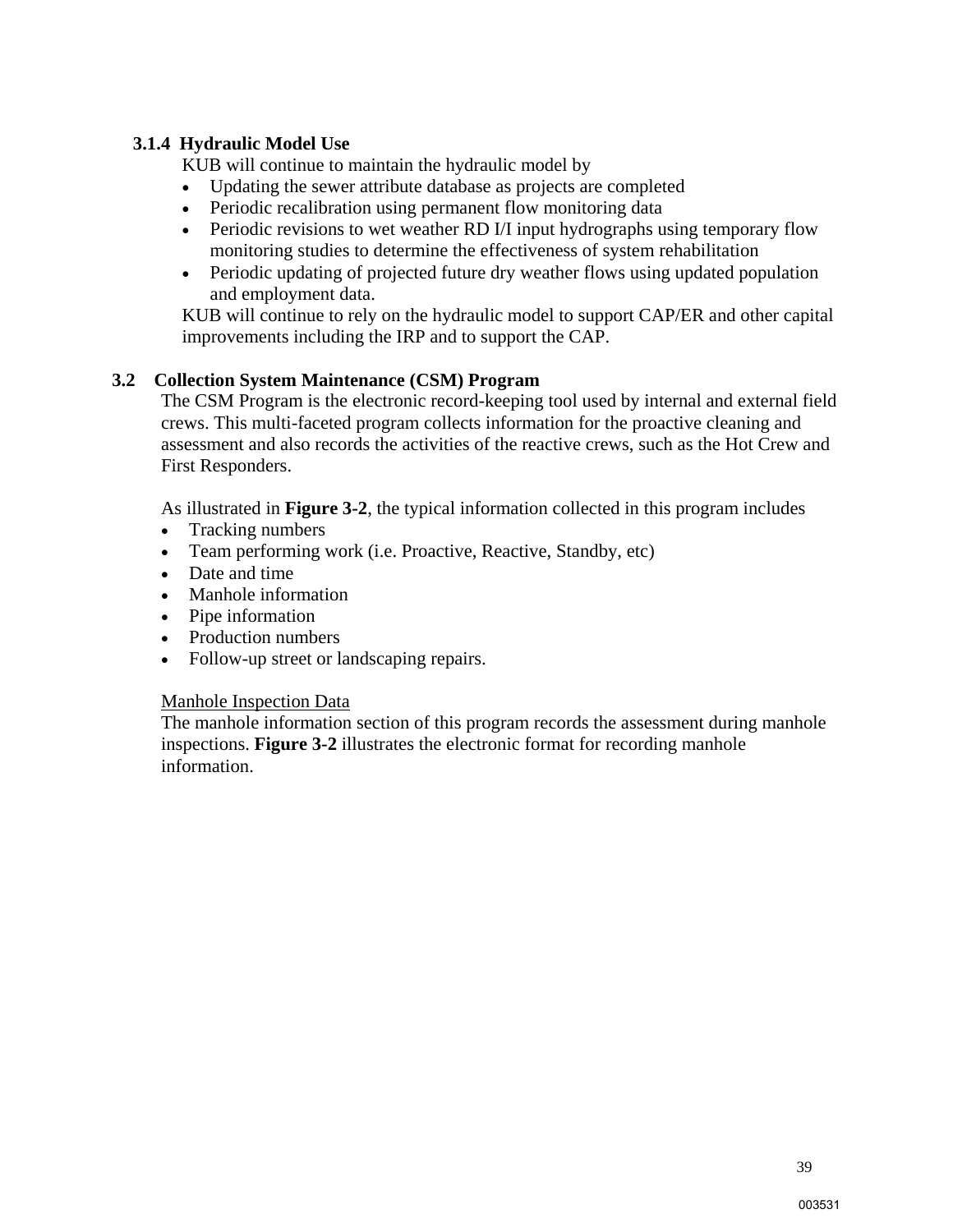| MIMS Work Order #<br><b>Tracking Number</b>  | 564654654                                                                 | <b>Date Started</b><br>Time On Job:                                 | 3/28/2005<br>9:32 AM  | Work Order ID<br>Date/Time                                                  |
|----------------------------------------------|---------------------------------------------------------------------------|---------------------------------------------------------------------|-----------------------|-----------------------------------------------------------------------------|
| Select Team<br>Crew Leader                   | Proactive                                                                 | Time Off Job:<br>5308 $+$<br>Hot Spot:<br>Photo File Name:          |                       | Completed<br>$\blacktriangledown$                                           |
| Comments                                     | Manhole Information   Pipe Information   Time Log   Street Cut   Yard Cut |                                                                     |                       |                                                                             |
| MH IPID<br>MH Number                         | 9-102<br>Subbasin #                                                       | $1010070$ $\star$<br>43<br><b>Street Address</b>                    | 6722 CRYSTAL VIEW WAY | Work Order ID                                                               |
| Latitude                                     |                                                                           | <b>PACP Surface Cover</b>                                           | Light Highway         | CAP Credit: Non-Riparian<br>$\vert \cdot \vert$<br>$\overline{\phantom{a}}$ |
| Longitude                                    |                                                                           | Manhole Elevation                                                   | Elevated              | $\blacktriangledown$<br>Has Manhole Surcharged                              |
| Roots in Manhole<br><b>Inspection Status</b> | Heavy<br>Inspected                                                        | Surcharged Hght<br>$\blacktriangledown$<br>$\bullet$<br>Gas Reading |                       | 圈<br><b>GIS Measurement</b><br>Is Evidence of Gas<br>г                      |
| Comments:<br>Component Inspection            | Manhole Pipe Connections                                                  |                                                                     |                       | Photo<br>Name                                                               |
| New                                          | <b>Condition</b><br>Material                                              | I I Rating                                                          | FollowUp              | Corrosion<br>Detected                                                       |

**Figure 3-2: Collection System Maintenance Electronic Form (Manhole Tab)** 

The information collected for each manhole during the routine manhole inspection process includes the following general information:

- Manhole IPID (KUB's internal numbering system for manholes)
- PACP surface cover
- Manhole elevation (flush, above, or below the surrounding area)
- CAP credit (located in riparian, non-riparian, or paved area)
- Roots in manhole (severity of roots in manhole, if present)
- Inspection status (inspection completed, unable to locate manhole, etc.)
- Evidence that manhole has surcharge, and if so, to what height in manhole
- Evidence of gas in the manhole, and if so, what is the gas reading.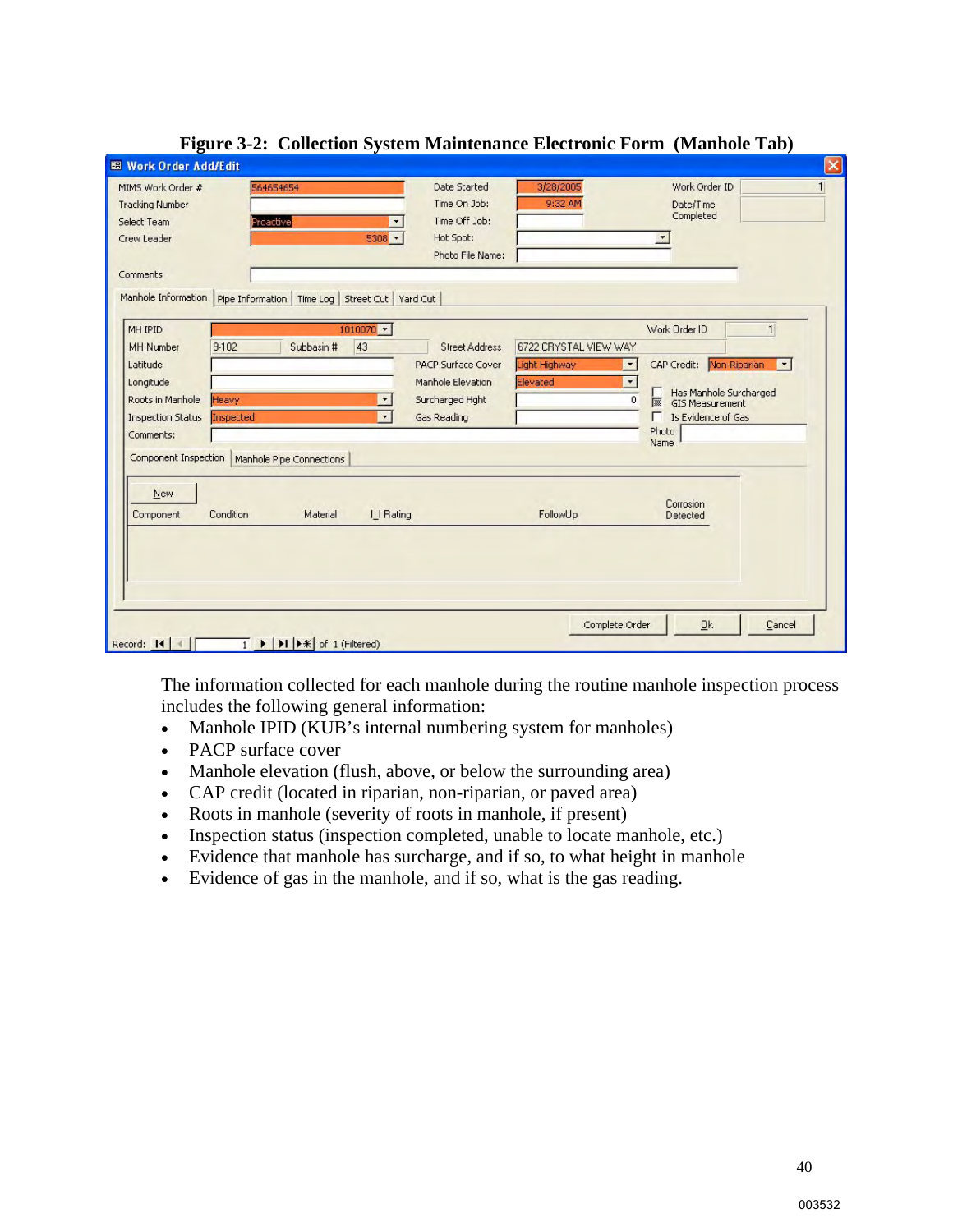| Component          |                                          | ÷                                    |                  |
|--------------------|------------------------------------------|--------------------------------------|------------------|
| Conditori          | Lid<br>Ring                              | Adjustment Ring                      | Lid<br>Frame     |
| Condition Severity | Chimney<br>Steps                         | Clunmey                              |                  |
| Clock Position:    | Cone                                     |                                      | <b>Steps</b>     |
| Material           | Riser<br>Bench                           | <b>Manhole Cone</b>                  |                  |
| Flating,           | Trough                                   | dental.                              |                  |
| Fallow Up.         |                                          | Manhole Base/<br><b>ATI</b><br>Riser | <b>Drop Line</b> |
| Compsion           | Г<br>Has Evidence of Debric?<br>$\Gamma$ |                                      |                  |
|                    |                                          | Trough                               | Bench            |

**Figure 3-3: CSM Manhole Component Assessment** 

Specific information will be documented for each component of the manhole as illustrated in **Figure 3-3**. The manhole components to be inspected include

- Lid
- $\bullet$  Ring
- Chimney
- Steps
- Cone
- Riser
- Bench
- Trough.

**Figure 3-4** 

| Component.<br>Bench |                         | $\star$                           |                 |
|---------------------|-------------------------|-----------------------------------|-----------------|
| Condition           |                         | $\sigma$<br>Adjustment Ring-      | Lid<br>France   |
| Condition Severity  |                         | $\sigma$<br>Chimney               |                 |
| Clock Position:     | 0<br>Pipe Depth:        | $\overline{0}$                    | -Steps          |
| Material            |                         | $\bullet$<br><b>Manhole Cone</b>  |                 |
| Rating              |                         | ×.                                |                 |
| Follow Up           |                         | <b>Manhole Base</b><br>×<br>Riser | -Drop Line      |
| Corosion            | Has Eyidence of Debris? |                                   |                 |
| Material Deposited: |                         | $\mathcal{F}_i$                   | Bench<br>Trough |
| Depth Deposited:    |                         | 0.00                              |                 |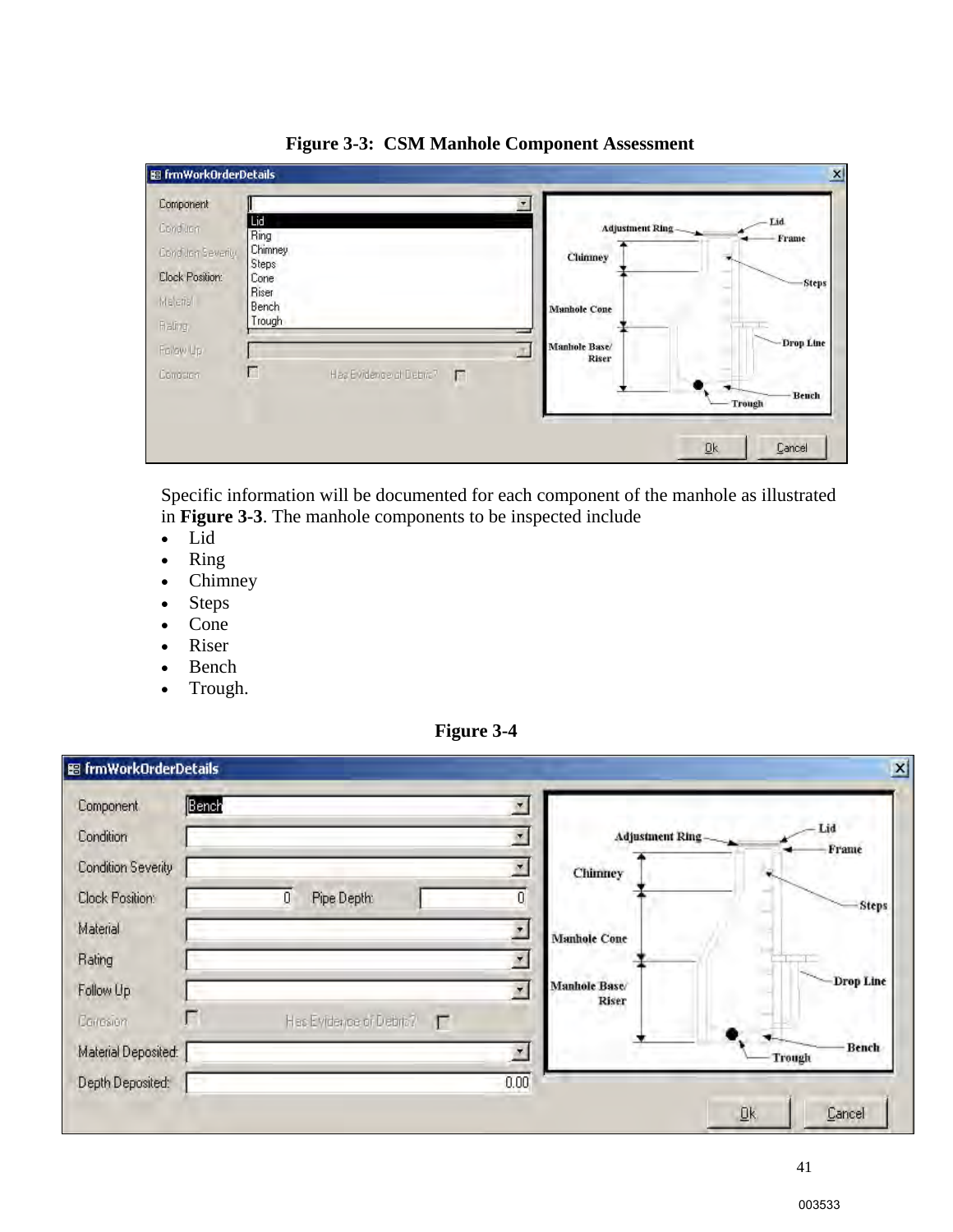As shown in Figure 3-4, each component will be analyzed with the following criteria. The following conditions will not be applicable for all components. When they are not applicable, the data cannot be added.

- Condition (cracked, debris, etc.)
- Condition severity (what is the severity of the defect, such as severe, moderate, or light)
- Clock position (location of defect with respect to discharge pipe)
- Depth (vertical location of defect from invert)
- Material (concrete, brick, etc)
- Rating (CAP rating or severity of I/I, if present)
- Material deposited (type of material deposited, if present)
- Depth deposited (if material is deposited, what is the depth of the deposit)

#### Pipe Maintenance and Assessment Data

The CSM Program collects general information pertaining to the sewer line as shown in Figure 2-2 in Section 2.1.3. The general information collected for sewer lines include

- Pipe IPID
- PACP surface cover
- Confirmed pipe size (diameter of pipe)
- CAP credit (infiltration sources and severity, if present)
- Pipe material
- Pipe follow-up (Other maintenance or inspection activities recommended)
- Confirmed pipe length
- System disruption (broken pipe, debris, roots, grease, etc.)
- Evidence of gas in the manhole, and if so, what the gas reading is.

The specific activities pertaining to cleaning and inspecting the sewer mains are also recorded in this program.

- Job Code (records the specific work done to the asset)
- Work Code (records the asset receiving the work)
- Unit of measure (unit of work, such as linear feet or cubic yard)
- Amount of feet/cubic yards
- Truck number
- Amount of water used
- Number of passes (number of times that the line was either flushed or televised).

#### Other Data

The CSM collects other information relating to maintenance and assessment including the following:

- Team leader (name of lead person)
- Crew members (names of KUB personnel performing work)
- Equipment number
- Number of employee and equipment hours (regular and overtime)
- Street and yard cut information (street repair required due to activities)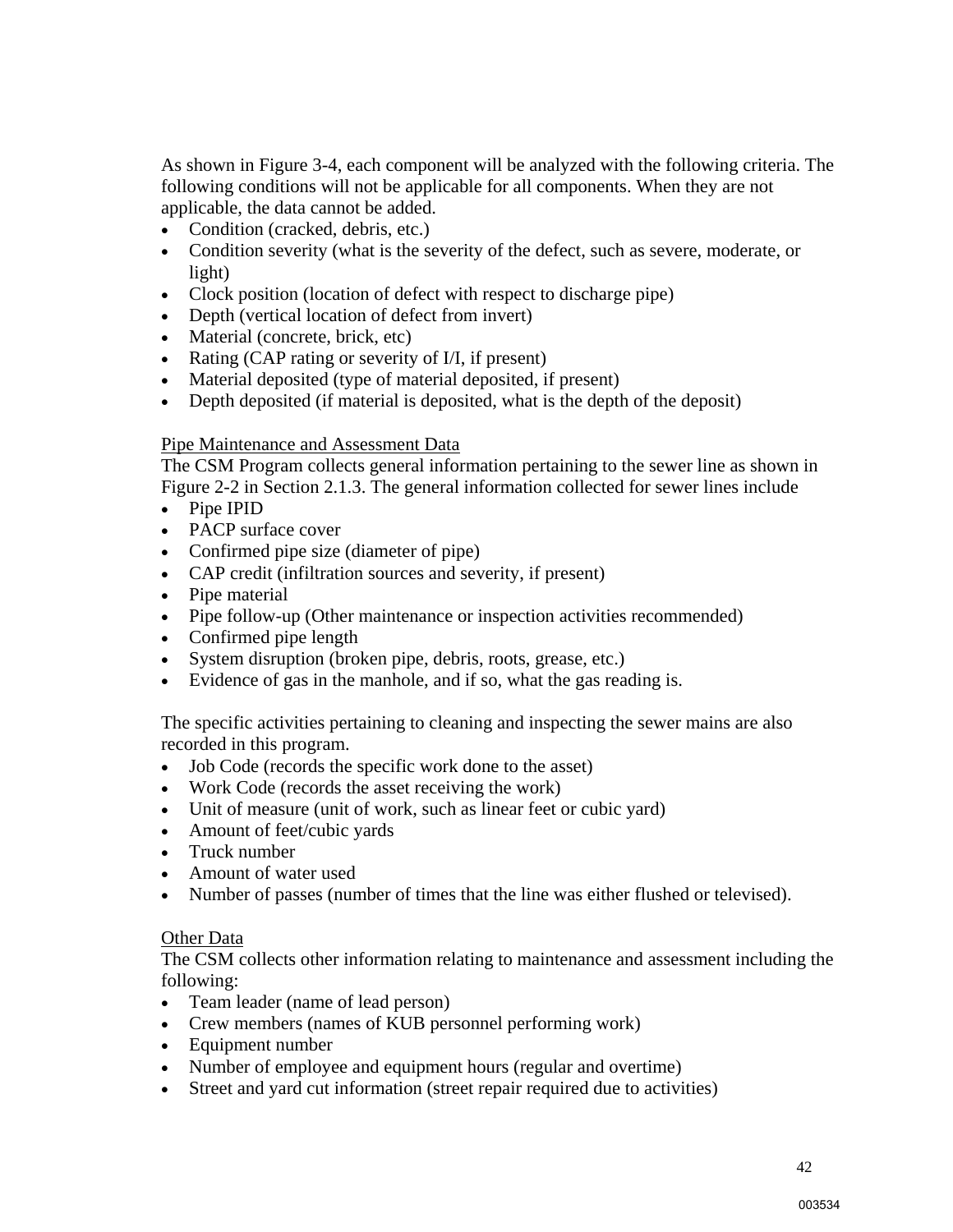# **3.3 CCTV Software**

KUB has incorporated information management software to record condition assessment of the WCTS. The CCTV software provides structured data input while ensuring a uniform standard to facilitate office review. Each individual CCTV inspection shall consist of tabular inspection data, linked still photos, and digital videos. The PACP-certified software shall fully support and conform to PACP Standard Data Format export and/or import guidelines.

A screen shot of the software used for CCTV inspections is illustrated in **Figure 3-5**.

| SubCam 2005 RevIT!                                   |                                     |                                                           |                         |                                                        |                |                     |                        |    |                               |      |   |
|------------------------------------------------------|-------------------------------------|-----------------------------------------------------------|-------------------------|--------------------------------------------------------|----------------|---------------------|------------------------|----|-------------------------------|------|---|
| File Tools                                           |                                     |                                                           |                         |                                                        |                |                     |                        |    |                               |      |   |
| Customer reame                                       | $\overline{\text{exp}}$             |                                                           |                         | ^                                                      |                |                     |                        |    |                               |      |   |
| Date                                                 | 04-19-2005<br>50258                 |                                                           |                         |                                                        |                |                     |                        |    |                               |      |   |
| <b>Purchase Order Number</b><br><b>Surveyor Name</b> | Michael Land                        |                                                           |                         |                                                        |                |                     |                        |    |                               |      |   |
| <b>Certificate Number</b>                            | U-404-1013                          |                                                           |                         |                                                        |                |                     |                        |    |                               |      |   |
| Media Label                                          | Subcam                              |                                                           |                         |                                                        |                |                     |                        |    |                               |      |   |
| Location<br>Ε                                        |                                     |                                                           |                         |                                                        |                |                     |                        |    |                               |      |   |
| <b>Location Code</b>                                 | C - Light Highway                   |                                                           | v                       |                                                        |                |                     |                        |    |                               |      |   |
| Street                                               | Sunset Ave                          |                                                           |                         |                                                        |                |                     |                        |    |                               |      |   |
| Drainage Area                                        | Williams Creek                      |                                                           | ٧                       |                                                        |                |                     |                        |    |                               |      |   |
| Sub Basin                                            | 19                                  |                                                           | $\overline{\mathsf{v}}$ |                                                        |                |                     |                        |    |                               |      |   |
| <b>Upstream Manhole</b>                              | $8-46$                              |                                                           |                         |                                                        |                |                     |                        |    |                               |      |   |
| Downstream Manhole                                   | $8-45$                              |                                                           |                         |                                                        |                |                     |                        |    |                               |      |   |
| Pipe Segment Reference 1270570                       |                                     |                                                           |                         |                                                        |                |                     |                        |    |                               |      |   |
| $\neg$ Pipe                                          |                                     |                                                           |                         |                                                        |                |                     |                        |    |                               |      |   |
| Material                                             | Cp - Concrete Pipe (non-reinforced) |                                                           | v                       |                                                        |                |                     |                        |    |                               |      |   |
| Shape                                                | C - Circular                        |                                                           | $\ddot{\phantom{1}}$    |                                                        |                |                     |                        |    |                               |      |   |
| <b>Height (Diameter)</b>                             | 8<br>8                              |                                                           |                         |                                                        |                |                     |                        |    |                               |      |   |
| Width<br><b>Direction of Survey</b>                  | D - Downstream                      |                                                           |                         |                                                        |                |                     |                        |    |                               |      |   |
| <b>Flow Control</b>                                  | N - Not Controlled                  |                                                           | M<br>v                  |                                                        |                |                     |                        |    |                               |      |   |
| Pre-Cleaning                                         | J - Jetting                         |                                                           | $\ddot{\mathbf{v}}$     |                                                        |                |                     |                        |    |                               |      |   |
| <b>Date Cleaned</b>                                  | 04-19-2005                          |                                                           |                         |                                                        |                |                     |                        |    |                               |      |   |
| Map Length                                           | 275                                 |                                                           |                         |                                                        |                |                     |                        |    |                               |      |   |
| <b>Upstream Depth</b>                                | 0                                   |                                                           |                         |                                                        |                |                     |                        |    |                               |      |   |
| Downstream Depth                                     | $\mathbf{0}$                        |                                                           |                         | $\ddotmark$                                            | $0.0$ FL       |                     |                        |    |                               |      |   |
| <b>Caustoston</b>                                    |                                     |                                                           |                         |                                                        |                |                     |                        |    |                               |      |   |
| Show Required Only                                   | Filter:<br>N/A                      |                                                           |                         |                                                        | $\blacksquare$ | Stop<br>$\mathbf k$ |                        |    |                               |      |   |
| Dist Code                                            |                                     | Cont Def.                                                 | 1st Dim.                | 2nd Dim.                                               | Perc.          | Jt.                 | AtFro: To              |    | Rmks.                         | Crd. | ۸ |
| 0.0 AMH - Manhole                                    |                                     |                                                           |                         |                                                        |                | ь                   |                        |    |                               | 0.0  |   |
| 0.0 MWL - Water Level                                |                                     |                                                           |                         |                                                        | 0              | г                   |                        |    |                               | 0.0  |   |
| 9.7 TFC - Tap Factory Capped                         |                                     |                                                           | 4.0                     |                                                        |                | D                   | 11                     |    |                               | 0.0  |   |
| 18.8 DAGS - Deposits Attached Grease                 |                                     | <b>S01</b>                                                |                         |                                                        | 5              | $\Box$              | 11                     | 01 |                               | 2.0  |   |
| 42.4 TFA - Tap Factory Active                        |                                     |                                                           | 3.0                     |                                                        |                | П                   | 02                     |    |                               | 0.0  |   |
| 47.8 TFA - Tap Factory Active                        |                                     |                                                           | 4.0                     |                                                        |                | П                   | 09                     |    |                               | 0.0  |   |
| 49.5 DAGS - Deposits Attached Grease                 |                                     | F <sub>01</sub>                                           |                         |                                                        | 5              | П                   | 11                     | 01 |                               | 2.0  |   |
| 59.2 TFC - Tap Factory Capped                        |                                     |                                                           | 4.0                     |                                                        |                | Е                   | 10                     |    |                               | 0.0  |   |
| 90.4 RTJ - Roots Tap Joint                           |                                     |                                                           |                         |                                                        | 5              | ☑                   | 03                     |    |                               | 2.0  |   |
|                                                      |                                     |                                                           |                         |                                                        |                |                     |                        |    |                               |      |   |
|                                                      |                                     |                                                           |                         |                                                        |                |                     |                        |    |                               |      |   |
|                                                      |                                     | <b>Structural Rating</b><br>Defects: Index: Quick Rating: |                         | <b>O&amp;M Rating</b><br>Defects: Index: Quick Rating: |                |                     | <b>Combined Rating</b> |    | Defects: Index: Quick Rating: |      |   |

**Figure 3-5: Screen Shot of CCTV Software** 

Line segment inspections are facilitated through use of a computer screen displaying observations from CCTV camera and footage readings from properly calibrated footage counter. Footage readings are automatically displayed on the screen and the Survey Log includes footage readings that directly correspond to location of each coded defect tabulated therein. The same footage readings are consistently displayed in graphic and tabular reports subsequently generated.

In addition to video and footage readings, windows of the display screen shall display a blank inspection log, an assortment of data entry tools consisting of user-defined singlestroke hot-keys, drop-down code-selection menus, and other on-screen tools to record additional data required by PACP. After completion of each coded entry, the "entered" data is displayed in PACP tabular log format with additional column(s) displaying PACP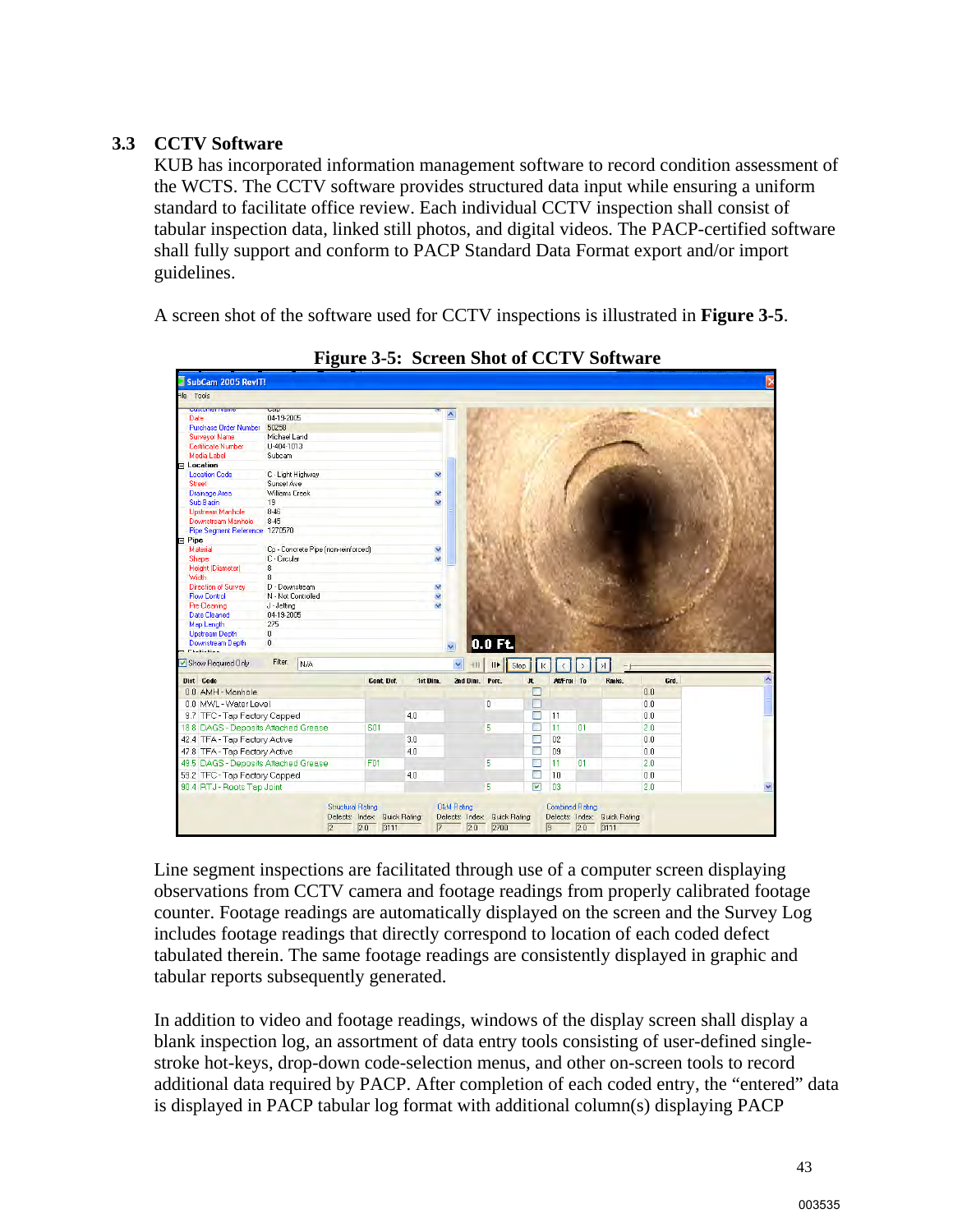Condition Grades associated with individual coded entries. A special key is available to designate and automatically number "S" entries for continuous defects and means provided to automatically close those entries ("F" entries) when termination points are noted, and to prevent inspection termination until all continuous defects are "closed." In addition, built-in audit capability limits the array of data entry fields to only those associated with the PACP codes selected.

After exit from data entry mode, completed inspections shall be automatically stored on hard drives in a truck-mounted computer-data logger. Inspections are stored during the inspection and the reports are stored automatically after the inspection. The television software on each of the camera trucks will be downloaded onto the CSI server using portable hard drives.

Office technicians shall have the option to conduct an Intermediate Review of Field Inspections directly from "transport" media or to copy the data to a selected office computer hard drive or server.

#### **1. Intermediate Review:**

The office system shall recognize transport media based on path data stored in the setup file and generate an index from which to select individual inspections for review. Data from the selected inspection is displayed in an edit screen consisting of windows to display the tabular observation log, listing of associated header information, and a window in which to display still photos (jpegs) associated with each coded observation. Using forward/reverse tabs or selecting individual coded entries allows a quick review of coded entries and associated still photos.

Additional menu options permit a shift from "quick review" mode to the original data entry screen format that includes the associated video.

At either review level, edit capability enables reviewers to make corrections to tabular data and delete entries. When viewing full screen with video, additional defects are added to the inspection log.

#### **2. Review from Office Computer Hard Drive or Server:**

Procedures for review and edit from the office hard drive or server is identical to those available for Intermediate Review.

The CSI Team will review the results of the inspections. When the data has been verified, the information will be available to other KUB users and can be shared with KUB consultants to program system improvements.

Office and Field Reports are generated in the same manner through selection from menus. Report generation is initiated by selecting individual inspections from the Inspection Index or Find Inspection screens and may be printed individually or in batch mode. Standard reports are available in the following formats: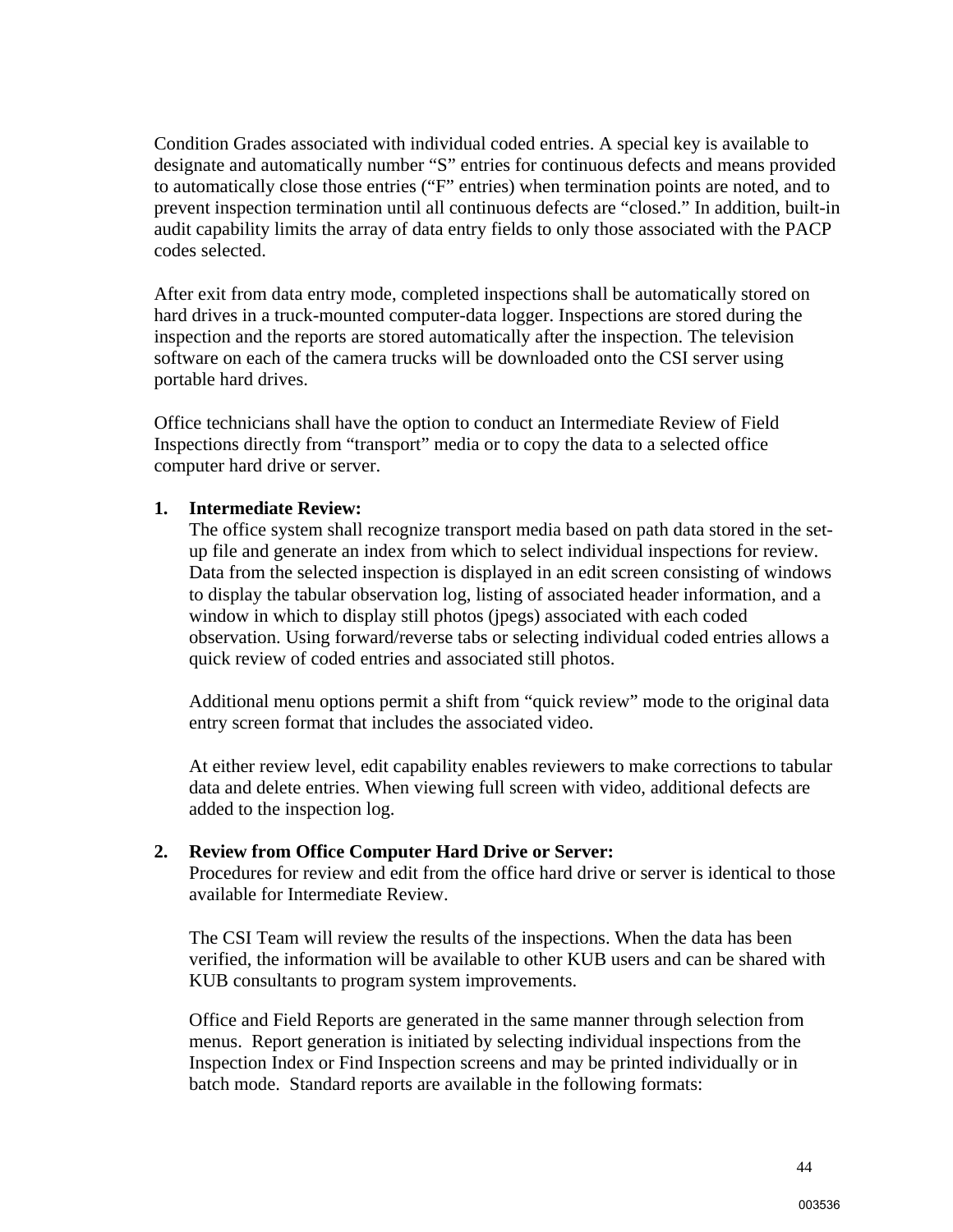- 1. Header Report (PACP Header information and custom fields).
- 2. Defect Listing PACP log format.
- 3. Defect Listing Plot format Horizontal or vertical plot, displaying all recorded observations in relation to footage locations and color-coded to reflect Condition Grade.
- 4. Defect Listing Plot with Small photos Same as (3) but including thumbnail photos of each coded observation.
- 5. Defect Listing Small Image Report sheets displaying Header information and 4 photos (with tabular data) per page.
- 6. Defect Listing Large Image Same as (5) but only 1 image per page.
- 7. Condition Grades Tabular listing of PACP Condition Grades listed separately by "Structural", "O&M", and "Combined" categories - with a separate listing of each Continuous Defect and its length; and calculations displayed (by category) for PACP Pipe Rating, Structural Index, and Quick Rating.

A default selection of reports and output/export format may be made for each customer when the Customer File is established but selection may be changed at any time. Report Output Types are selected from PDF, Excel, HTML, Text, or TIFF formats and options are provided to "save" reports after edit changes, view the report on-screen, or to print it. Through an "Auto-Save" feature, reports may be automatically saved after completion of each field inspection and the saved report stored with tabular, jpeg, and video data for each inspection.

New CCTV equipment including software was implemented in June 2005. KUB currently uses two different software manufacturers; one for the LAMPS truck and one for all other CCTV inspection trucks.

# **3.4 GIS Integration**

The Knoxville, Knox County, Knoxville Utilities Board Geographic Information System (KGIS) was established in 1985 by a charter agreement between the City of Knoxville, Knox County, and the Knoxville Utilities Board. KGIS is unique in that it was the nation's first major multi-participant municipal GIS.

The KGIS Office administers the common portions of KGIS and its computer system. It also provides GIS and computer technical support and serves as a clearinghouse of GIS information and products.

The KGIS Office is also responsible for updating a common set of computer-based maps (for all Knox County) that are used by all of its users. This base map data includes planimetric maps, topographic maps, digital terrain models, and digital ortho aerial photography. KGIS is also responsible for selling hardcopy map products and for all licensing of digital map products to the general public or to groups providing services to one of the KGIS users.

The roughly 526 square miles of Knox County have been mapped at scales of one inch  $=$ 100 feet (1:1200) for highly urbanized areas or at one inch = 200 feet (1:2400) for lesser-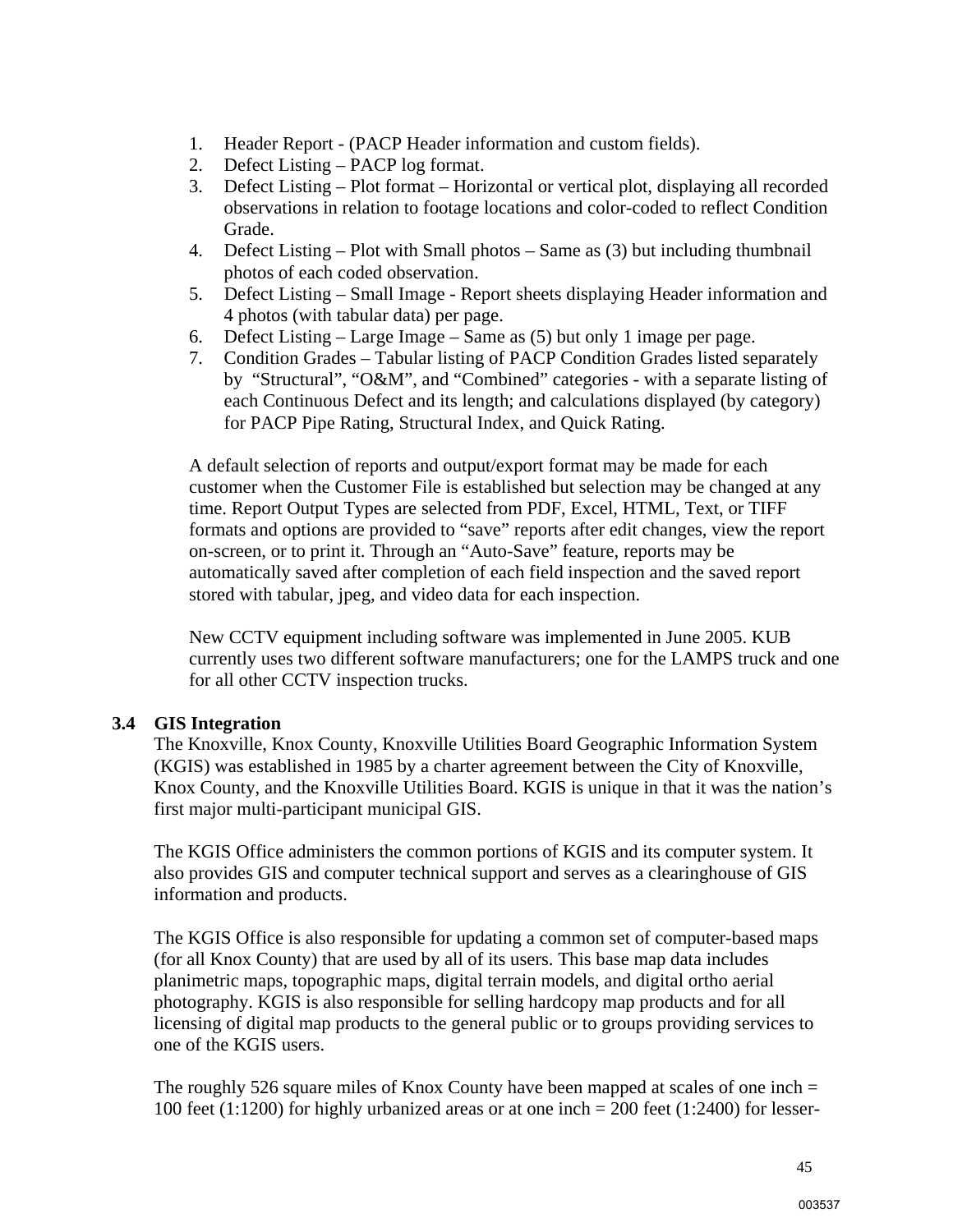developed areas. In addition to mapping the photo-identifiable features, the various agencies in KGIS have mapped other related information, including property and jurisdictional boundaries, road and address locations, utilities, and facilities.

From a technical standpoint, the GIS displays the graphic (map) data as layers of information; that is, streets on one layer, parcels on another, houses on another, etc. That allows an almost unlimited flexibility for viewing only the desired features and area. Nongraphic information is also associated with many map features and is stored in databases for immediate retrieval (**Figure 3-6**).



The information gathered from the CSSAP is stored in GIS tables to provide easily assessable information to Basin Owners, UGC field crews, consultants, etc. The viewing capability offered by GIS provides a visual representation of the data collected in the field. For example, manholes that have been recently inspected in an area can be isolated for system improvement planning. GIS will allow the information collected from CSSAP activities to be viewed graphically while providing a centralized database assessable for review by KUB and contractors.

#### **Supervisory Control and Data Acquisition System (SCADA)**

The automated SCADA system may also initiate a field order through System Operations. SCADA notifies System Operations if there is a system failure in any of KUB's 61 pump stations. That prompts System Operations to contact Station Management Services (SMS),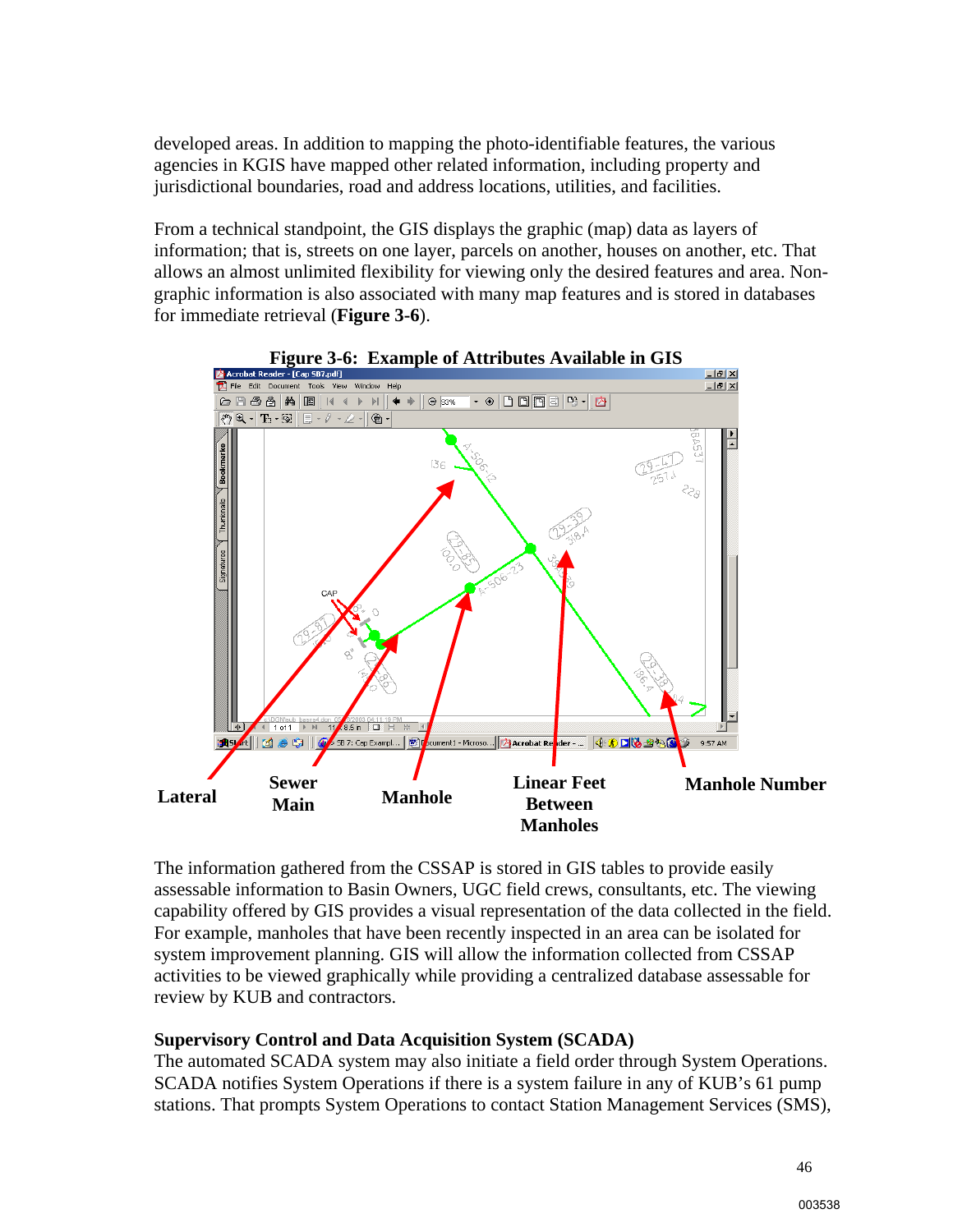which investigates the event and remediate the problem. The possible overflow has then either been prevented or is cleaned up. SCADA gives valuable information on the duration and volume of the overflow as well as allows the pump operating time to be tracked. SCADA is also used to identify system improvements and the operability of the station and to identify potential SSO events so that measures can be taken to prevent a discharge.

#### **Asset Management System**

KUB's asset management system was implemented in June 1999. The goal for implementing this asset management system was to capture and report business information, supporting well-defined corporate metrics and strategy for doing business during the budget cycle, and support the use of established best practice methods for doing work.

The Operations Center uses the asset management system for equipment tracking, work orders, standard jobs, and generating work orders (**Figure 3-7**). Damage claims can be tracked for costing purposes. Engineering work orders, as well as overhead construction, can be tracked for time purposes.

|                                                  | <b>Figure 3-7</b>                                                                     |        |
|--------------------------------------------------|---------------------------------------------------------------------------------------|--------|
|                                                  | M CREATE/MAINTAIN SHORT FORM WORK ORDER/TASK (KNOXVILLE UTILITIES BOARD - PRODUCTION) | $-17x$ |
| File Edit Tools Scripts Action Help              |                                                                                       |        |
| ⊛<br>蘭<br>- 26<br>4 倍<br>Q(0K)<br>Review Std Job | $\overline{?}$                                                                        |        |
| Information                                      |                                                                                       |        |
|                                                  |                                                                                       |        |
|                                                  |                                                                                       |        |
|                                                  |                                                                                       |        |
| Work Order<br>RS012974                           | Standard Job<br>Parent WO<br>Prefix<br><b>RSLPR</b>                                   |        |
| Description of Job                               | PUMP REPAIR / REBUILD - WW                                                            |        |
| Equipment Number or Reference                    | PUMP HOLSTON HILLS #4                                                                 |        |
| SSLHH13PAL01010                                  |                                                                                       |        |
| Cost Centre/Account                              | WASTEWATER DIVISION WW PUMPING<br>03728009081                                         |        |
| Originator                                       | BRUMMETT, BRAD<br>0000005353                                                          |        |
| Originator Priority                              | Priority 3<br>User Status<br>3                                                        |        |
| Work Order Type                                  | MAINT REQUESTE<br><b>PLANNED</b><br>Maint Type<br>MR<br>IPL                           |        |
| Component Code                                   | Modifier Cde                                                                          |        |
| Work Group                                       | REMOTE SITES COORDINAT<br><b>RSLEAD</b>                                               |        |
| Assign to Individual                             | BRUMMETT, BRAD<br>0000005353                                                          |        |
| Date Raised<br>09/18/03                          | Date Required<br>Planned start                                                        |        |
| <b>REPAIR</b><br>Job Desc<br><b>IRP</b>          | Compl Instr<br>Safety Instr                                                           |        |
| (Equipment/Group)<br>Apl                         | Project                                                                               |        |
| (E/G)<br>Type                                    | Modifier<br>Sequence<br>Component                                                     |        |
| Res.<br>Crew                                     | Est. Hrs<br>Act. Hrs<br>Res.<br>Est. Hrs<br>Act. Hrs<br>Crew                          |        |
|                                                  |                                                                                       |        |
|                                                  |                                                                                       |        |
| Printer<br>RST_PORT                              | Action<br>$\overline{\phantom{a}}$                                                    |        |
|                                                  |                                                                                       |        |
|                                                  |                                                                                       |        |
|                                                  |                                                                                       |        |
|                                                  |                                                                                       |        |